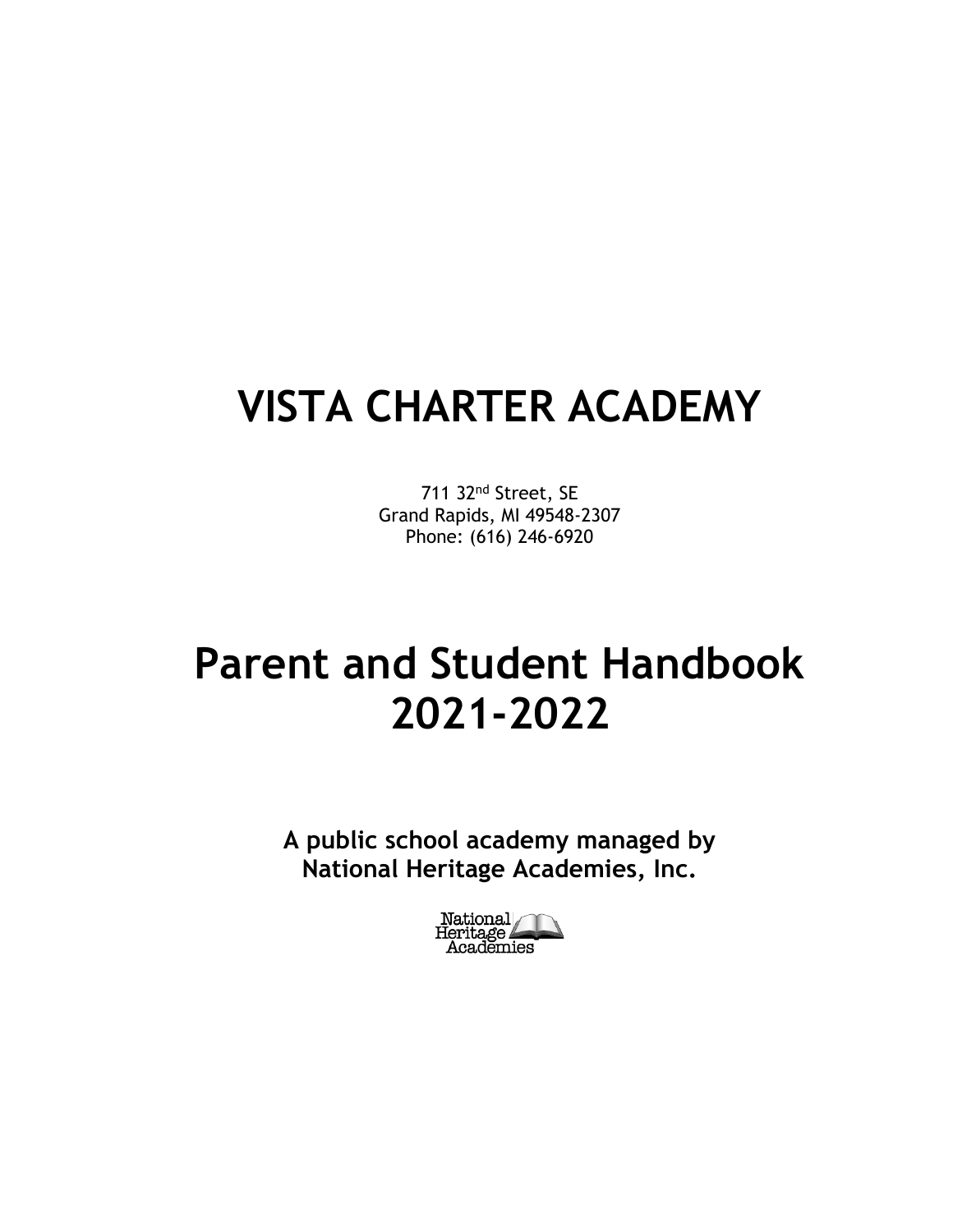## **Parent and Student Handbook Table of Contents**

| The Four Pillars of NHA                                            |  |
|--------------------------------------------------------------------|--|
|                                                                    |  |
|                                                                    |  |
|                                                                    |  |
|                                                                    |  |
| <b>Academic Excellence</b>                                         |  |
|                                                                    |  |
|                                                                    |  |
|                                                                    |  |
|                                                                    |  |
|                                                                    |  |
|                                                                    |  |
|                                                                    |  |
|                                                                    |  |
|                                                                    |  |
|                                                                    |  |
|                                                                    |  |
| Student Grade Placement, Acceleration, Promotion, or Retention  13 |  |
|                                                                    |  |
|                                                                    |  |
|                                                                    |  |
| Rehabilitation Act of 1973 - Section 504 (General Education) 15    |  |
|                                                                    |  |
|                                                                    |  |
|                                                                    |  |
|                                                                    |  |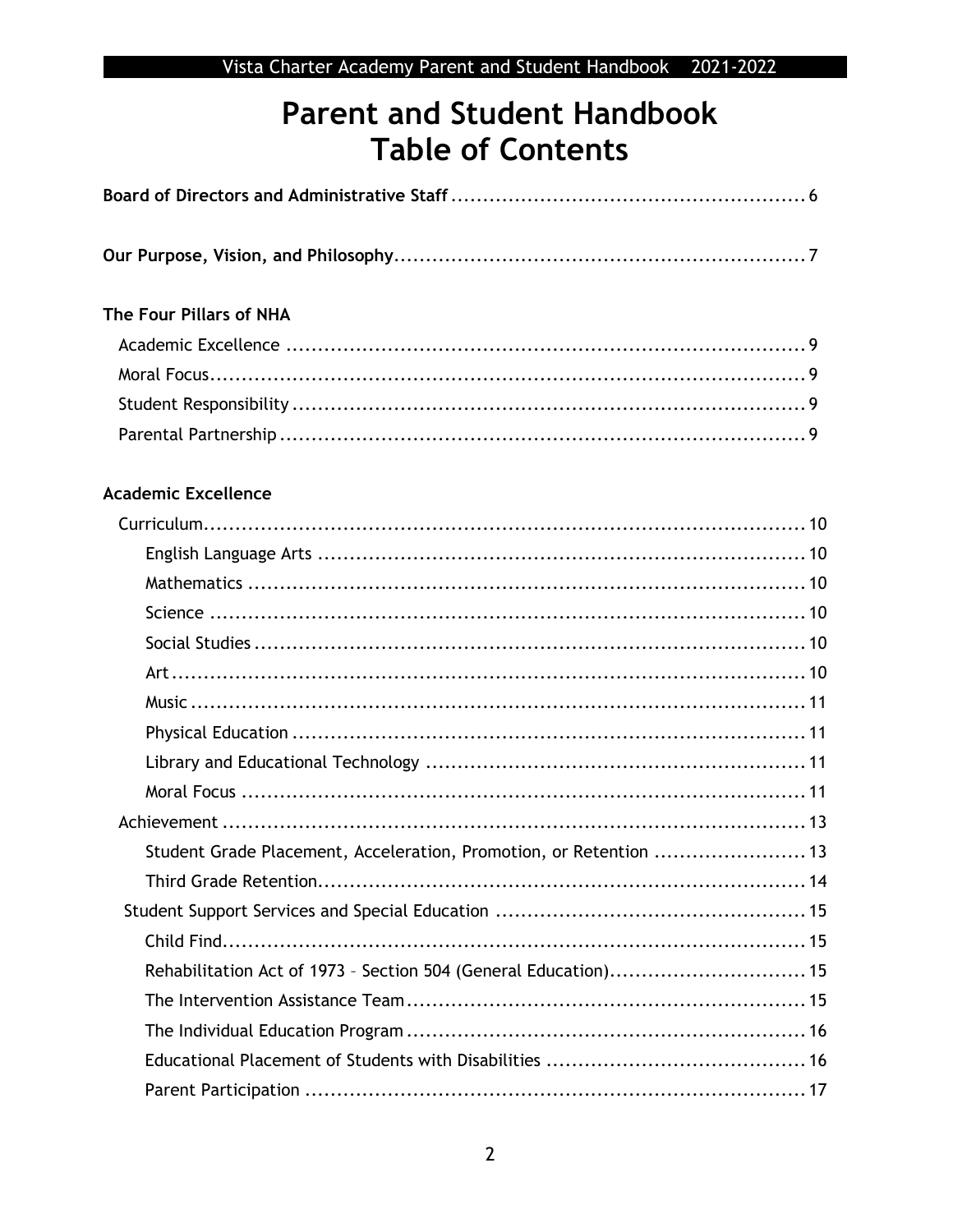Crisis Management: De-escalation, Isolation and Restraint of Student.................... 17

## **Moral Focus**

## **Student Responsibility**

## **Parental Partnership**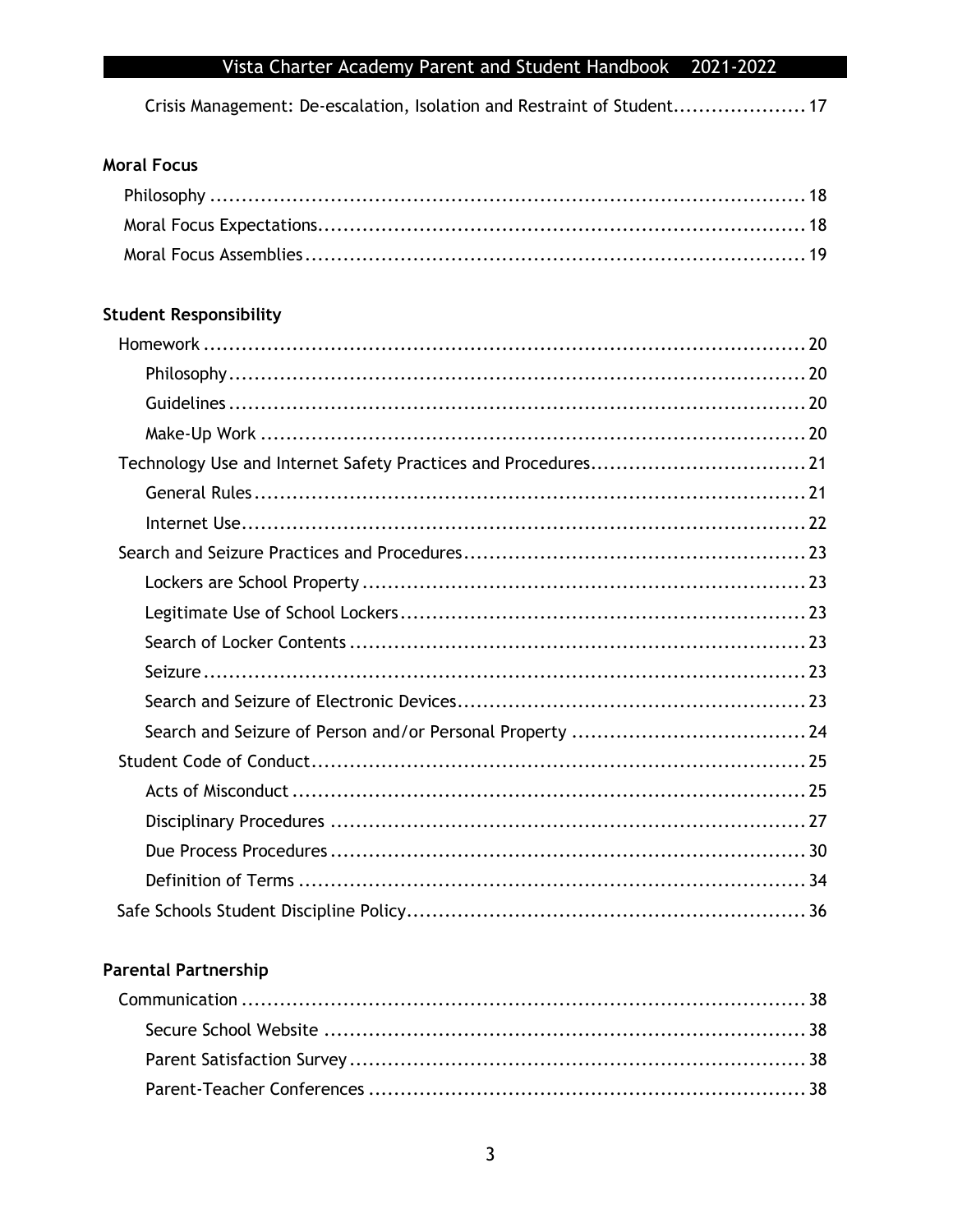### **General School Procedures**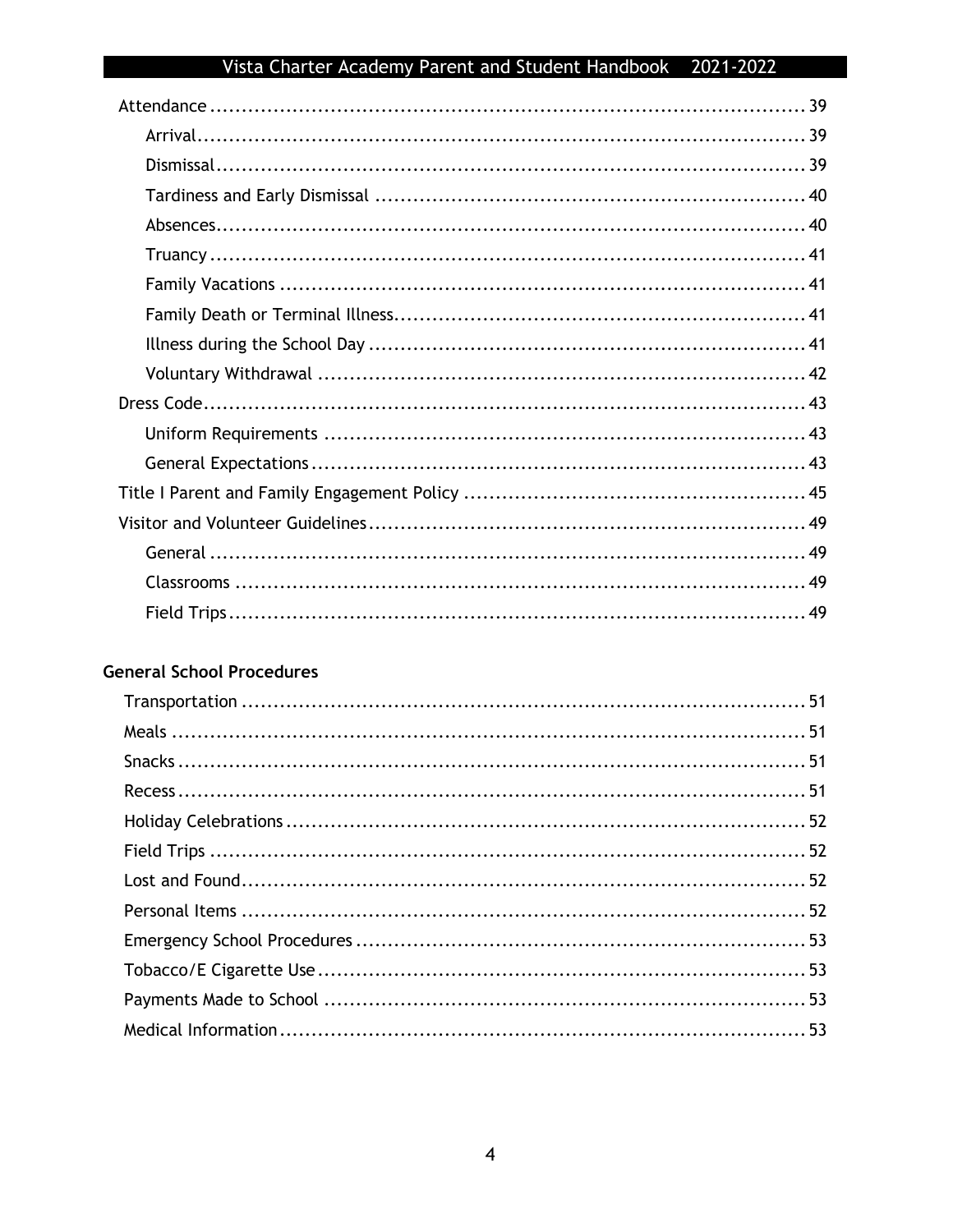## **Notifications**

### Other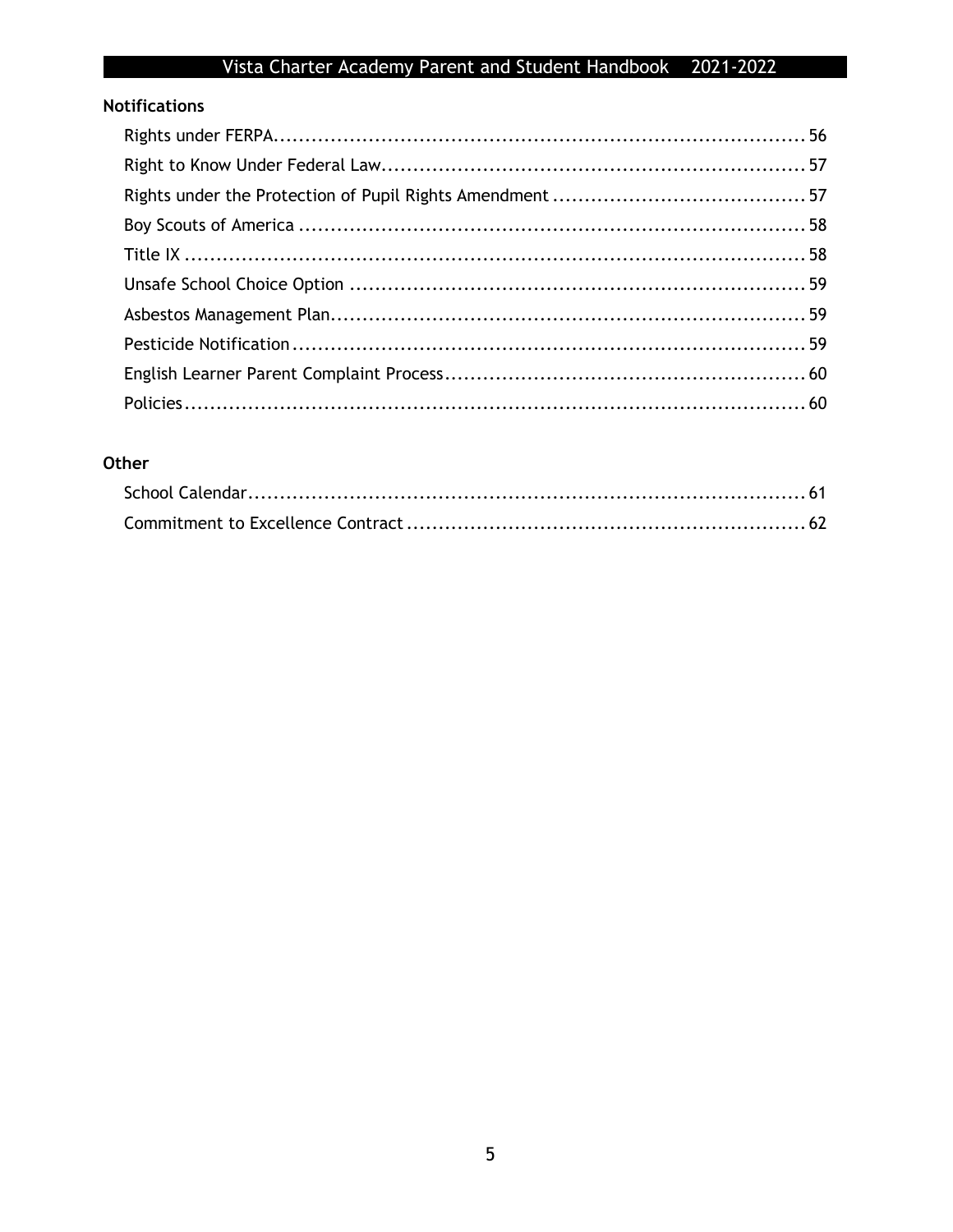### **Board of Directors**

Monica Sparks, President Patrick Coleman, Vice President Mercedes Toohey, Treasurer Anjie Manuel, Secretary Ryan Huizenga, Director

Board meetings are open to the public and meeting dates and times are posted at the school.

## **Administrative Staff**

Kristen Hekkema, Principal Tiffany Williams, Dean of Instruction, Y5-2 Karrie Munster, Dean of Instruction, 3-5 Jonandru Pendell, Dean of Instruction, 6-8 Brooke Haslacker, Dean of Intervention & Special Education

### **Student Creed**

I am an important part of Vista Charter Academy. I will do my personal best every day. I will treat others the way that I want to be treated. I will contribute positively to the Vista community daily. I believe that my success is dependent upon my own effort.

#### **School Mission**

Working in partnership with parents and the community, Vista Charter Academy will offer a challenging, character-based education to all enrolled students. By providing a strong curriculum and an atmosphere of high expectations, students will master basic skills and realize full academic potential in preparation for higher education and life-long learning. All students will achieve academic excellence, will demonstrate high-moral character, will communicate effectively, and will relate well in a multi-cultural environment.

## **National Heritage Academies**

National Heritage Academies is a network of public charter schools serving families and students in multiple states. Our early childhood, elementary, and middle school programs are designed to put children on a solid path to success in high school, college, and beyond. As a network, all National Heritage Academies schools share a common vision, while each individual school enjoys the flexibility of tailoring their program to meet the needs of their specific community.

**NHA's Parent Relations Department** provides guidance to parents and the school in resolving concerns. Once the classroom teacher, dean, and/or principal have been contacted regarding your concern, you may also reach out to the Parent Relations team to discuss any additional needs.

Parent Relations Contact Information: Phone: (877) 642-7471 (Monday–Friday; 8:30 a.m.–4:30 p.m.) Email: [info@nhaschools.com](mailto:info@nhaschools.com)

National Heritage Academies 3850 Broadmoor Avenue Grand Rapids, Michigan 49512 [www.nhaschools.com](http://www.nhaschools.com/)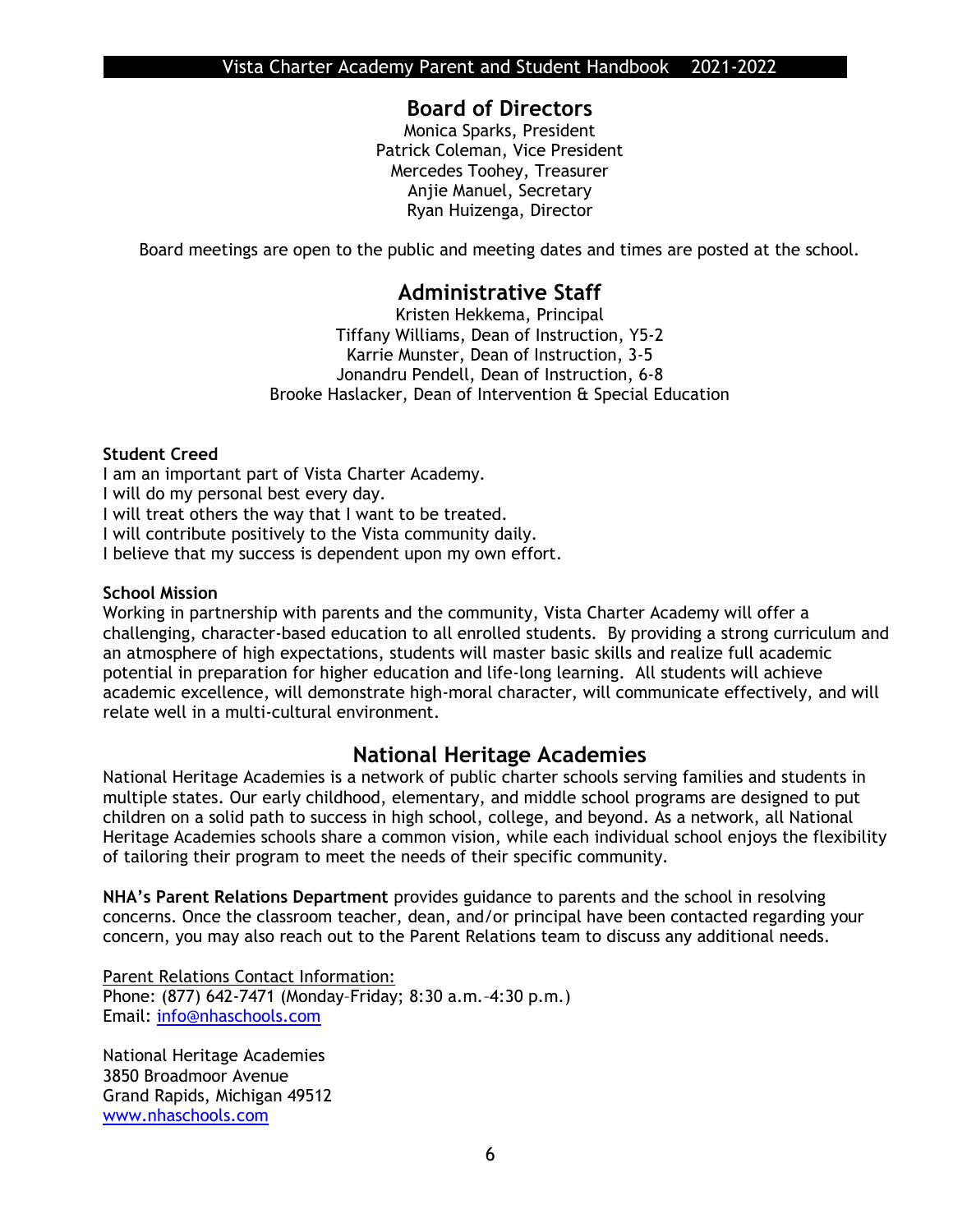## **Our Purpose, Vision, and Philosophy**

### **Purpose and Vision**

Working in partnership with parents and the community, the school's purpose is to challenge each child to achieve. We offer a challenging, character-based education through a rigorous curriculum with high academic and social expectations with the vision to better educate more children.

### **Educational Philosophy**

The educational philosophy is based on the principles set forth in *Effective Schools Research*  developed by Professor Ronald R. Edmonds*. Effective Schools Research* recommends research-based school attributes that are associated with quantifiably improved student learning.

In his book *What Works in Schools*, Robert J. Marzano translates these principles into the following factors:

School-Level Factors:

- A guaranteed and viable curriculum
- Challenging goals and effective feedback
- Parent and community involvement
- A safe and orderly environment
- Collegiality and professionalism

Teacher-Level Factors:

- Instructional strategies
- Classroom management
- Classroom curriculum design

Student-Level Factors:

- Home environment
- Learned intelligence and background knowledge
- Student motivation

The school employs a continuous improvement model that focuses on principles and practices that are simple and supported by research.

The school supports its researched based approach to education by including the following practices in its daily operation of the school:

**College Readiness:** The school's focus on a liberal arts education provides the academic foundation necessary to succeed in an increasingly global and competitive society. In grade school, the vast majority of time is spent on mastering the core subjects of English, history, mathematics, reading, and science. Furthermore, the school's first priority is to bring students up to grade level in reading and math, so they will be able to master other subjects as well. In all grades, at least twice as much time is spent on language arts and mathematics than on other academic subjects.

**Longer School Day:** School days are approximately seven hours long, which is longer than most traditional public schools. This includes at least six hours of instructional time.

**Structured Discipline:** Students are expected to follow a clearly defined and structured discipline program. This program encourages personal responsibility and respect for others. As a result,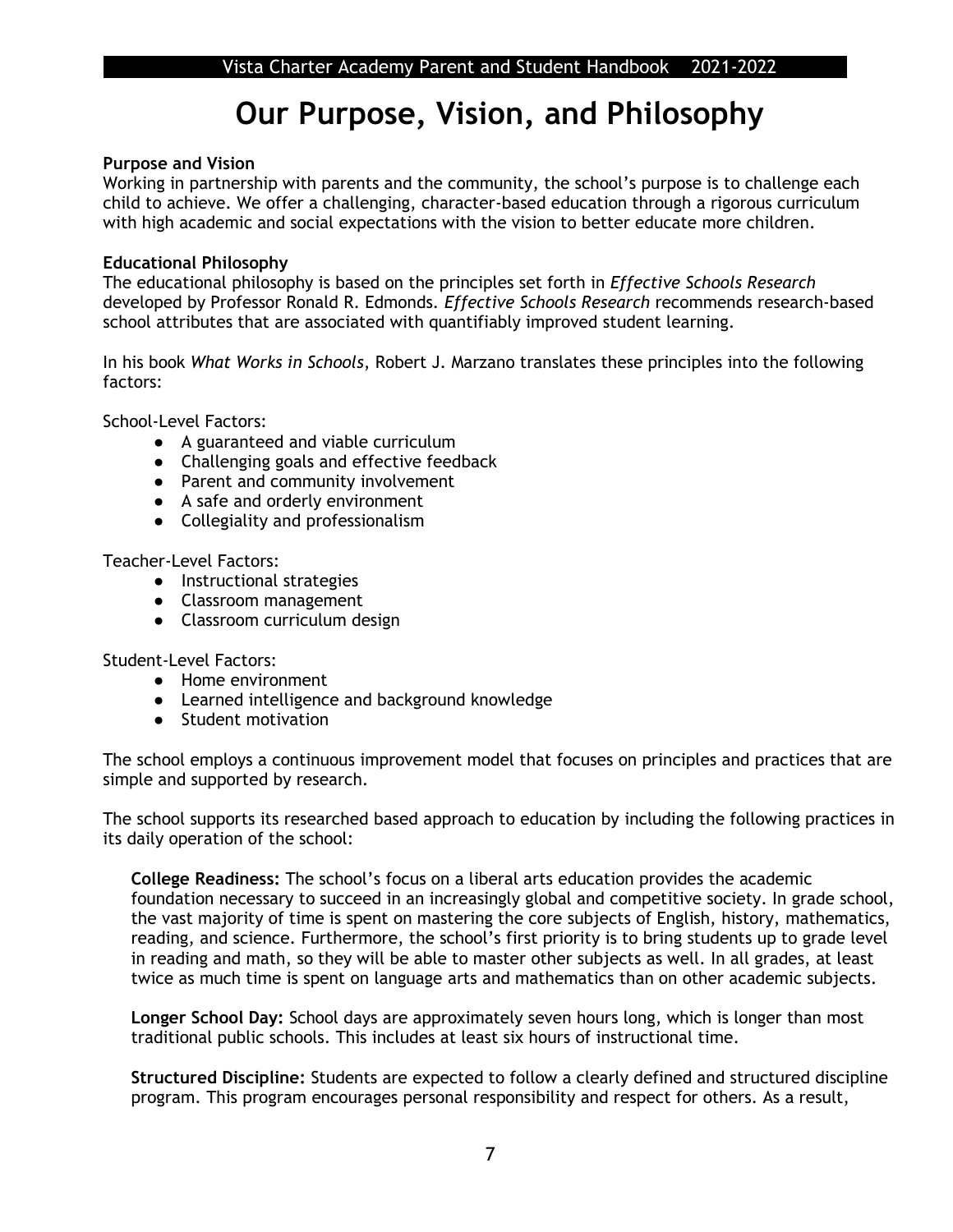students who have had behavior problems at other schools are often drawn back into a positive learning environment.

**Moral Focus Program:** Part of the school's purpose is to instill a strong moral identity in each of our students. The Moral Focus curriculum comprehensively identifies the skills, behaviors, and virtues students will need for character growth and development to prepare them for success, both academically and throughout their lives. The curriculum includes explicit and integrated instruction around three key components of character to provide students with a strong foundation for leading an ethical life. The Moral Focus program is an essential part of every student's education.

**Parental Involvement:** Research indicates that a leading predictor of student success is parental involvement; therefore, parents are included in many aspects of the education program. The school governance structure relies on significant parental input and cultivates a close working partnership between staff members and parents. In addition, parents are asked to volunteer by participating in playground activities, becoming a member of school committees, or helping in the classroom, library, or office. To encourage involvement, parents sign a "Commitment to Excellence Contract" upon their child's enrollment, committing to active involvement in the school.

**American Heritage:** It is appropriate to demonstrate a great deal of both pride in the history of the United States and gratitude for our unique roots and founding by gifted men and women.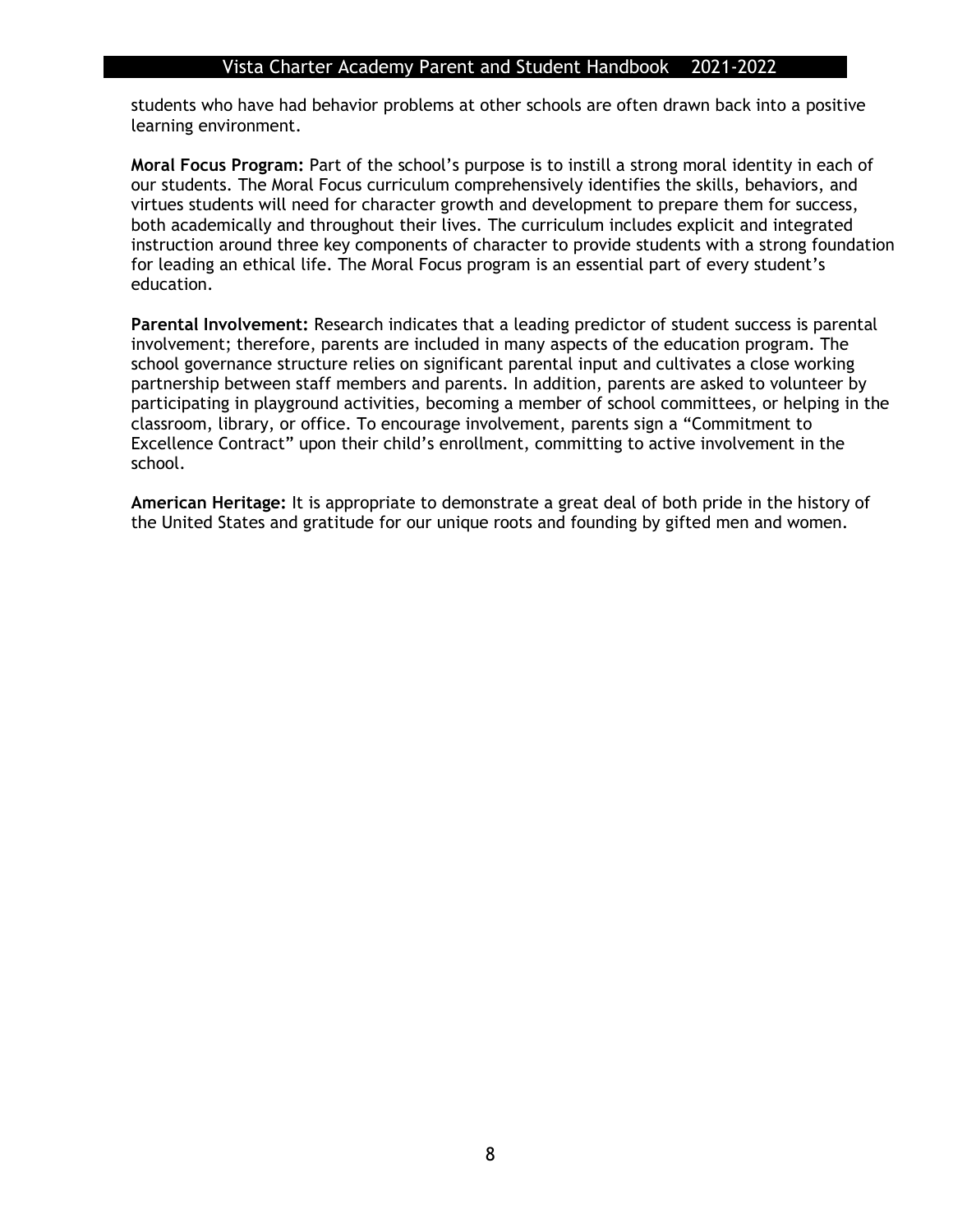## **The Four Pillars of NHA**

## **Academic Excellence**

National Heritage Academies has invested significant financial resources in the development of a strong academic program that provides students with an excellent academic foundation. In partnership with NHA, we have carefully selected the finest curriculum to be used by our teaching staff in order to accomplish our purpose. All of our curriculum meets or exceeds the state educational standards.

### **Moral Focus**

We believe that a strong moral identity is foundational to student success. It is our goal to not only support the virtues parents try to instill at home, but to explicitly teach students the skills, behaviors, and virtues necessary for leading an ethical life. NHA's nine monthly virtues are Wisdom, Respect, Gratitude, Self-control, Perseverance, Courage, Encouragement, Compassion, and Integrity. Students will learn to internalize these virtues through the intentional and consistent focus on the application of Moral Focus concepts throughout all aspects of school life. This integration is essential for students to learn the importance of developing and maintaining strong personal character and to create a learning environment built on a foundation of respect and care where everyone works hard to achieve academic goals and improve school culture. The Moral Focus program is an essential part of every student's education.

## **Student Responsibility**

In addition to preparing our students for academic success, we seek to develop a strong sense of responsibility in each child. We want students to take personal ownership of their success or failure, regardless of their background or previous experiences. This includes sound decision-making, an ability that is becoming critical in our ever-changing, complex world. Students must meet high expectations both academically and behaviorally. Our teachers work with students and parents to promote the responsibility necessary for success both in and out of school.

## **Parental Partnership**

A successful learning experience would not be possible without the partnership and dedication of our students' parents. Parental participation in each school's program is solicited and highly encouraged. Our parents are involved on leadership committees, in the classroom, and in the details that make a school function effectively. NHA parents know they are always welcome and that they are a key to the success of every NHA student.

NHA believes that open communication between school and home improves the quality of the educational experience. Every marking period, parents receive detailed written reports of student performance and accomplishments. These reports are coupled with fall and spring parent-teacher conferences. The reports and conferences include interpretation of internal and external measures of assessment. Teachers and parents may also schedule additional meetings.

At all other times throughout the year, parents can use NHA's Secure School Website via the Internet to view their child's grades and progress. This web-based information center provides parents with both classroom information and student academic data. The Secure School Website promotes the increased accountability of all participants in the educational process—teachers, students, and parents.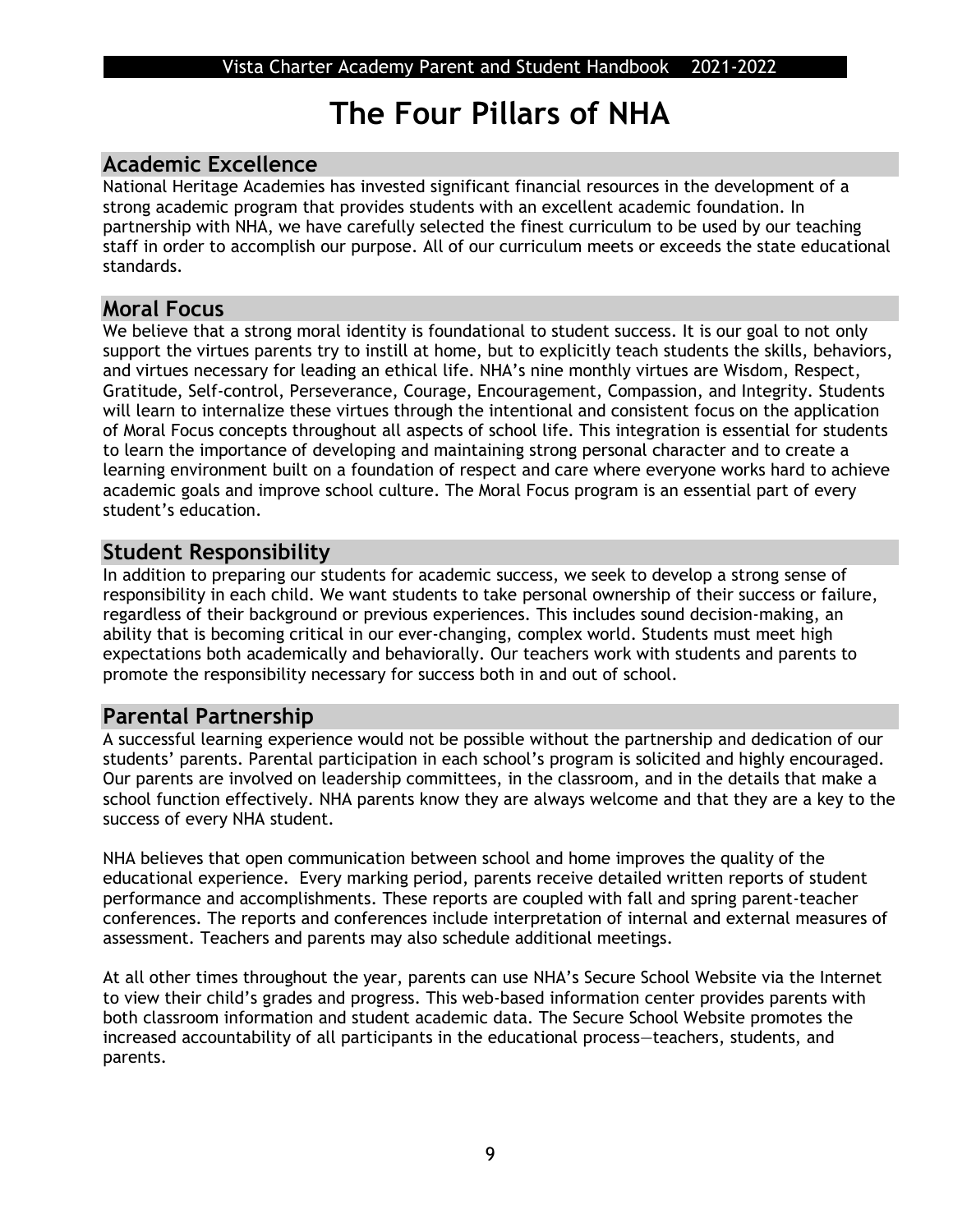## **Academic Excellence: Curriculum**

The school uses the National Heritage Academies (NHA) curriculum, a rigorous and challenging curriculum uniquely designed to prepare them for high academic achievement in successive schooling environments. Our goal is to graduate students who have not only had the opportunity to experience academic excellence but have also acquired the knowledge and skills necessary to thrive in high school and beyond.

## **English Language Arts**

The NHA English Language Arts curriculum, aligned with the Common Core State Standards, provides students with the knowledge, skills, and strategies necessary for success in listening, reading, speaking, viewing, and writing. Early reading instruction focuses on the building blocks of reading phonemic awareness, phonics, vocabulary, comprehension, and fluency. These building blocks lay the foundation for the intellectual processes necessary for students to remember, understand, analyze, evaluate, and apply the ideas they encounter while reading.

## **Mathematics**

To provide students with the mathematical skills they will need in everyday life as well as in the rigors of high school and post-high school mathematics, NHA has developed a strong mathematics curriculum, aligned with the Common Core State Standards, that emphasizes communicating, computational and procedural skills, making connections, reasoning and proofing, problem solving, and using representations. Students learn to represent and communicate ideas through graphs, mathematical terms, models, signs, symbols, and writing.

### **Science**

NHA has developed an engaging science curriculum that encourages students to participate actively in scientific inquiry while developing scientific literacy. When participating in inquiry, students describe objects and events, ask questions, construct explanations, test those explanations against current scientific knowledge, and communicate their ideas to others. Students' scientific knowledge is developed in the areas of The Nature of Science, The Living Environment, Physical Science, and Earth and Space Science.

## **Social Studies**

NHA's Social Studies curriculum includes the examination of historical documents, so students can demonstrate their understanding of the major themes, developments, and turning points in our nation. The curriculum is strong in the study of National and World Geography. We build a strong knowledge of economic principles, so students understand the impact of economic forces both internationally and personally in their daily lives. Additionally, the curriculum is comparative in examination of world cultures. This creates a point of reference by which students compare the freedoms of American life with non-democratic societies both historically and currently. Our students are reminded of the rights and liberties they enjoy and the due reason to participate in and protect those liberties.

## **Art**

Art classes allow students to explore the many different aspects of art while acquiring an understanding of the significant role art has played in the expression of ideas throughout history. Hands-on art projects help develop student creativity and self-expression and are frequently related to current classroom topics.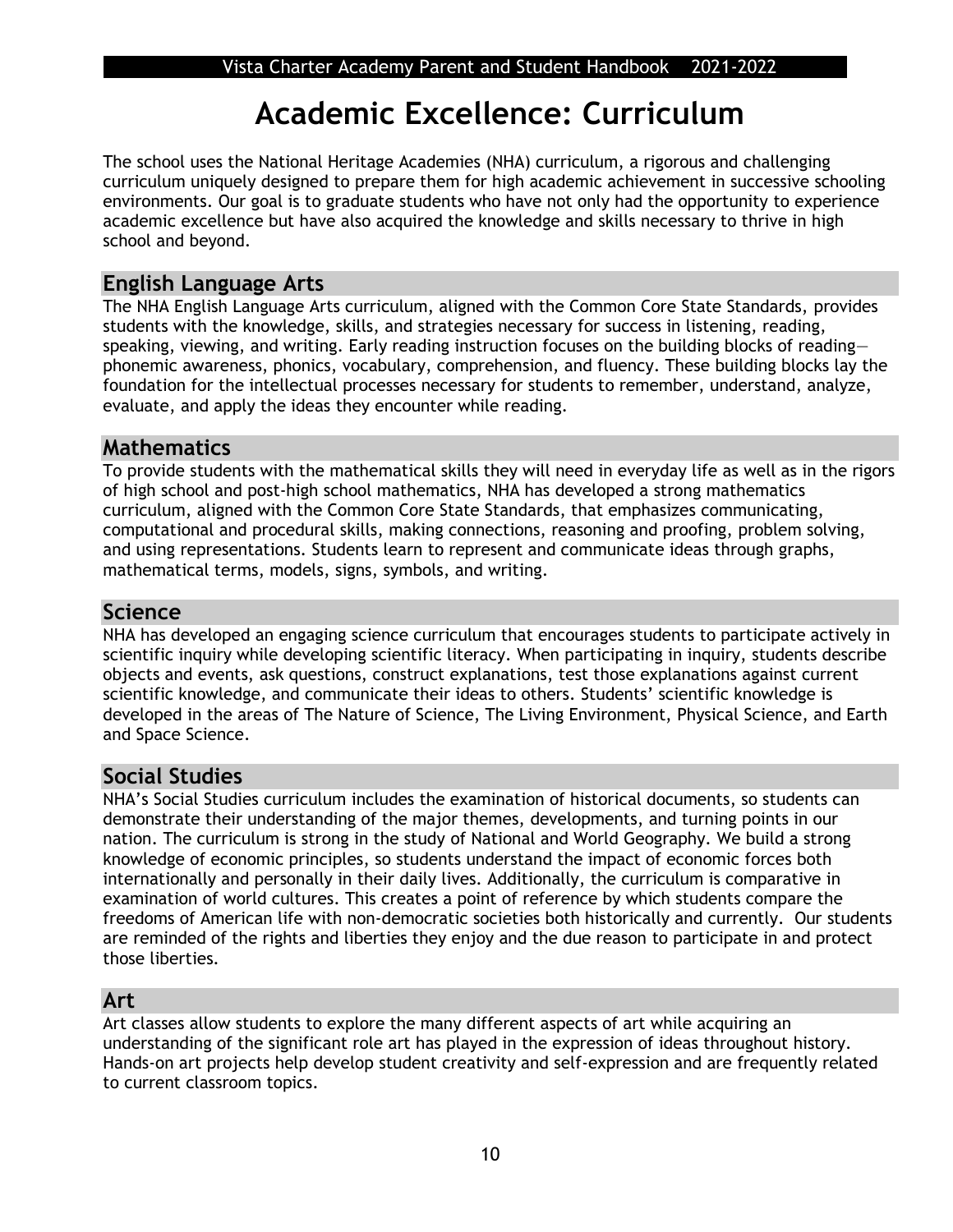## **Music**

Students are exposed to a wide variety of music education and many periods of music during their classes. Basic music concepts such as beat, rhythm, fast/slow, high/low, and music notation are taught from kindergarten through 8<sup>th</sup> grade. Students also spend time developing an appreciation for different genres of music and their great composers. All concepts are introduced in kindergarten and further developed in each subsequent grade level.

## **Physical Education**

Physical Education is a sequence of developmental experiences in which students learn through movement. Students work on individual skill development and learn about teamwork and the importance of sportsmanship. In addition, they are given the opportunity to develop a positive attitude toward life-long physical activity.

## **Library and Educational Technology**

The technology education program at our school equips students with digital literacy skills needed to be productive, safe, and technologically savvy life-long learners. The progressive K - 8 technology curriculum scaffolds student learning of technology from foundational computer skills to coding and innovative design. Our NHA Technology Standards (2017) are derived from the national technology standards for students published by the International Society for Technology in Education. Online safety, digital citizenship and cyberbullying awareness and prevention is taught annually in compliance with the Children's Internet Protection Act.

## **Moral Focus**

We believe it is imperative to equip students with both the moral and academic foundations necessary to interact successfully in today's society. Our Moral Focus Program is centered on the study of 9 Virtues: Wisdom, Respect, Gratitude, Self-control, Perseverance, Courage, Encouragement, Compassion, & Integrity. Virtues are fundamental to a great education, and great schools place equal importance on developing the heart and mind of students.

| <b>MONTHLY VIRTUES</b> |                                                           |                      |                          |                  |  |                     |
|------------------------|-----------------------------------------------------------|----------------------|--------------------------|------------------|--|---------------------|
| <b>WISDOM</b>          | <b>SELF-CONTROL</b><br><b>GRATITUDE</b><br><b>RESPECT</b> |                      |                          |                  |  | <b>PERSEVERANCE</b> |
| (September)            | (October)                                                 |                      | (November)<br>(December) |                  |  | (January)           |
| <b>COURAGE</b>         |                                                           | <b>ENCOURAGEMENT</b> | <b>COMPASSION</b>        |                  |  | <b>INTEGRITY</b>    |
| (February)             |                                                           | (March)              |                          | (April)<br>(May) |  |                     |

Character is defined by which virtues our students determine are important to their lives and there are certain necessary steps to acquire or strengthen those virtues. Our Moral Focus Program is structured around a clearly defined process for teaching and learning virtues. That process outlines those steps, allowing teachers to intentionally guide students through the process of teaching virtues. They provide them with the opportunity to learn virtues in a way that will not only affect their mind, but change their heart.

- Step 1: Introduction Define the virtue
	- Students learn to name the virtue and simply define it in terms they understand as a foundation for their journey. (focus for the 1st week of each month)
- Step 2: Connection Understand the importance of the virtue to create personal meaning and value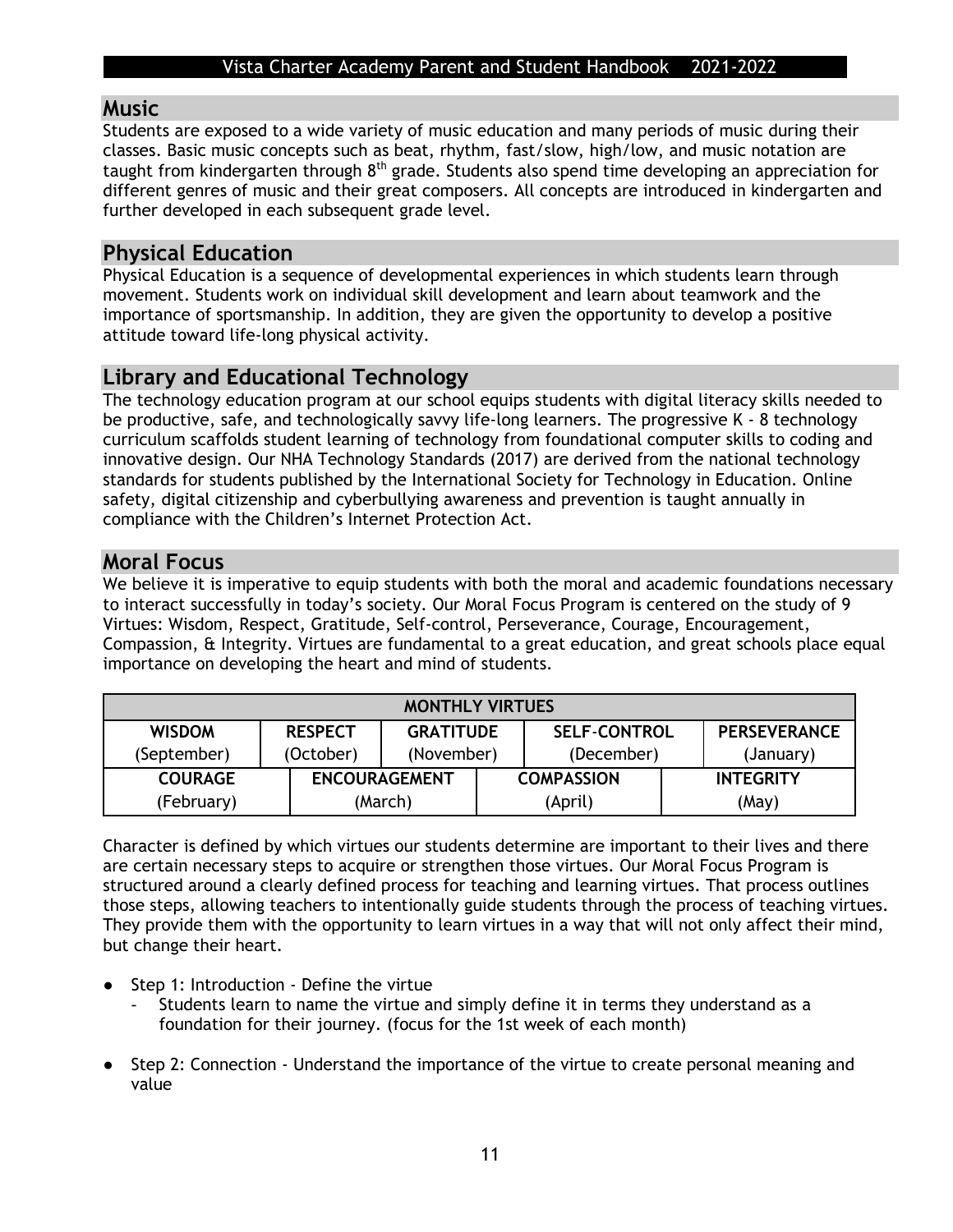- Students learn to describe the value & meaning of a virtue. A necessary step that motivates them to put forth the effort to put virtue into action. (focus for the 2nd week of each month)
- Step 3: Reflection Recognize the positive impact the virtue has and know exactly how to display it
	- Students learn what it looks like and sounds like through intentional modeling and careful study, allowing them to recognize it in others. (focus for the 3rd week of each month)
- Step 4: Application Find ways to display the virtue and be intentional about practicing it Students are given regular opportunities to practice virtues. Practice is the key to virtues becoming a learned behavior or habit. (focus for the 4th week of each month)

To support the Moral Focus program, time is dedicated each day to the teaching of Moral Focus virtues. The 4 steps of the process described above form the core of Moral Focus instruction. Each month is broken down into 4 weeks of instruction that correspond to the 4 steps for teaching virtues. Each grade bases instruction on a definition of each virtue designed for their grade level. The definitions scaffold in complexity from grade to grade, allowing students to deepen their understanding and extend their ability to display each virtue.

This comprehensive approach provides students with a strong foundation for leading a moral life. Students will learn to internalize these virtues through the intentional and consistent focus on the application of Moral Focus concepts throughout all aspects of school life. This integration is essential for students to learn the importance of developing and maintaining a strong personal character and the qualities necessary for success as both a student and a citizen. Additionally, all students are given the opportunity to participate in service-learning projects.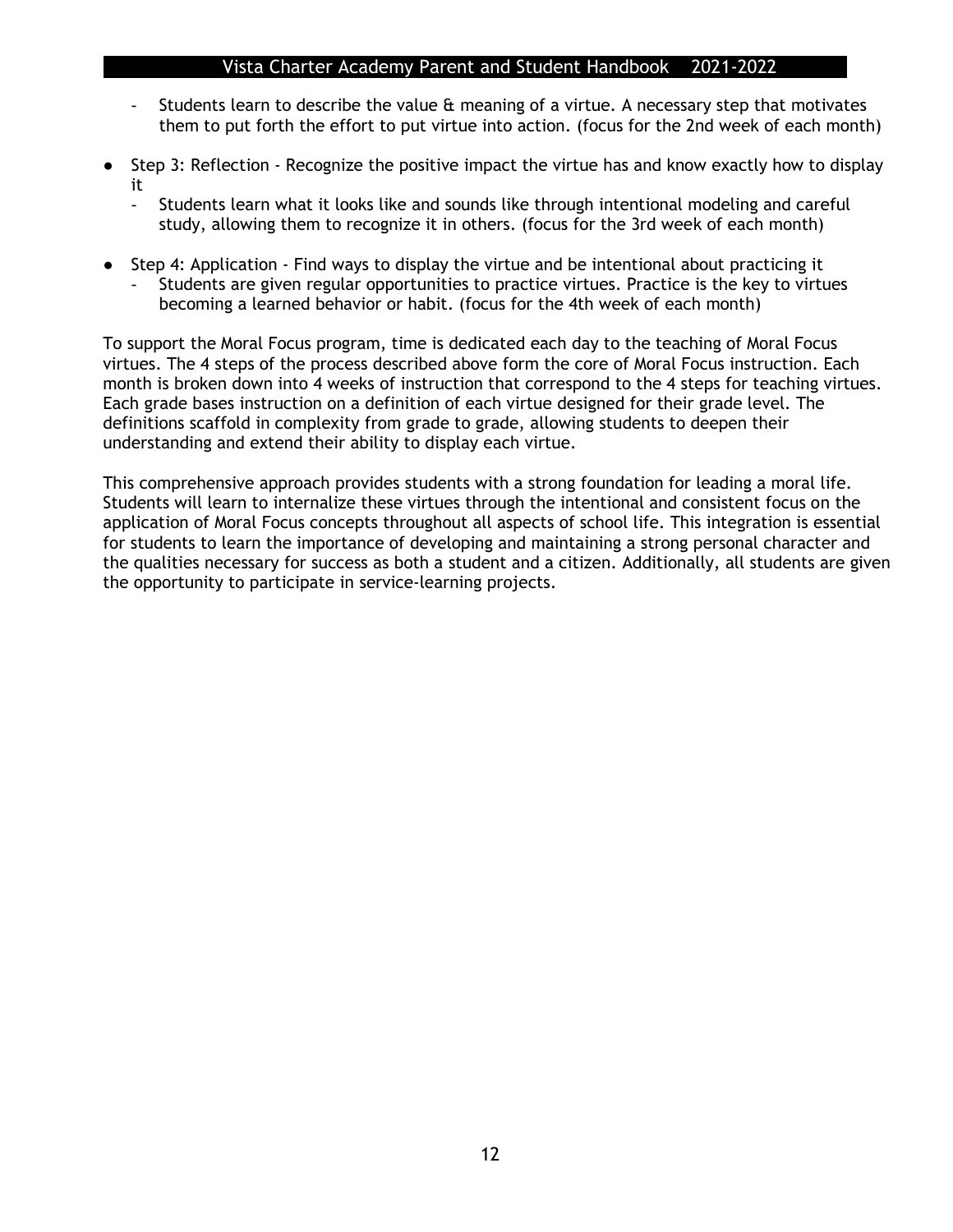## **Academic Excellence: Achievement**

Supporting our vision *to better educate more children*, the school has implemented grading practices that best match the needs of our students, parents, and teachers, with the ultimate goal of supporting high-quality learning for all students.

Teachers utilize the myNHA gradebook application to track students' academic performance on identified learning goals, with the ultimate goal of ensuring high levels of learning and proficiency on state accountability tests.

We encourage you to speak with your child's teacher or talk with a member of the school's leadership team if you have questions or would like more detailed information related to the school's grading practices.

## **Student Grade Placement, Acceleration, Promotion, or Retention**

The principal is authorized to make initial grade placement of a student and to promote, accelerate or retain students after initial grade placement. After initial grade placement, a student is expected to progress through the grades one year in each grade receiving the benefits of academic, social and physical growth usually accompanied with a full year of development. On occasion, it may be in the best interest of the student to have a new grade placement, be accelerated more than one grade, or be retained in the current grade. In this event, supporting documentation with interventions already offered to the student will be provided by the school. If a student's parent or teacher believes one of these grade changes should be considered, a written request for consideration should be provided to the principal, including the reasons for such consideration. The final decision regarding placement, acceleration, promotion, or retention of a student rests solely with the principal.

### The principal shall consider the following, when making such decisions:

1. The education record of the student, including but not limited to a student's grades, standardized test scores, reading, speaking and math skills, the curriculum of each grade, the available teacher(s) skill(s)delivering the instruction and available programs

- 2. Attendance
- 3. Discipline
- 4. The physical, social and emotional readiness of the student for the curriculum of each grade
- 5. The recommendation of the student's parents and teachers
- 6. The applicable laws governing these decisions.

The goal of placing, accelerating, promoting or retaining a student is to enhance the opportunity for the student to achieve learning goals, meet state and school performance expectations, and to be prepared for high school, college, and career plans.

### **Special Education Students**

The decision to retain a student with a disability is approached with great caution. The Principal, after consultation with the IEP Team, makes the final decision regarding the promotion and retention of students with disabilities. A student with a disability may not be retained based on their disability, but may be retained for other factors. The parent of a student with a disability may appeal the decision to the school board of directors or may choose to have the student leave the school. If a parent appeals the principal's decision to the school board of directors, the school's special education supervisor must be contacted for consultation and guidance.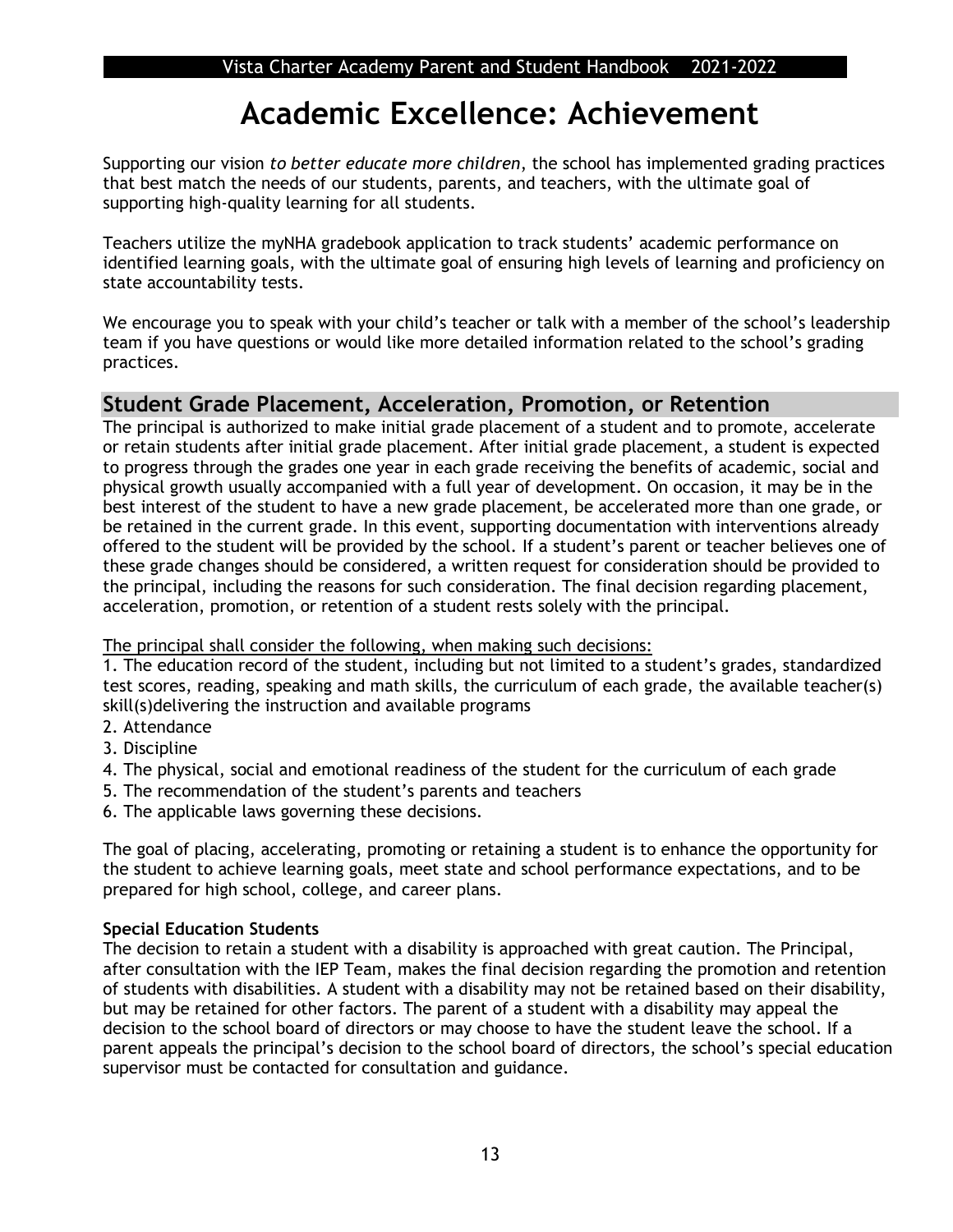### **English Learner Students**

The retention of an English Learner (EL) student is a decision that is carefully considered by the building principal. The principal, in collaboration with the EL Coordinator, EL teacher, and Special Populations Team, should consider evidence related to the student's performance in each subject area when making this determination. An English Learner student may not be retained solely based on a lack of language skills, but may be retained for other factors.

### **Third Grade Retention**

Michigan law requires that third-grade students not scoring proficient on the third-grade state summative assessment be retained. To that end, the school will identify and support all K-3 students with a reading deficiency in order to ensure success on the third-grade state summative assessment. The school has a web-based system for managing the individual reading improvement plans (IRIPs) for K-3 students with a reading deficiency. The school has many resources to assist parents whose children have a reading deficiency.

If a 3rd grade student does not pass the state English language arts assessment, the school will notify the student's parents that the child may not enroll in 4th grade until certain criterion are met. The notification will inform the parent of the right to request a good cause exemption and the right to request a meeting with school officials to discuss retention/exemption.

It is the parent's responsibility to request the good cause exemption within 30 days after receiving notification. If the parent does not apply for a good cause exemption, the school must provide the student a reading intervention program and notify the parent of the proposed placement before placing the child in grade 4 during the school year.

**Grounds for Good Cause Exemption**. The school administration will meet with a parent requesting a good cause exemption. There are 5 grounds for granting a good cause exemption:

- the student has an IEP (Individual Education Plan) or 504 plan
- the student is a limited English proficient student with less than 3 years' instruction in an ELL program
- the student has received intensive reading intervention for 2 or more years and was previously retained in a lower grade.
- The student has been continuously enrolled in the Academy for less than 2 years and there is evidence that the student did not receive an appropriate IRIP (individual reading improvement plan) at the previous school.
- The student's parent/guardian has requested the exemption within 30 days and the principal determines that the exemption is in the best interest of the student. The law does not include any guidance on what is to be considered when determining the "best interest" of the student.

**Principal's Decision**. The principal has the discretion whether to grant the exemption after receiving a recommendation for a good cause exemption from the student's 3rd grade teacher. The principals' decision is final and will be communicated in writing to the parent at least 30 days before the first day of school.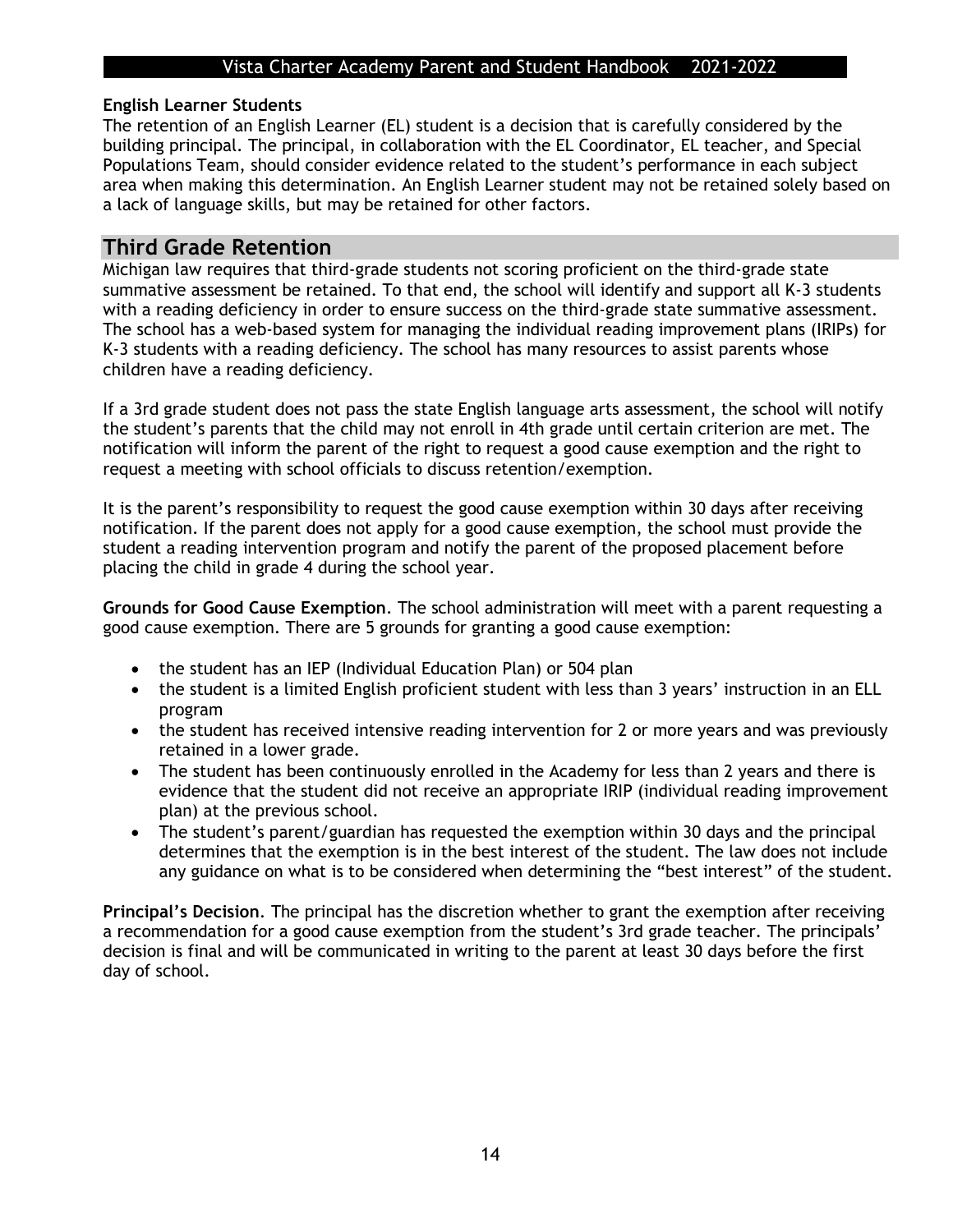## **Academic Excellence: Student Support Services and Special Education**

It is the goal of the school to provide appropriate educational opportunities for all students.

It is the school's obligation to provide appropriate educational opportunity to all students with suspected disabilities or disabilities, as defined under the Individual with Disabilities Education Act ("IDEA") and state special education rules and regulations. For additional specifics regarding a student's special education rights, parents are encouraged to review the *Procedural Safeguards* that are available from a school administrator or special education provider.

## **Child Find**

The IDEA includes a Child Find Mandate. Child Find requires all school districts to locate, identify and evaluate all children with disabilities regardless of the severity of their disability. This obligation encompasses all children who are suspected of having a disability, including children receiving passing grades and "advancing from grade to grade…" A parent who suspects that their child may have a disability and is in need of special education and related services may initiate a free evaluation of their child by contacting the school principal and providing a written request for an evaluation under IDEA and/or Section 504. The school must take the parents request into consideration and provide a response consistent with State and Federal special education requirements. If the school does not suspect a disability, it may refuse to conduct an evaluation. If the school refuses, it must give the parent written notice explaining the reason(s) why it is declining to initiate an evaluation, what data the decision was based upon, and other factors considered. The parents then have the right, if they choose, to request a due process hearing to seek a ruling to conduct an evaluation.

## **Rehabilitation Act of 1973 - Section 504 (General Education)**

Section 504 of the Rehabilitation Act of 1973, 29 USC 794, (sometimes referred to as "Section 504") prohibits discrimination against individuals with disabilities solely on the basis of their disability. If you have Section 504 questions please contact the school's principal who has been designated as the Section 504 Coordinator. The Section 504 Coordinator is responsible for investigating and resolving complaints. In addition, any individual who desires information related to the Rehabilitation Act of 1973, or the Americans with Disabilities Act, may contact the school's principal or the NHA Special Education Department at (616) 222-1700. The school does not discriminate against individuals seeking to access a program or service of the school based on disability. Where an individual desires to participate in a program or service and needs a reasonable accommodation in order to do so, they should contact the school's principal to request an accommodation. In addition, if you suspect that your child has a disability which may qualify him/her for support under Section 504, you should contact the school's principal to begin the referral process. Upon initiation of the Section 504 referral process, parents will be provided with a copy of the Section 504 Procedural Safeguards and Parent/Student Rights which contains complaint and due process procedures.

## **The Intervention Assistance Team**

The Intervention Assistance Team (IAT) is a committee of school personnel set up by the principal to ensure ongoing and effective support for students and classroom teachers. Parents are informed if their child is being considered for referral to the IAT for behavioral and/or academic support. The IAT is a general education intervention process and team membership will generally include: a building administrator, the student's general education teacher, and a staff member knowledgeable in accommodations and interventions. Parents may also be invited to participate in this meeting. The team provides a forum to discuss the student's academic and behavioral data and needs. In addition,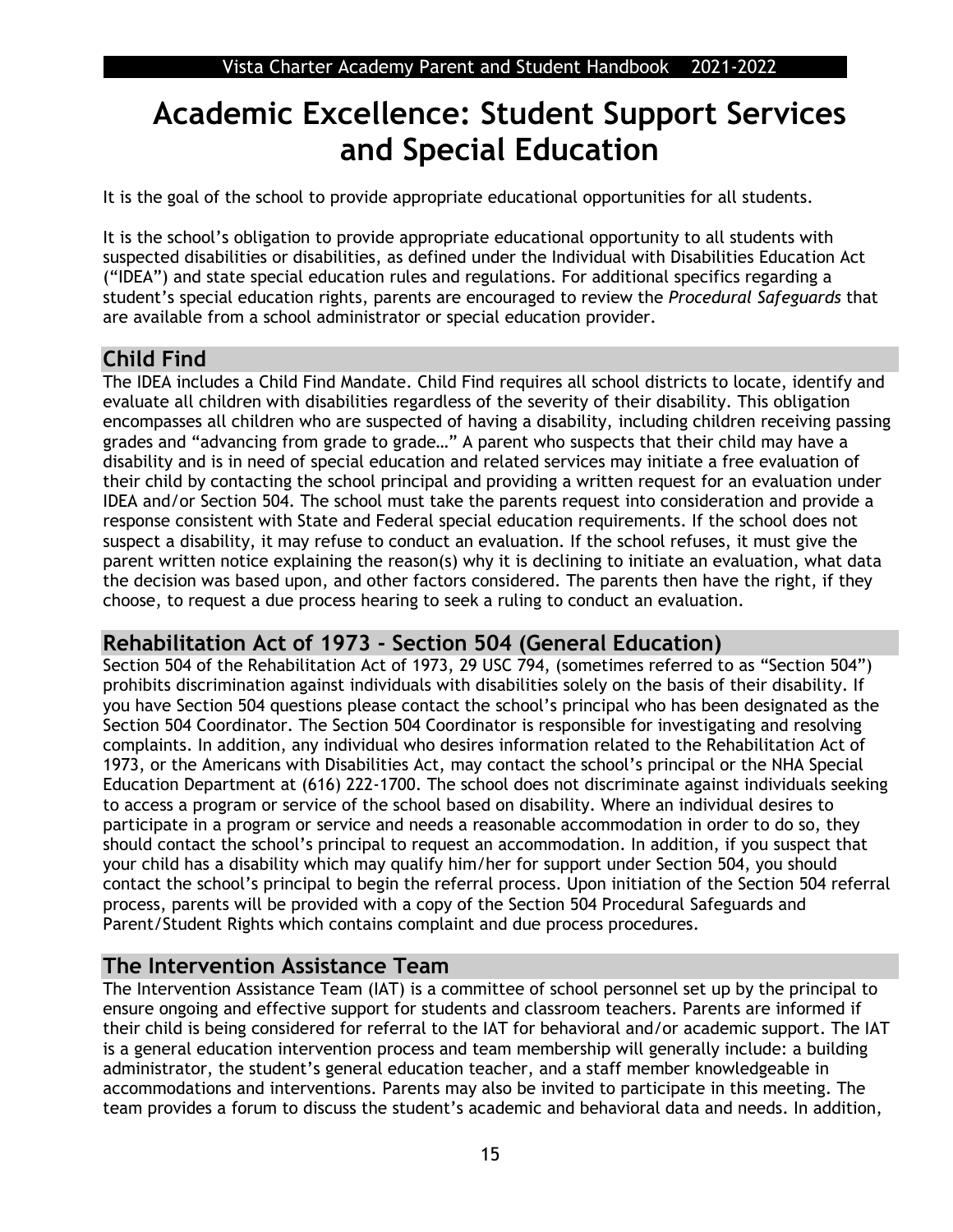the team generates, initiates, and monitors implementation of interventions designed to address the individual needs of the student. This includes use of the resources of the school, family, and the community. This process creates awareness and understanding of the issues affecting the student and their academic and behavioral performance. The IAT may serve as the pre-referral interventionplanning team for those "unidentified" students whose difficulties may suggest the presence of a disability. As appropriate, the IAT may refer a student to the Special Education team for formal assessment. Parents should be informed if the IAT is considering a referral of their student to the Special Education team. Prior to initiating a special education evaluation, written parental consent/permission must be obtained. Information gathered through implementation of interventions identified by the IAT will be taken into consideration as a part of the special education evaluation along with progress monitoring and other data sources provided by the parent, educational staff, and others as deemed appropriate. The IAT's review of documentation of intervention strategies, the student's response (progress monitoring data), in addition to a referral for special education testing for a suspected disability, fulfills the Child Find requirement under IDEA and State special education requirements.

## **The Individual Education Program**

The school will comply with the IDEA and state regulations and every student identified as having a disability will be provided an Individual Educational Program (IEP) designed to address their unique needs. All required components of the IEP will be addressed including but not limited to: a description of the student's present level of academic achievement and functional performance including disability related needs, goals and objectives, supplementary aides and services, program services, ancillary services, extended school year, etc. All students with disabilities are considered general education students first. Each IEP is designed to assure that eligible students receive a free appropriate public education (FAPE) and specialized instruction delivered by highly qualified special education staff within the least restrictive environment (LRE). Prior to the opening of school, registration forms are reviewed to identify students with current IEPs from previous schools attended. The parents are informed of their rights, procedures, and responsibilities under special education law. Decisions regarding an IEP are made by the IEP Team. This team has required participant's which minimally includes, general and special education providers and administrators. Parents are also encouraged to be a member of the IEP Team.

The IDEA includes specific rights for parents of children with disabilities. This information is contained in the document commonly referred to as the Procedural Safeguards. We encourage parents to review this document carefully so they are fully informed of their rights. Copies of this document are provided at a minimum of at least once per school year and can be obtained from your school office or by contacting the state's Department of Education.

## **Educational Placement of Students with Disabilities**

The school is committed to educating students with disabilities in the least restrictive environment (LRE) in order to meet their educational needs as determined by the student's IEP Team. This means that to the maximum extent appropriate, children who are disabled are educated with children who are nondisabled and special classes, separate schooling or other removal of children with disabilities from the regular educational environment occurs only if the nature or severity of the disability is such that education in regular classes with the use of supplementary aids and services cannot be achieved satisfactorily.

In an effort to meet with the LRE requirements, the school must ensure that a continuum of placement options is available to students with disabilities, including: services provided within the general education classroom; pull-out services; special classes; home instruction; instruction in hospitals and institutions; and in unique circumstances, access to programs and services located in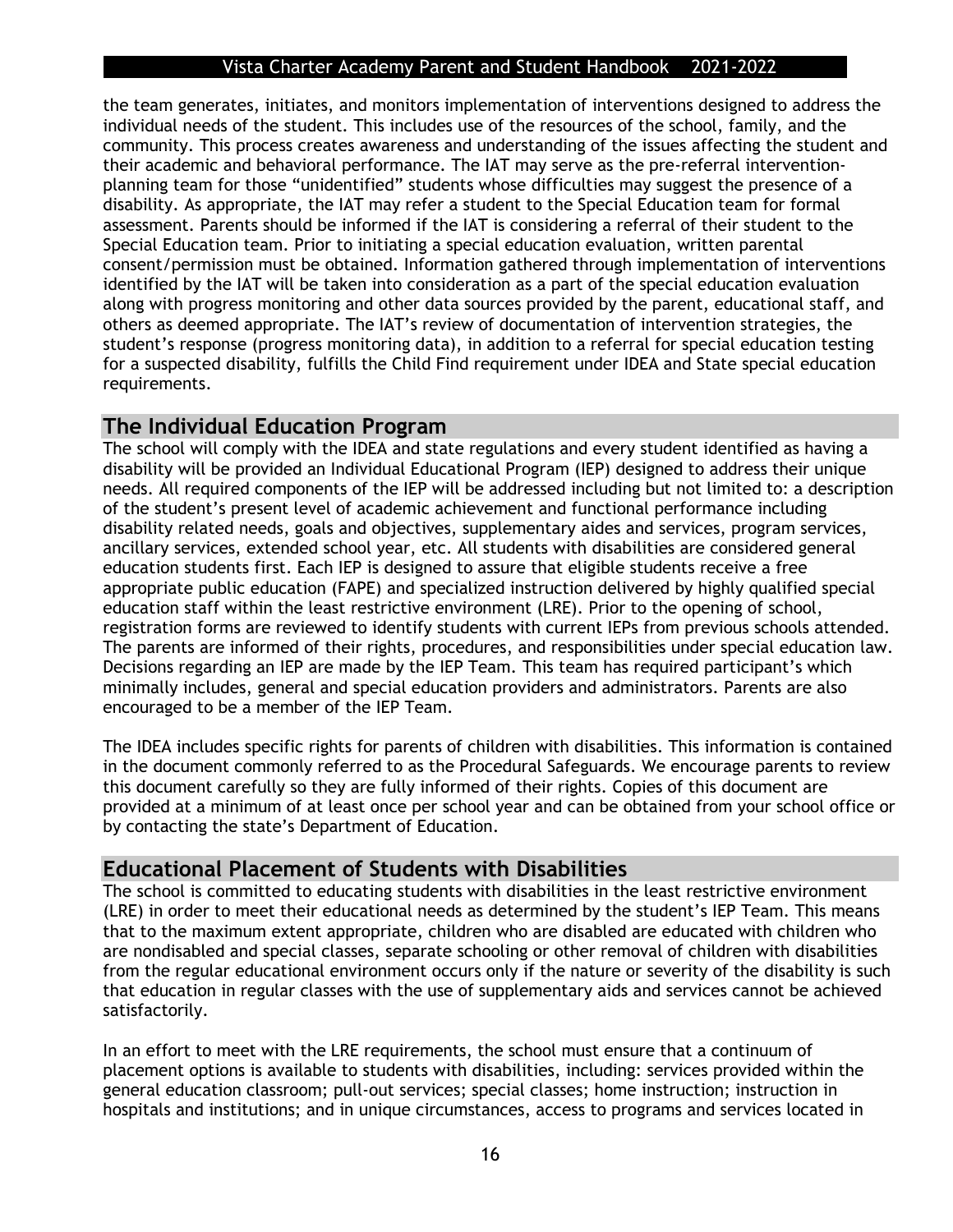settings outside the school. Placement decisions are the determination of the Individualized Education Program Team (IEPT).

### **Transfer Students:**

**In-State transfer:** If a child with a disability (who had an IEP in effect in a previous public agency) transfers to a new school in the same state and enrolls in the new school within the same academic year, the public agency (in consultation with the child's parents) shall provide the child with a free appropriate public education, including services comparable to those described in the prior IEP, until the public agency adopts the prior IEP or develops, adopts, and implements a new IEP that is consistent with federal and state laws.

**Out of State Transfer:** If a child with a disability (who had an IEP in effect in a previous public agency) transfers to a new school in a different state and enrolls in the new school within the same academic year, the public agency (in consultation with the child's parents) shall provide such a child with a free appropriate public education, including services comparable to those described in the prior IEP's until the public agency conducts an evaluation, if determined to be necessary by the agency, and develops a new IEP, if appropriate, that is consistent with federal and state laws. The evaluation conducted is considered an initial evaluation as special education eligibility within the new state must be determined.

In order to comply with these transfer requirements, under certain circumstances the school may need to contract with another school/entity for the provision of educational services.

### **Parent Participation**

Parents are an important member of the school community and have the right to participate in all meetings involving the evaluation, identification, and educational placement of their student. Parents will be invited to participate and share information about their student prior to and during the IEPT meeting. Parents are encouraged to review the *Procedural Safeguards* so that they are fully informed of their rights.

### **Crisis Management: De-escalation, Isolation and Restraint of Student**

The school is committed to maintaining a safe learning environment for all students, staff, and visitors. It is the policy of our school to only utilize approved physical restraint in response to emergency or crisis situations. Use of restraint procedures should: (a) not be viewed as a behavior change or intervention strategy, (b) be implemented only under extreme situations and as a matter of last resort, (c) be implemented only by trained personnel, and (d) be accompanied by school wide pro-active positive behavior supports to prevent the need for their use. When such activities are utilized, documentation procedures are required in addition to timely communication with parents and other key members of the educational system. This documentation must remain on file at the school and is considered part of the student's educational record. A copy of the school's seclusion and restraint policy is available on the school's website.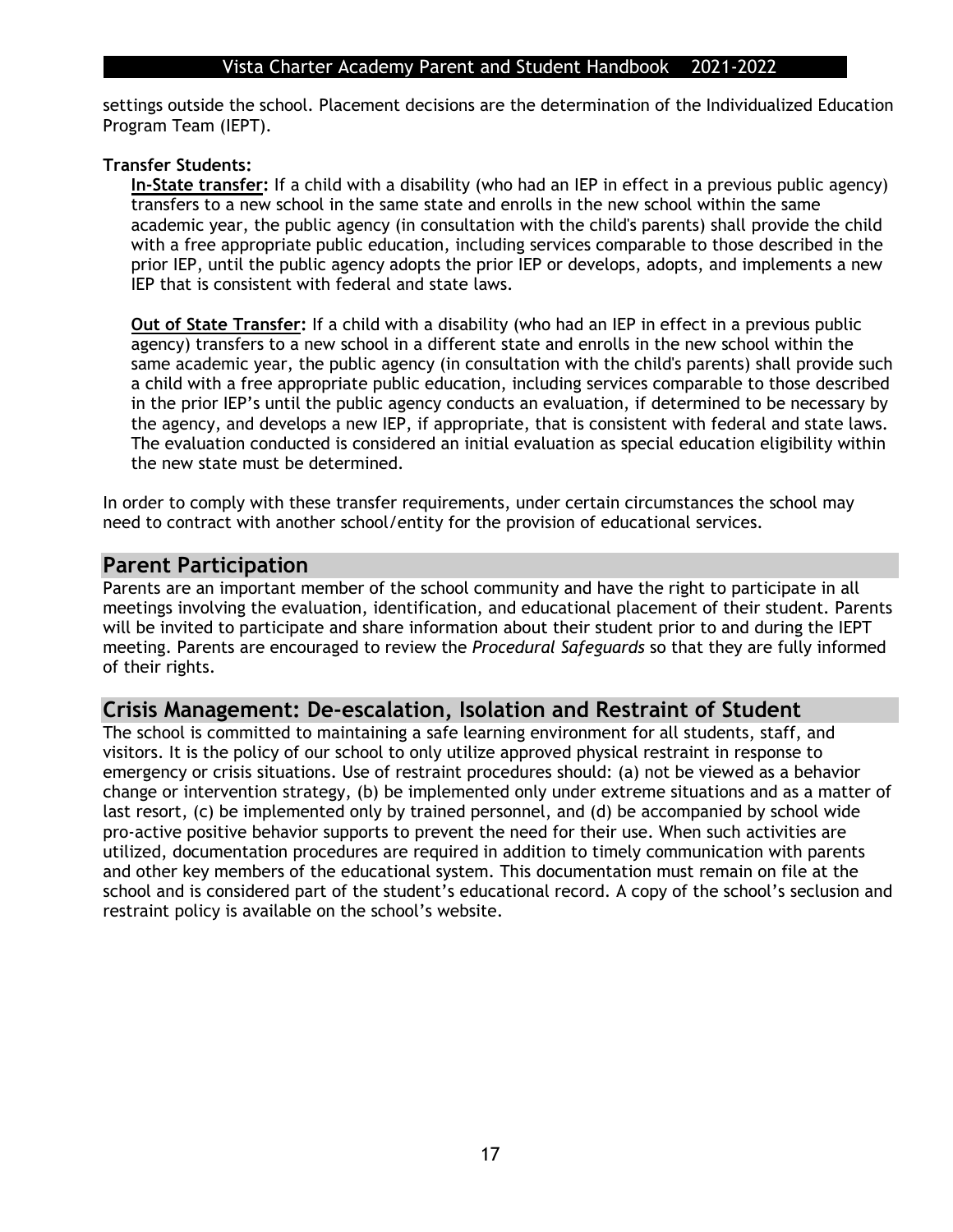## **Moral Focus**

## **Philosophy**

At NHA, we believe it is our job to ensure our students leave us not only with a quality education, but with strong moral character to guide them. They will inevitably be faced with challenges throughout their lives that we cannot anticipate, but must prepare them for. One of our primary academic goals is college readiness for all students, and we cannot achieve that goal by focusing on our rigorous academic program alone.

Through an intentional focus on the development of character, our students will acquire all of the skills they will need to prepare them for college and the challenges they will face in life. Moral Focus provides students with a moral foundation to stand on and the strength to withstand whatever comes their way. Parents are the first and most important influence on the development of a child's character, but it is our job to partner with you by reinforcing those positive values in the classroom. Guiding the growth and development of character can often be more impactful in the lives of our students than anything else we teach them. It is during this critical period of their lives that they will learn how to be the adults they will one day become.

It is an essential component of the education of our students that simply cannot be left out. The role teachers play in shaping the character of their students is one of profound importance. It is a responsibility that NHA takes very seriously through our work to maintain an intentional and consistent focus on the character development of our students and the character being modeled for them.

## **Moral Focus Expectations**

Our Moral Focus program greatly impacts the development of a positive school culture. Each classroom works diligently to uphold the following expectations related to the implementation of Moral Focus.

- Moral Focus monthly virtues are posted in all classrooms and around the school. o Students will be able to identify the Moral Focus virtue of the month.
- Monthly virtues are explicitly taught through lessons, activities, or assemblies.
	- o Students will be able to define each Moral Focus virtue.
- Moral Focus virtues are incorporated throughout day-to-day interactions.
	- o Students will be able to provide examples of behavior that exemplify each Moral Focus virtue.
	- o Teachers will be able to capitalize on teachable moments using the Moral Focus virtues.
	- o Teachers will redirect student behavior referencing the Moral Focus virtues.

| <b>MONTHLY VIRTUES</b>       |                                                                                                    |                                 |                              |                                  |                           |
|------------------------------|----------------------------------------------------------------------------------------------------|---------------------------------|------------------------------|----------------------------------|---------------------------|
| <b>WISDOM</b><br>(September) | <b>RESPECT</b><br><b>SELF-CONTROL</b><br><b>GRATITUDE</b><br>(October)<br>(November)<br>(December) |                                 |                              | <b>PERSEVERANCE</b><br>(January) |                           |
| <b>COURAGE</b><br>(February) |                                                                                                    | <b>ENCOURAGEMENT</b><br>(March) | <b>COMPASSION</b><br>(April) |                                  | <b>INTEGRITY</b><br>(May) |

By intentionally teaching the Moral Focus virtues and weaving them into the fabric of the classroom, teachers are better able to support their efforts in creating systems that support students in taking responsibility for what they need to do and how they need to do it with a sense of urgency that increases the time spent learning. Teachers intentionally guide students as they acquire or strengthen virtues in their lives. Through this process, they provide students with the opportunity to learn virtues in a way that will not only affect their mind, but change their heart. To support teachers as they work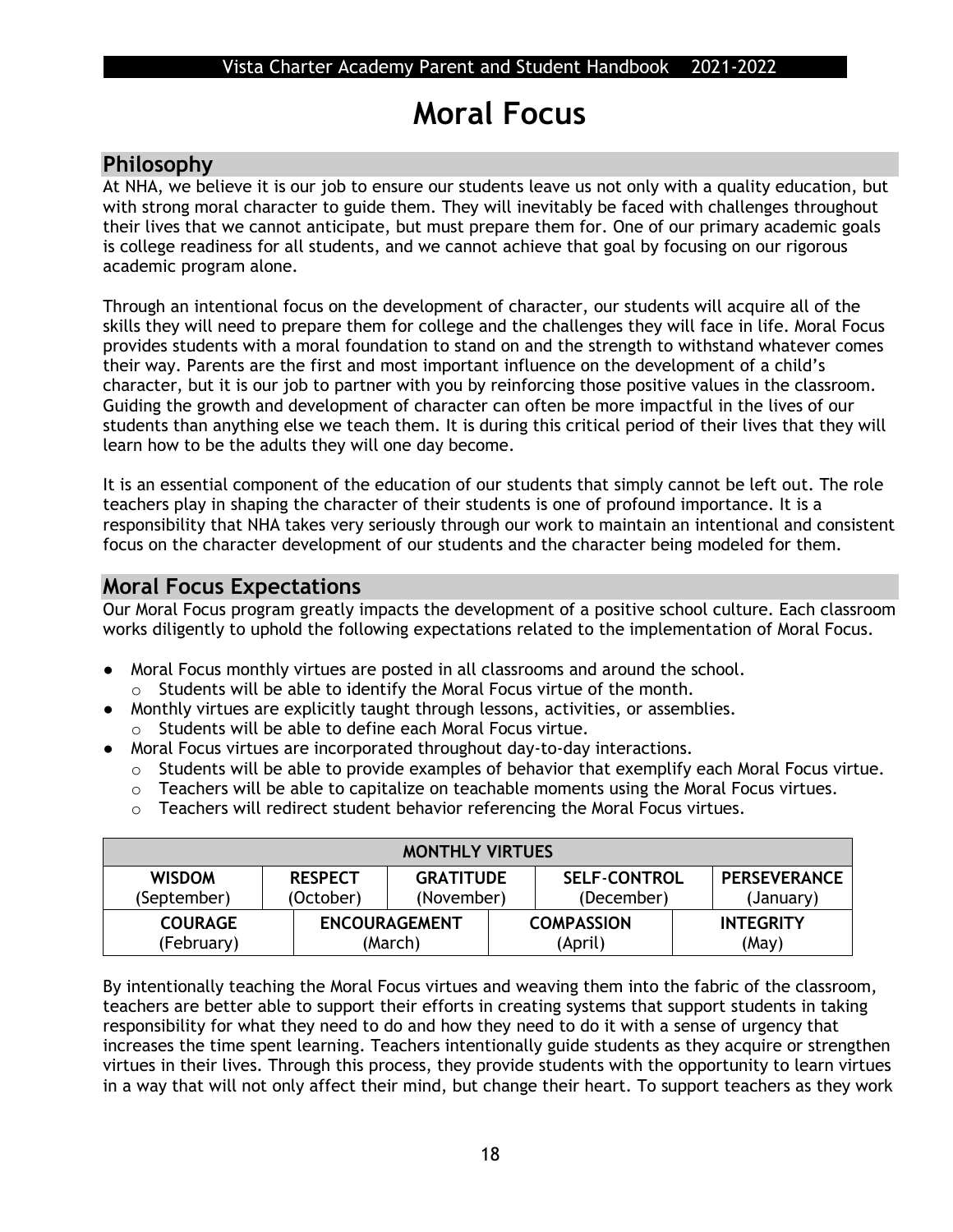to develop the character of the students they serve, time is dedicated each week to the teaching of Moral Focus virtues.

### **Moral Focus Assemblies**

To support the Moral Focus program and philosophy, regular Moral Focus assemblies are held. During assemblies, students recite the Pledge of Allegiance and the Student Creed. The staff and/or students lead a brief discussion of the month's virtue and perform a skit or lead another activity to exemplify the virtue. At times, students are recognized for outstanding citizenship and academic achievement. Parents and friends are encouraged to attend the assemblies.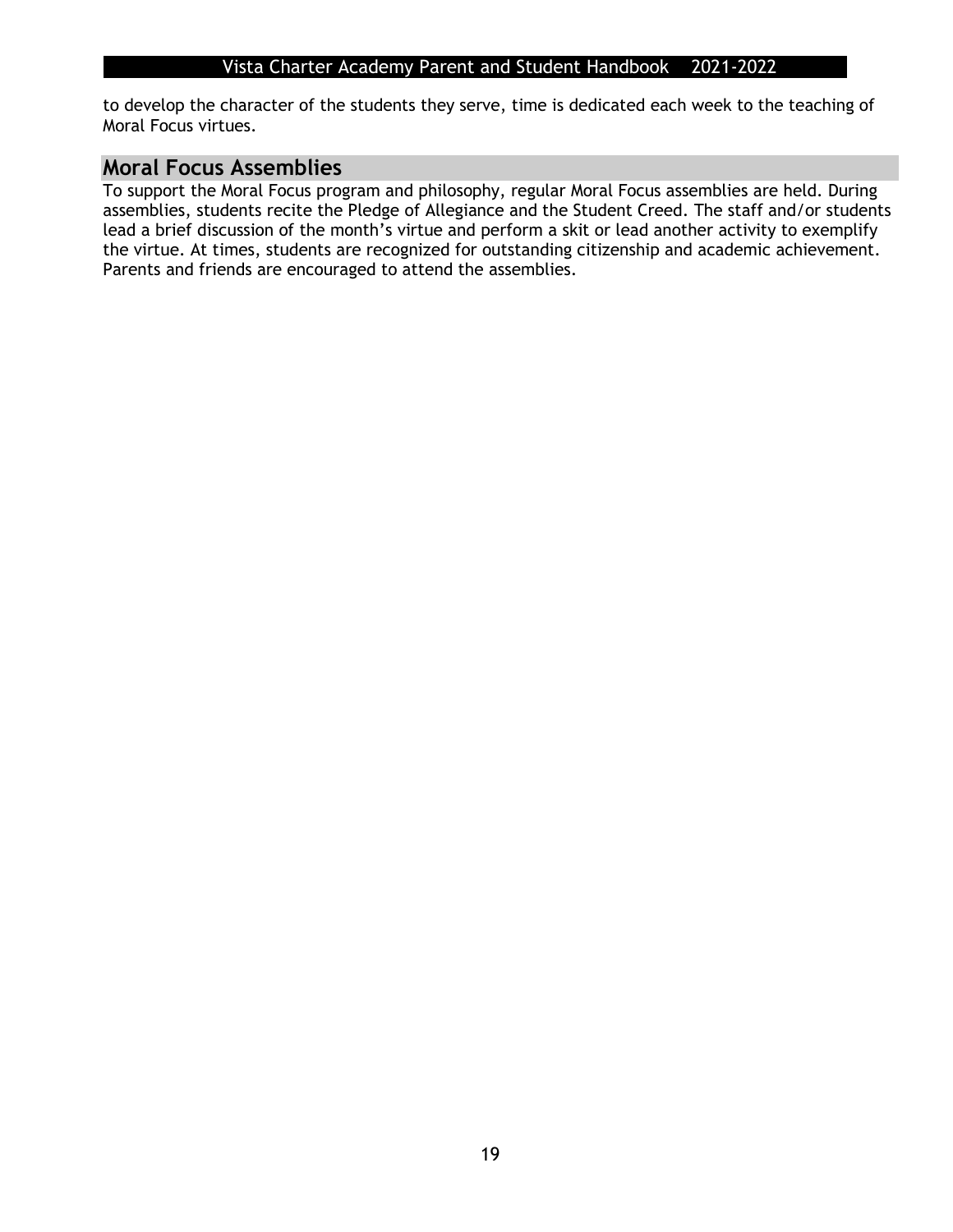## **Student Responsibility: Homework**

## **Philosophy**

The school staff believes that homework is an important component of the educational process. It is expected that the following objectives will be accomplished through regular and well-planned homework:

- Students will develop more self-direction and individual responsibility.
- Students will develop independent study skills.
- Students will become organized.
- Students will learn to budget their time.
- The learning process will be expanded through extensions not accomplished in the school setting.

## **Guidelines**

- 1. Parents and students should expect homework each weekday evening. Students may also be assigned homework to complete during the weekend.
- 2. Assigned homework that requires completion is part of each student's evaluation. Any homework assignment that is not turned in on time will receive no or only partial credit depending on the student's grade level.
- 3. Homework will be planned and assigned for specific instructional purposes related to classroom objectives.
- 4. The quantity of homework will be within reason. As the school year progresses, the amount of homework and the number of days homework is assigned may increase depending on the maturity and ability of the students.

## **Make-Up Work**

Students have an obligation to complete assignments missed during illness, suspension, or unexpected absence from school. In keeping with our belief that students should develop a sense of responsibility, we expect them, with their parents' help, to contact their teachers to secure missed assignments. Students are guaranteed one school day for each day absent from school to make up their work. Additional time may be given at the teachers' discretion.

In cases of prolonged absence due to illness, the student's teachers should be called, so necessary arrangements can be made to have assignments picked up.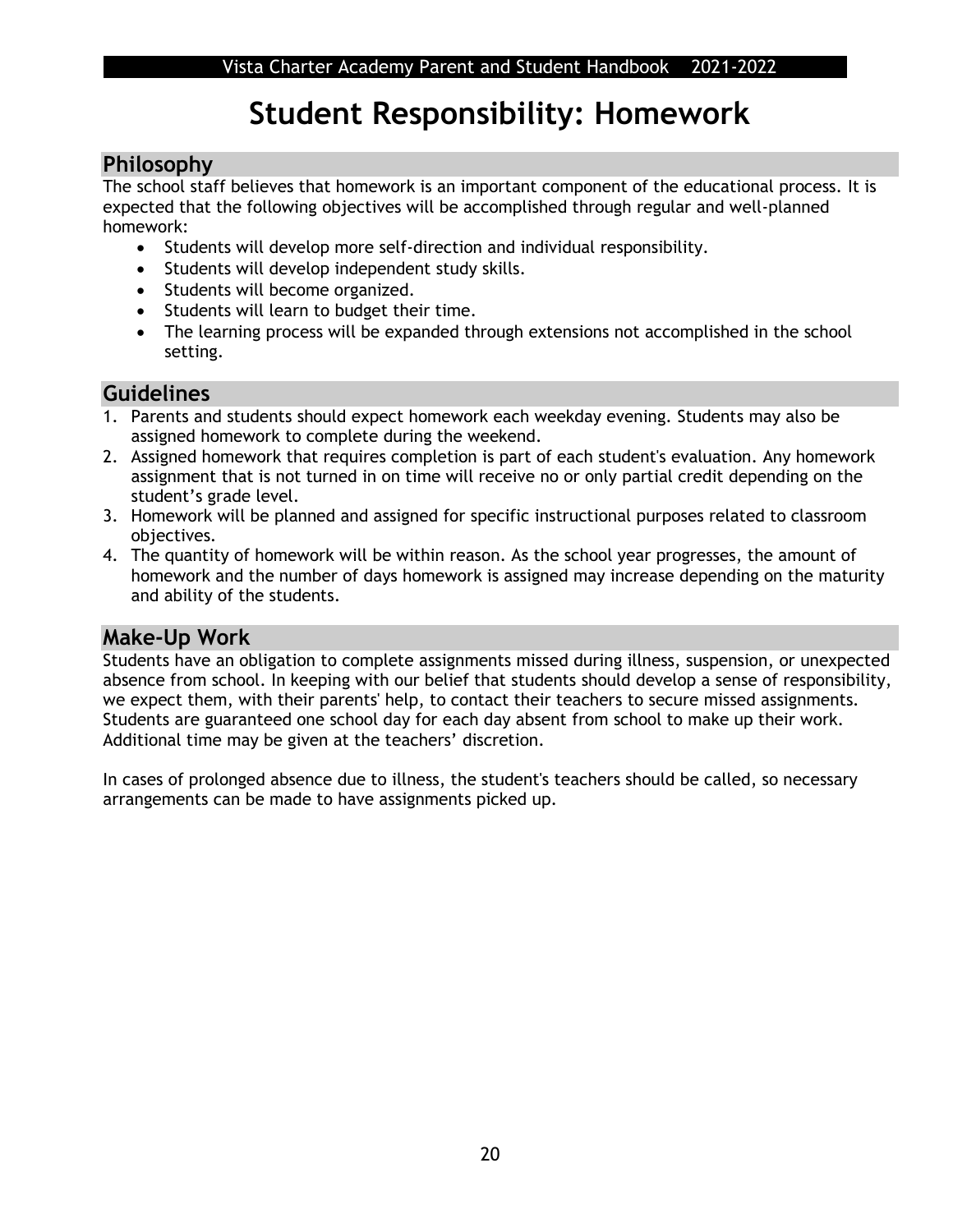## **Student Responsibility: Technology Use and Internet Safety Practices and Procedures**

Students are offered access to the National Heritage Academies (NHA) computer network for creativity, communication, research, and other tasks related to the NHA academic program. All use of computers, furnished or created data, software, and other technology resources as granted by NHA are the property of NHA and are intended for school business and educational use. Students are to use the computer network responsibly. The use of the network is a privilege, not a right, and may be revoked if abused. The user is personally responsible for his/her actions in accessing and using the NHA computer network and the school's technological resources.

The school educates students about appropriate online behavior, including interacting with other individuals on social networking websites and in chat rooms and cyber bullying awareness and response.

### **General Rules**

- 1. **Privacy:** The school and NHA reserve the right to monitor Internet traffic and to retrieve and review any data composed, sent, received, or stored using the NHA network or Internet connections, including e-mail. Users do not enjoy any expectation of privacy when using any NHA technology or transmissions originating within or around school property.
- 2. **Bullying:** The school prohibits cyber-bullying, an act involving the use of information and communication technologies, including but not limited to e-mail, text messages, blogs, instant messages, personal Web sites, on-line social directories and communities, video-posting sites, and online personal polling Web sites, to support deliberate or repeated hostile behavior, by an individual or group, that is intended to defame, harm, threaten, intimidate, or harass students, staff members, or the school during or outside school hours and on or off school premises.
- 3. **Materials and Language:** Use of or accessing profane, abusive, pornographic, obscene, and/or impolite materials or language is not permitted. Accidental access should be reported to the instructor immediately. Intentional circumvention of web-filtering is prohibited.
- 4. **Installing/Copying:** Students are not to install or download any hardware, software, shareware, or freeware onto any media or network drives. Software installed by anyone other than the network administrator will be removed. Downloading of non-work-related files is permitted only with an instructor's permission. Students may not copy other people's work or intrude into other people's files. All copyright laws must be respected. Use of any other organization's network or technology resources via the NHA network requires the instructor's permission and must comply with the rules appropriate for that network.
- 5. **Access:** Users may not access the computer network without proper authorization. Users are to use their own username and password when using a computer. Users must log off the computer when they are finished with their work and are not to log on to a computer for someone else or tell others their password. Students are to notify the instructor if someone else is thought to know his/her password.
- 6. **Data Protection:** Users must not attempt to damage or destroy equipment or files. Though efforts are made by NHA to ensure the safety and integrity of data, NHA makes no warranties of any kind, either expressed or implied, for the service it provides. NHA will not be responsible for any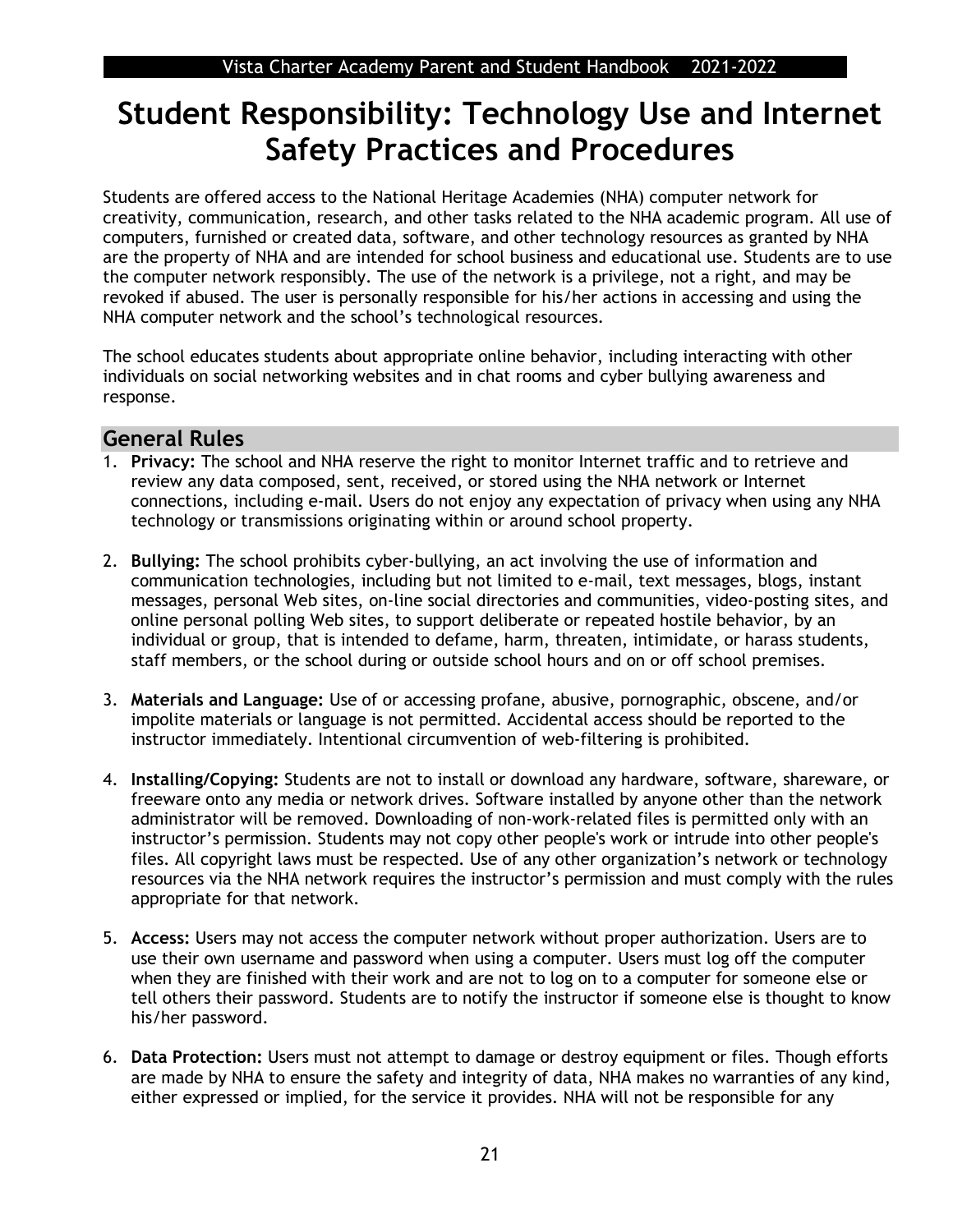damage to data.

- 7. **Storage:** Users are to delete their files and materials they no longer need.
- 8. **Printing Resources:** Paper and toner are costly, and excessive use is wasteful. Documents must be proofread before printing. Users are to print only the needed part(s) of documents. Students must obtain permission from an instructor before printing documents.

### **Internet Use**

The World Wide Web is a vast collection of resources readily available to any user on any computer connected to the Internet. NHA integrates the use of these resources into student instruction. Student Internet usage is permitted only in the presence and supervision of a teacher, the child's parent, or other designated adult school personnel. NHA is not responsible for the accuracy or quality of information obtained through the Internet or the NHA computer network.

Some material accessible via the Internet contains illegal, defamatory, inaccurate, or potentially offensive language or images. While the school uses Internet resources to achieve educational goals, there is always a risk of students accessing other materials. However, we believe that the benefits of using technology outweigh the disadvantages. Teachers are trained in the appropriate use of technology with students, but parents of students are responsible for setting and conveying the expectations regarding the use of media and information sources at home and at school.

The Children's Internet Protection Act (CIPA) is a federal law enacted by Congress to address concerns about access to the Internet and other information. Under CIPA, schools must certify that they have certain Internet safety measures in place. These include measures to block or filter pictures that (a) are obscene, (b) contain child pornography, or (c) when computers with Internet access are used by minors, are harmful to minors. Schools subject to CIPA must adopt a policy such as this to monitor online activities of minors and to address (a) access by minors to inappropriate matter on the Internet and World Wide Web, (b) the safety and security of minors when using electronic mail, chat rooms, and other forms of direct electronic communications, (c) unauthorized access, including so-called "hacking," and other unlawful activities by minors online, (d) unauthorized disclosure, use, and dissemination of personal information regarding minors, and (e) restricting minors' access to harmful materials.

NHA complies with CIPA by deploying a Web content filtering product which categorizes Internet sites and sends updates to NHA and cloud site-based hardware. A process is in place for changing the categorization of Web sites. The following categorizations are currently in place:

- Obscenity and Pornography Filtering: The website and content filter allows schools and libraries to manage Internet access to over 90 URL categories pertinent to CIPA.
- Accurate Web Filtering: The website and content filter offers the best in class filtering database.
- Filtering of Search Engine Images: The website and content filters inappropriate images that can be found in search engine query results.
- Monitoring: The website and content filter contains reporting tools Explorer, Reporter and a Real-Time Analyzer and offers many ways to monitor and report online activities of minors.
- Policy Management: The website and content filter allows customization of Internet policies, based on a user or group, with the ability to set appropriate policies based on age or need.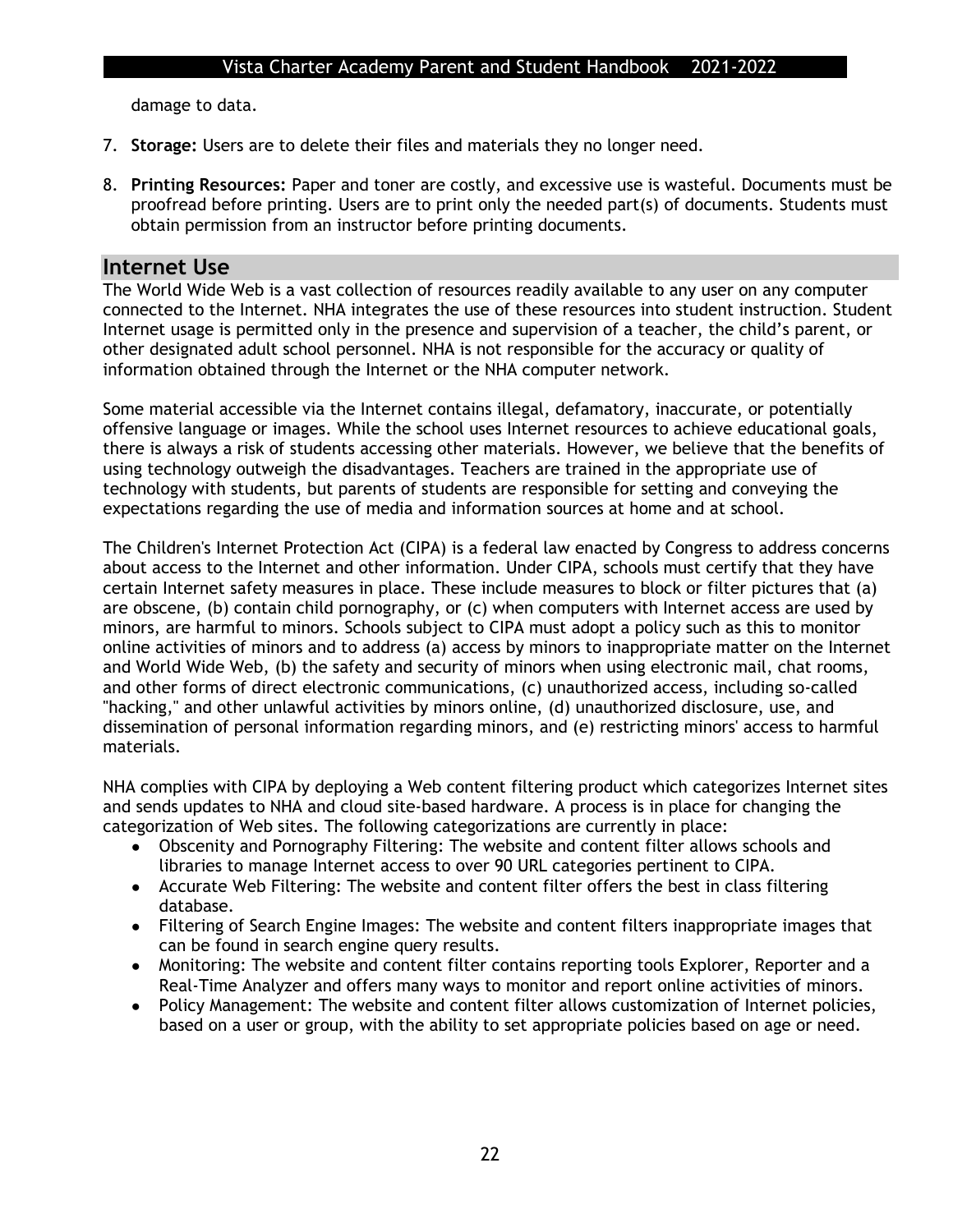## **Student Responsibility: Search and Seizure Practices and Procedures**

## **Lockers are School Property**

All lockers assigned to students are the property of the school. At no time does the school relinquish its exclusive control of its lockers. The school principal or his/her designee shall have custody of all combinations to all lockers or locks. Students are prohibited from placing locks on any locker without the advanced approval of the school principal or his/her designee.

## **Legitimate Use of School Lockers**

The school assigns lockers to its students for their convenience and temporary use. Students are to use lockers exclusively to store school-related materials and authorized personal items such as footwear, grooming aids, lunches, or outer garments. Students shall not use lockers for any other purpose, unless specifically authorized by school board policy, the school principal, or his/her designee prior to students bringing the items to school. Students solely are responsible for the contents of their lockers.

## **Search of Locker Contents**

Searches of school lockers and their contents deter violations of school rules and regulations, ensure proper maintenance of school property, and provide greater safety and security for students and personnel. Accordingly, the board authorizes the principal or his/her designee to search lockers and locker contents at any time, without notice, and without parent/guardian or pupil consent.

The principal or his/her designee shall not be obligated but may request the assistance of a law enforcement officer in conducting searches. Searches may include the use of law enforcement canine units on a random basis or as necessary. The principal or his/her designee shall supervise the search. In the course of a locker search, the school principal or his/her designee shall respect the privacy rights of the student regarding any items discovered that are not illegal or in violation of school policies and rules.

## **Seizure**

When conducting locker searches, the principal or his/her designee may seize any illegal or unauthorized items, items in violation of board policy and/or school policies or rules, or any other items reasonably determined by the principal or his/her designee to be a potential threat to the safety or security of others and report the finding of such items to law enforcement officials to the extent required by law. Such items include but are not limited to the following: contraband, controlled substance analogues or other intoxicants, dangerous weapons, explosives, firearms, flammable materials, illegal controlled substances, poisons, and stolen property. Any items seized by the school principal or his/her designee shall be removed from the locker and held by school officials for evidence in disciplinary proceedings and/or turned over to law enforcement officials. The parent of a student shall be notified by the principal or his/her designee of items removed from the locker.

## **Search and Seizure of Electronic Devices**

**Cell phones, Tablets/ iPads, and personal computers**. Cell phones, tablets/iPads and personal computers are permitted at school but must remain powered off during all instructional time unless the classroom teacher instructs the student(s) to use such devices. Students are not permitted to use these devices for non-instructional purposes. If the teacher has a reasonable suspicion that a violation has occurred, he/she shall have the right to search for and confiscate the electronic device. If the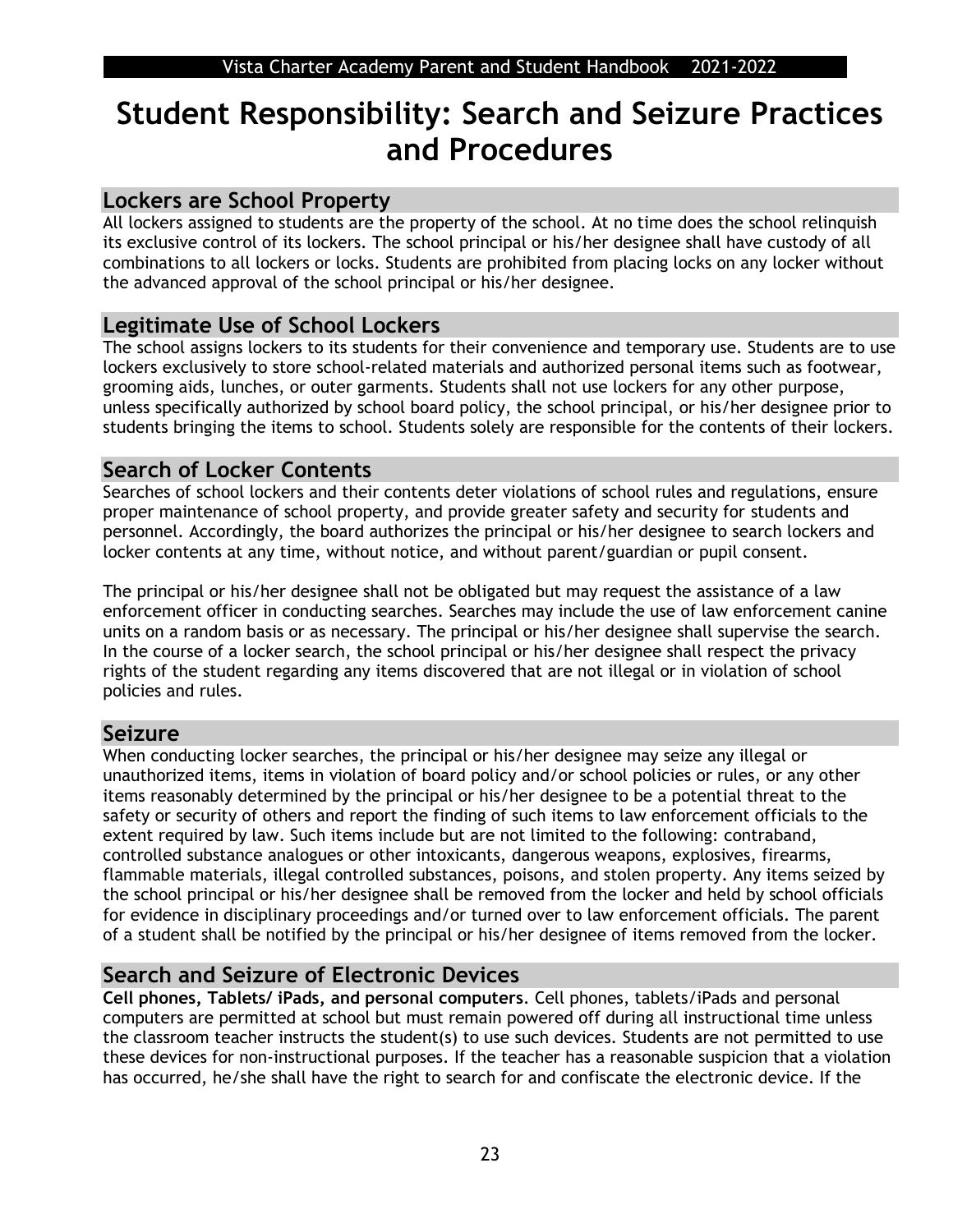principal or his/her designee has a reasonable suspicion that the electronic device contains evidence of the violation, he/she is justified to conduct a limited search of the device.

**All other electronic devices**. All other electronic devices, including but not limited to PDAs, iPods, MP3 players, video equipment, cameras, gaming devices, laser pointers, recording devices, are not permitted on school grounds or at school-related events unless approved by the principal. If approved, an electronic device shall not be used in a manner that disrupts the educational process or purpose, including but not limited to posing a threat to academic integrity, violating confidentiality or privacy rights of another individual, or violating the Student Code of Conduct. If the principal or his/her designee has a reasonable suspicion that a violation has occurred, he/she shall have the right to search for and confiscate the electronic device. If the principal or his/her designee has a reasonable suspicion that the electronic device contains evidence of the violation, he/she is justified to conduct a limited search of the device.

### **Search and Seizure of Person and/or Personal Property**

The school will conduct a search if the principal (or principal designee) has a reasonable suspicion that a violation of the Student Code of Conduct has occurred. When determining the nature and scope of the search, the principal (or the principal designee) will consider the age and sex of the student as well as the nature of the act of misconduct. The search may include the student's person, backpack, purse, pockets, shoes, and/or other personal property. A physical contact search of a student's person will only be conducted when there is a reasonable suspicion that the student has an illegal weapon, drug and/or alcohol on his/her person. All physical contact searches will be conducted in the presence of a third party witness. A physical search may only be conducted by a staff member of the same sex as the pupil. School personnel shall not conduct strip searches or body cavity searches of any pupils under any circumstances.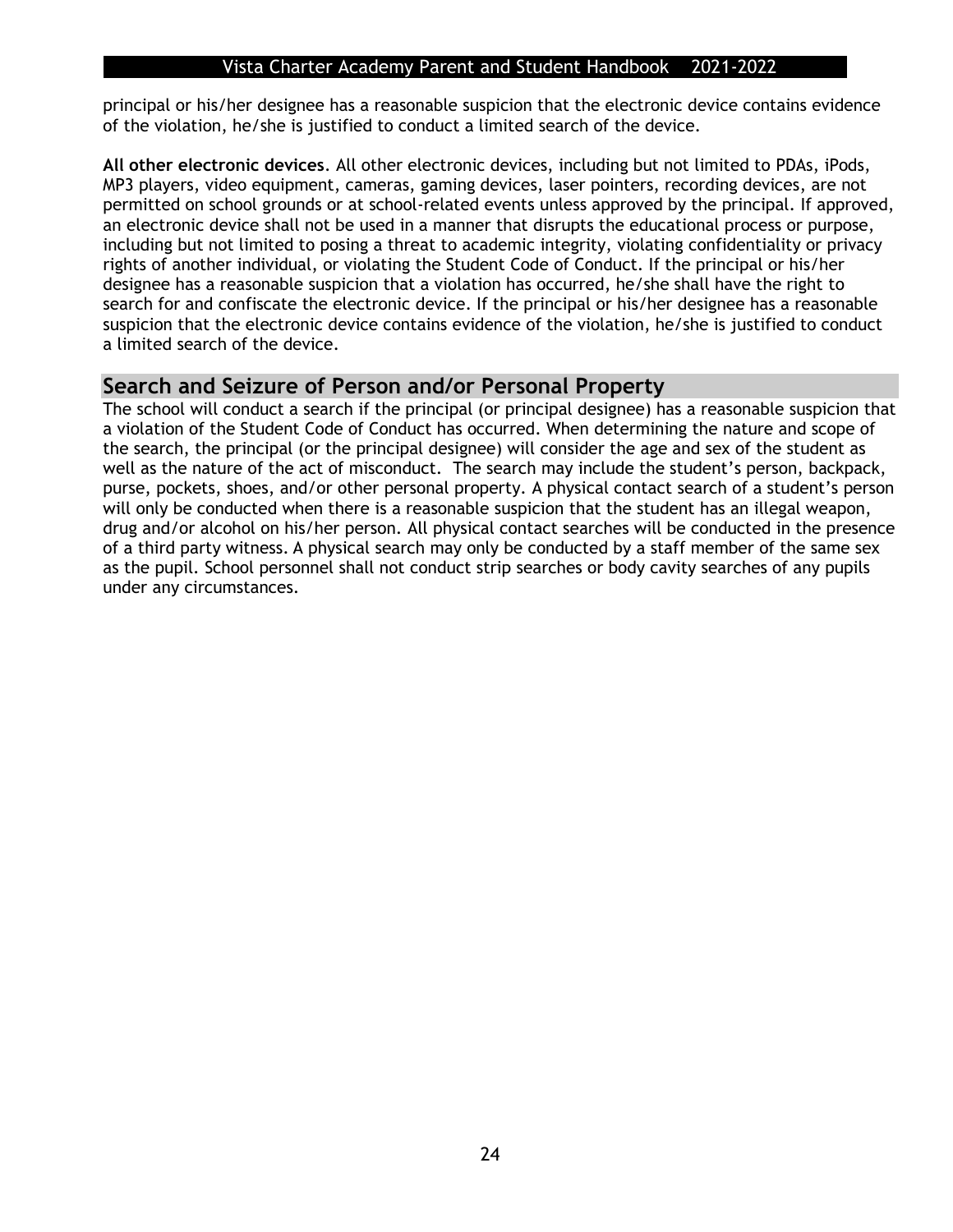## **Student Responsibility: Student Code of Conduct**

Our goal is to offer a quality education program. To fulfill this goal, students need a positive, safe, and orderly school environment in which learning can take place without disruption. Students who do not observe the rules of good conduct in the classroom or on the playground decrease both the learning and safety of others and their own opportunities to learn. Therefore, our staff takes a very proactive role in enforcing the Student Code of Conduct outlined below.

Students are expected to demonstrate respect and courtesy by obeying staff members, being kind to others, and being considerate of others' and the school's property.

This Student Code of Conduct defines the acts of misconduct and potential consequences as authorized by the Board. The consequences listed in the Student Code of Conduct are general guidelines based on the judgment of School Principal, or the Principal's designee in the Principal's absence. It is the responsibility of the parent along with the student to read and understand the Code of Conduct.

The School will first consider implementing restorative practices to address behaviors involving interpersonal conflicts, bullying, cyberbullying, harassment, verbal and physical conflicts, theft, damage to property, and class disruption. Restorative practices are practices that emphasize repairing the harm to the victim and the school community caused by the pupil's misconduct.

### **Acts of Misconduct**

The acts of misconduct listed in this Student Code of Conduct are not to be construed as an allinclusive list or as a limitation upon the authority of school officials to deal appropriately with other types of conduct which interfere with the good order of the school, the proper functioning of the educational process, or the health and safety of students.

A student violating any of the acts of misconduct listed in this Student Code of Conduct may be subject to discipline. Acts of misconduct deemed to be a gross misdemeanor or persistent disobedience may be subject to suspension and/or expulsion from the school. A student who engages in an act of misconduct when the student was enrolled in another school for which the disciplinary action has not been fully served may be required to serve out the length of the suspension or expulsion.

Additionally, a student who engages in an act of misconduct that violates the law may be referred to law enforcement. School or Board disciplinary actions do not preclude further action by the law enforcement agency or the court system. The school will make a good faith effort to notify the parent of a student and/or assist to obtain parental permission prior to allowing law enforcement questioning of a student.

Students are expected to follow the Code of Conduct when

- on school property;
- in a motor vehicle being used for a school related purpose;
- at a school-related activity, function or event;
- en route to or from school;
- at any time or place when the student's behavior has a direct and immediate effect on maintaining order, safety, health and discipline in the school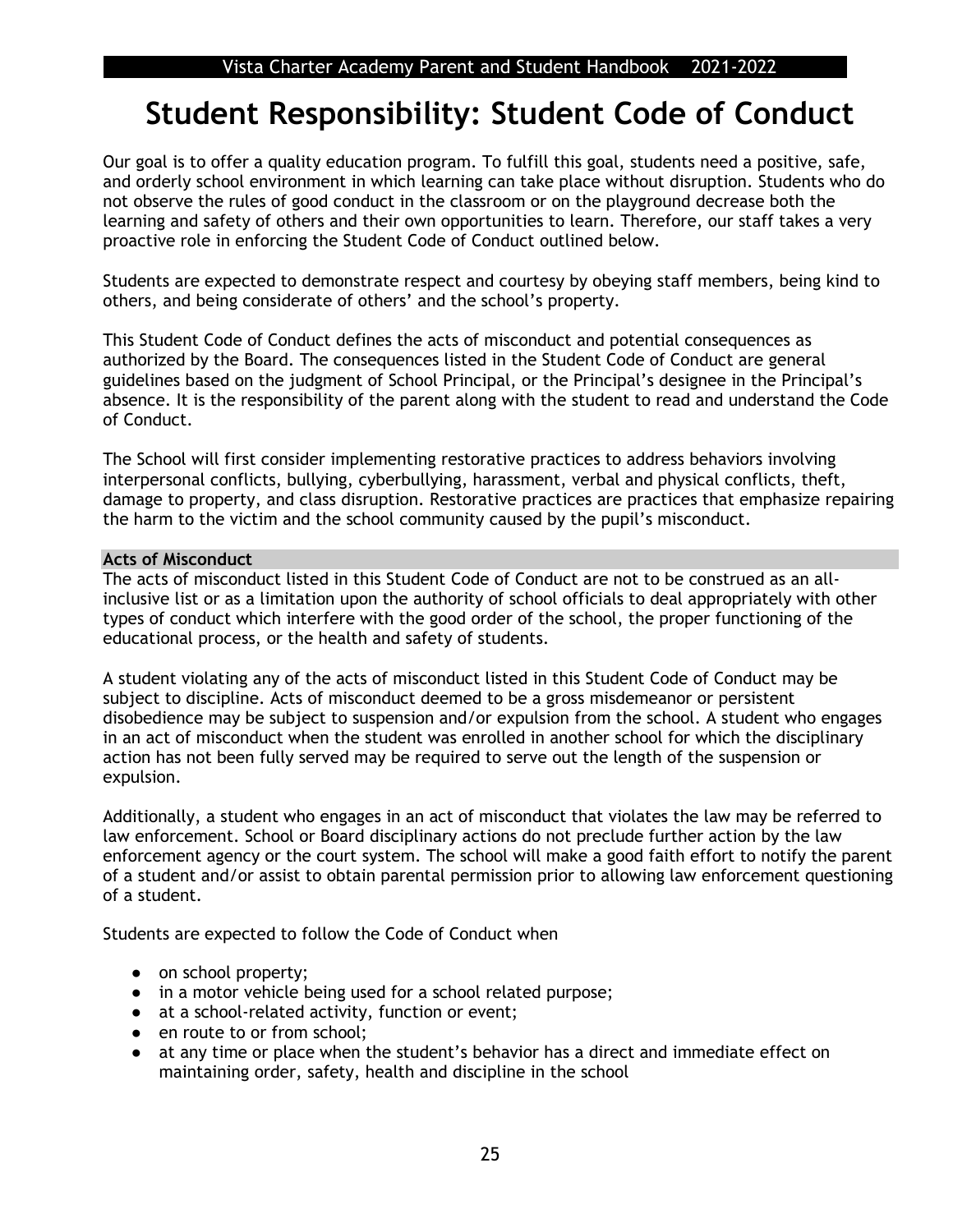Acts of misconduct include, but are not limited to, the following<sup>1</sup>:

- Failure to cooperate or comply with directions of school personnel and volunteers
- False allegations against staff, volunteers, or students
- Falsification of records or scholastic dishonesty (including cheating and plagiarism)
- Misuse of copyrighted materials
- Improper or disrespectful communications to staff, volunteers, or students
- Use of profane and/or inappropriate language
- Disruption of school
- Bullying and harassment
- **Cyber-bullying as defined by the Technology Use and Internet Safety Policy**
- Improper dress in violation of the Dress Code
- Indecency (either with clothing/exposure, pictures or public display of affection)
- Any public display of affection having sexual connotations
- Violations of building rules and regulations
- Violations of rules or policies as set forth in the Parent and Student Handbook
- Any and all forms of smoking, tobacco possession or use including e-cigarettes/vaporizers and paraphernalia
- Trespassing, loitering
- Suspended or expelled student on school property or attending school activities
- False alarms
- Possession of electronic device(s) as defined by school policy
- **Defacement/Damage of property or theft/possession of stolen property**
- Coercion, extortion or blackmail
- **Possession of firework(s), explosive(s) and/or chemical substance(s)**
- **Possession and/or sale of alcohol and/or drugs (narcotic drugs, look-a-like substances and illegal chemical substances)**
- Possession of look-a-like weapons
- Possession of dangerous weapons or instruments not otherwise enumerated herein
- Possession of personal protection devices (such as tasers, mace, pepper-spray, etc.)
- **Fighting, physical assault and/or battery on another person**
- Gangs and gang related activity
- Violation of Technology Use and Internet Safety Policy
- Misconduct prior to enrollment
- Persistent disobedience
- Verbal assault
- **Malicious or willful types of behavior that endanger the safety of others**
- **Extreme acts of defiance and/or threats toward teachers/other adults/fellow students**
- Excessive tardiness or absences as defined in the Attendance Policy
- Title IX Sexual Harassment

### **Permanent Expulsion**

The following acts of misconduct at school, as defined by state law, may be subject to permanent expulsion from all public schools in the State of Michigan:

- Possession of a dangerous weapon\*\*:
- Arson
- Plea, conviction or adjudication of criminal sexual conduct (regardless of where it occurred) against another student enrolled at the School;

 $<sup>1</sup>$  Acts of misconduct that are deemed gross misdemeanors subject to long-term suspension or expulsion</sup> are bolded.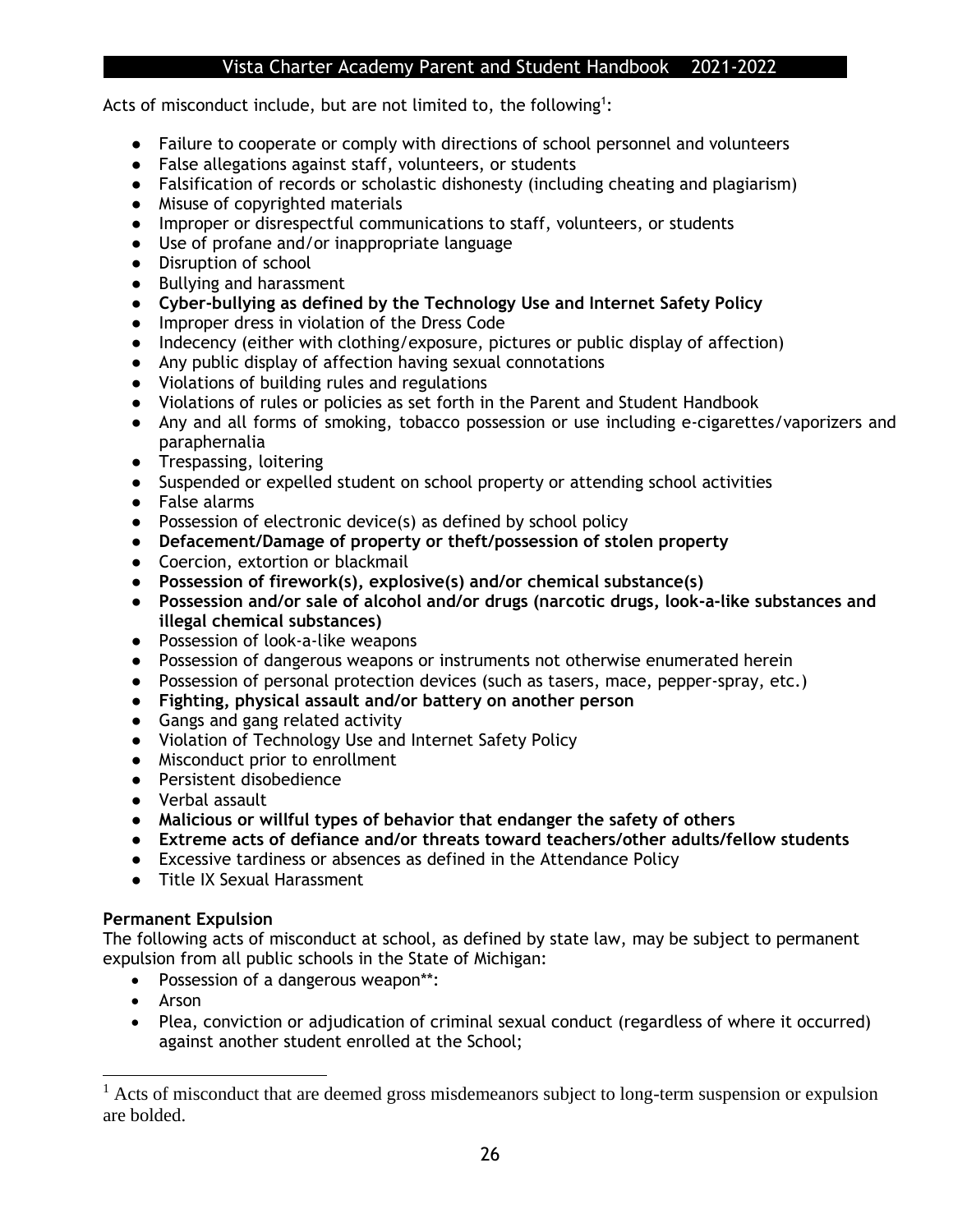- Criminal Sexual Conduct at school
- Physical Assault at school, by a student grade 6 or above, against an employee, volunteer or contractor of the school

Parents or students who are unsure of what conduct is prohibited by each act should consult with the principal.

\*\*Michigan law does not require the Board to permanently expel a student for possession of a dangerous weapon at school if there is clear and convincing evidence of one of the following:

- The student did not possess the object for use as a weapon or for delivery to another person for use as a weapon.
- The student did not knowingly possess the weapon.
- The student did not know or have reason to know that the object constituted a dangerous weapon.
- The student possessed the weapon at the suggestion, request or direction, or with express permission, of the school or police.

There is a rebuttable presumption that permanent expulsion is not justified for a dangerous weapon other than a firearm if both of the following are met:

- The Board determines in writing that at least 1 of the factors listed above has been established in a clear and convincing manner; and
- The student has no history of suspension or expulsion.

In addition to the above, the Board will consider the following factors before making a decision to permanently expel a student:

- 1. the student's age;
- 2. the student's disciplinary history;
- 3. Whether the student has a disability;
- 4. The seriousness of the violation or behavior;
- 5. Whether the violation or behavior threatened the safety of any pupil or staff member;
- 6. Whether restorative practices will be used to address the violation or behavior;
- 7. Whether a lesser intervention would properly address the violation or behavior.

### **Disciplinary Procedures**

### Disciplinary Levels

The School utilizes levels 1-6 to categorize student conduct and determine the best approach to addressing the behavior. A student may be disciplined at any level depending upon the frequency and/or severity of the act of misconduct. The Board authorizes the School Principal, or the Principal's designee in the Principal's absence, to determine the level of discipline to be imposed when the act of misconduct exceeds Level 4. A Behavior Referral will be completed for each violation of the Code of Conduct and copies are made for the parent and kept in the student's file. Discipline records will be included in any student file properly requested by the parent to be transferred to a subsequent school. Corporal punishment is prohibited as a means of discipline. The disciplinary procedures shall work in tandem with the Safe Schools Student Discipline Policy following the Student Code of Conduct.

Level 1 EARLY INTERVENTION: The behavior may be a violation of the code of conduct or a disruption of the orderly operation of the classroom or a school activity. The inappropriate behavior is addressed directly with the student.

Level 2 PARENT NOTIFICATION: The parent is notified by mail, email, a phone call or a note home of the misbehavior.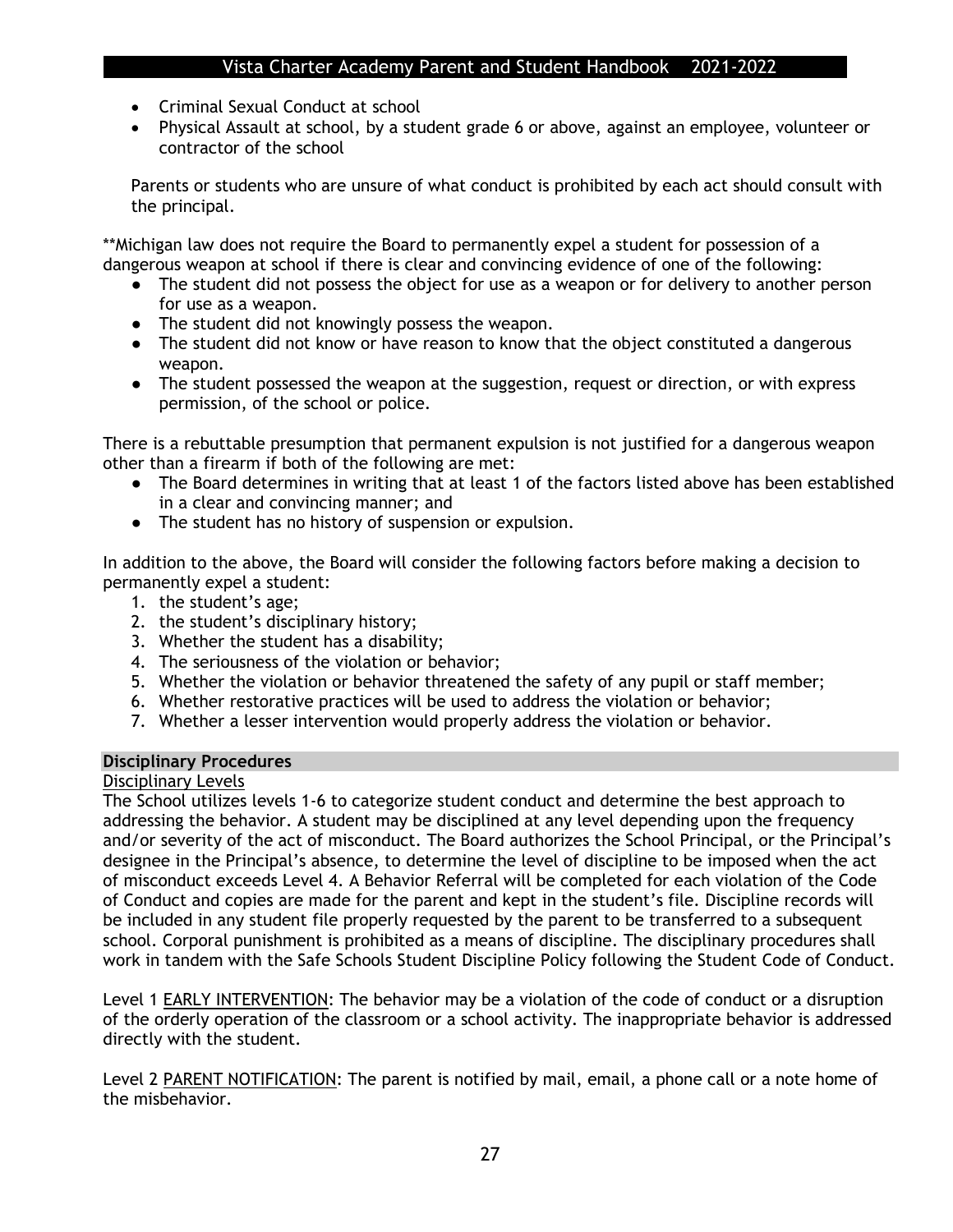Level 3 PARENT CONTACT: A phone call is made by the staff member reporting the behavior to discuss the incident and appropriate disciplinary action.

Level 4 BEHAVIOR SUPPORT PLAN (BSP): When Level 2 and 3 behaviors become chronic or a student accumulates more than ten (10) suspension days in a semester, the dean and/or principal shall schedule a meeting with the parents in order to implement a Behavior Support Plan or BSP. A BSP will take into consideration the motivation for the inappropriate behavior, positive interventions that might be utilized to diminish the inappropriate behavior and disciplinary consequences that will take place if the behavior continues. The BSP is an intervention tool and does not require parent consent to implement. Copies are made for the parent and kept in the student's file. Violation(s) of the BSP will result in disciplinary action and a revised BSP. In the event of multiple (3-5) violations and revisions of the BSP, the School Principal, or the Principal's designee in the Principal's absence, has the discretion to impose additional disciplinary measures or recommend the student to the Board for additional disciplinary measures up to and including expulsion.

Level 5 SUSPENSION OF 10 SCHOOL DAYS OR LESS OR OTHER DISCIPLINARY INTERVENTIONS: When the act of misconduct is a severe violation of the Student Code of Conduct or the student engages in persistent disobedience, the school may impose consequences that include suspension of up to 10 school days, or other disciplinary interventions such as restorative practices, restitution, counseling and/or exclusion from school activities. The School Principal, or the Principal's designee in the Principal's absence, may convene a meeting with the student, parents and others to develop or update an existing Behavior Contract that outlines the expected behavior and disciplinary action. The Behavior Contract will be signed by school administration and offered to the student and parent(s) for signature. Copies are made for the parent and kept in the student's file. The student will be granted a right to due process as described in the Due Process Procedures of this Code of Conduct.

Level 5 & 6 LONG TERM SUSPENSION OR EXPULSION: When the act of misconduct constitutes a crime under state law, a severe violation of the Student Code of Conduct, persistent disobedience, or is so extreme that it threatens the safety of others, the School Principal may impose disciplinary measures or recommend the student for disciplinary measures up to and including expulsion. The Principal may also recommend to the Board for additional disciplinary measures, up to and including expulsion, any student who has repeated Level 5 or above (as defined in the NHA Schoolwide Behavior System) recorded behavior incidences during the current school year.

The student will be granted a right to a due process hearing before the Board of Directors to determine if the facts merit either a long-term suspension or expulsion from the school. When the act of misconduct violates the provisions of Section 1311(2) of the Revised School Code, the School will schedule a due process hearing with the Board of Directors to determine if the facts require the school to permanently expel the student, subject to reinstatement as provided in the statute. Upon request, the school will provide parents with information about reinstatement, including the petition form.

Students who are served under IDEA (Special Education) or under Section 504 of the Rehabilitation Act of 1973 are entitled to certain additional rights in the area of discipline based upon their qualification for services under these federal laws.

#### Teacher Empowerment to Remove a Student from Class

If a student's conduct in a class, subject, or activity significantly or repeatedly interrupts the educational environment, threatens the safety of another student, or openly defies the teacher's authority, the teacher may suspend that student from the class, subject, or activity for up to one full school day. Such removals are not subject to a prior hearing, provided the removal is for a period of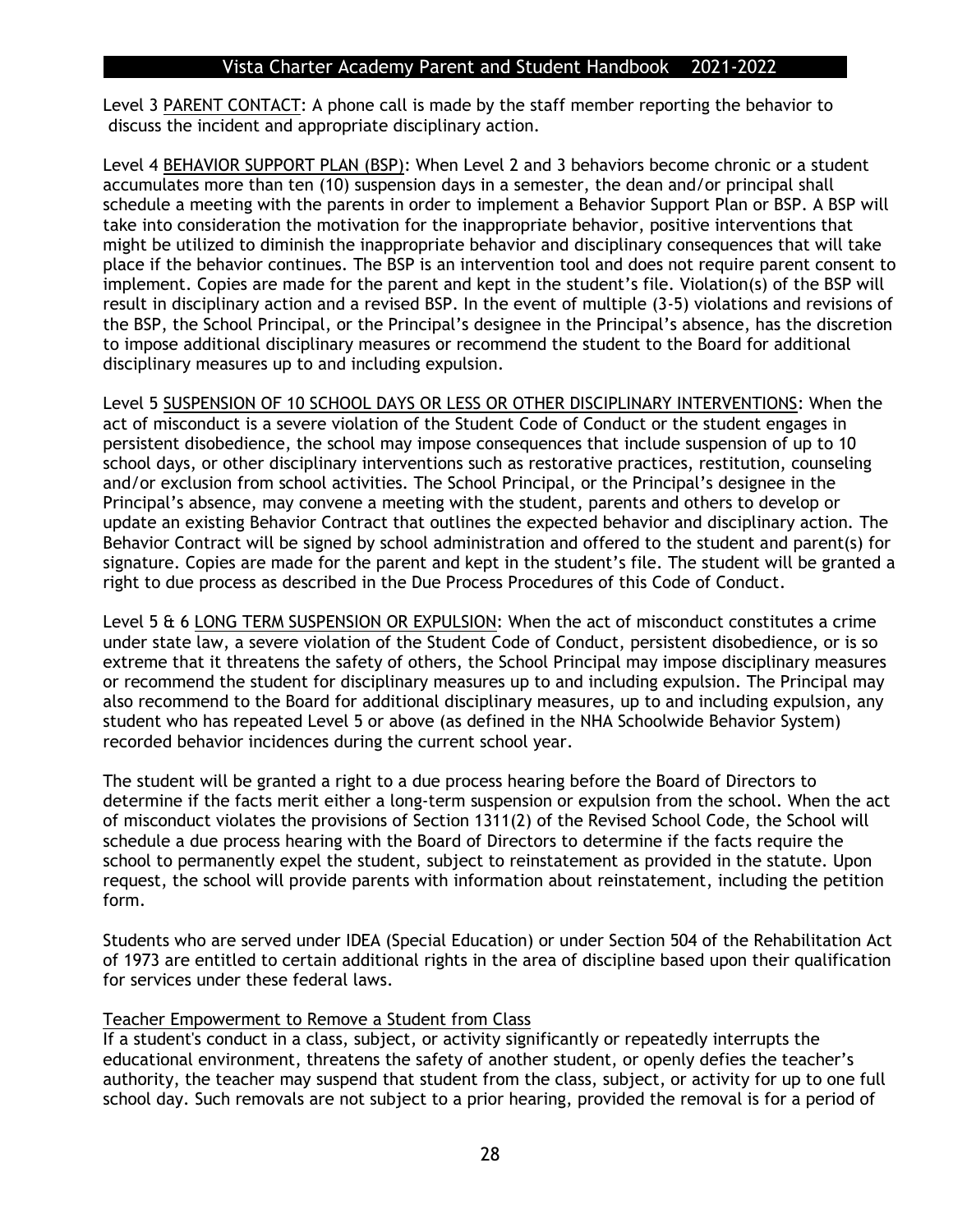less than one school day. The teacher will immediately report the suspension to the principal or dean and send the student to the principal or the principal's designee for appropriate action. After such a suspension, the teacher will ask the parent of the student to participate in a parent-teacher conference regarding the suspension.

Any student whose behavior disrupts class may be sent to the front office. There does not have to be a warning before this happens. From there, the student will either be seated in the office for the remainder of the period and will complete a Teacher Referral Form that will be shared with the parents, principal, and person who sent the student to the office.

These practices and procedures exist because we value classroom time and we will not allow it to be wasted by student misbehavior. Student misbehavior hurts the learning of the entire class, and we need that time if we are to successfully prepare each student for college readiness.

Students who are not cooperative with office staff will be sent home. Students will receive detention and/or other consequences. Parents are informed of the incident and of the detention. Before the next class meeting, students must meet with the teacher who sent them out of class to ensure that the problem is resolved.

### **Bullying and Harassment**

The school prohibits any and all acts of harassment, bullying and intimidation (including cyberbullying) of students at school. Bullying is equally prohibited without regard to its subject matter or motivating animus. The school also prohibits retaliation or false accusation against a target of bullying, a witness, or another person with reliable information about an act of bullying. Bullying means any written, verbal, or physical act, or any electronic communication that is intended or that a reasonable person would know is likely to harm one or more students either directly or indirectly by doing any of the following:

- 1. substantially interfering with educational opportunities, benefits, or programs of one or more students; or
- 2. adversely affecting the ability of a student to participate in or benefit from the school's educational programs or activities by placing a student in reasonable fear of physical harm or by causing substantial emotional distress; or
- 3. having an actual and substantial detrimental effect on a student's physical or mental health; or
- 4. causing substantial disruption in, or substantial interference with, the orderly operation of the school.

"At school" means in a classroom, elsewhere on school premises, on a school bus or other schoolrelated vehicle, or at a school-sponsored activity or event whether or not it is held on school premises. "At school" includes conduct using a telecommunications access device or telecommunications service provider that occurs on or off school premises if the telecommunications access device or the telecommunications service provider is owned by or under the control of the school.

#### Procedures:

1. Any school employee who has witnessed or has reliable information that a student has been subject to any act of bullying or harassing behavior shall report the incident to the principal. A student, volunteer, or visitor who has witnessed or has reliable information that a student has been subject to any act of bullying or harassing behavior are encouraged to report the incident to a teacher, other staff member or the principal.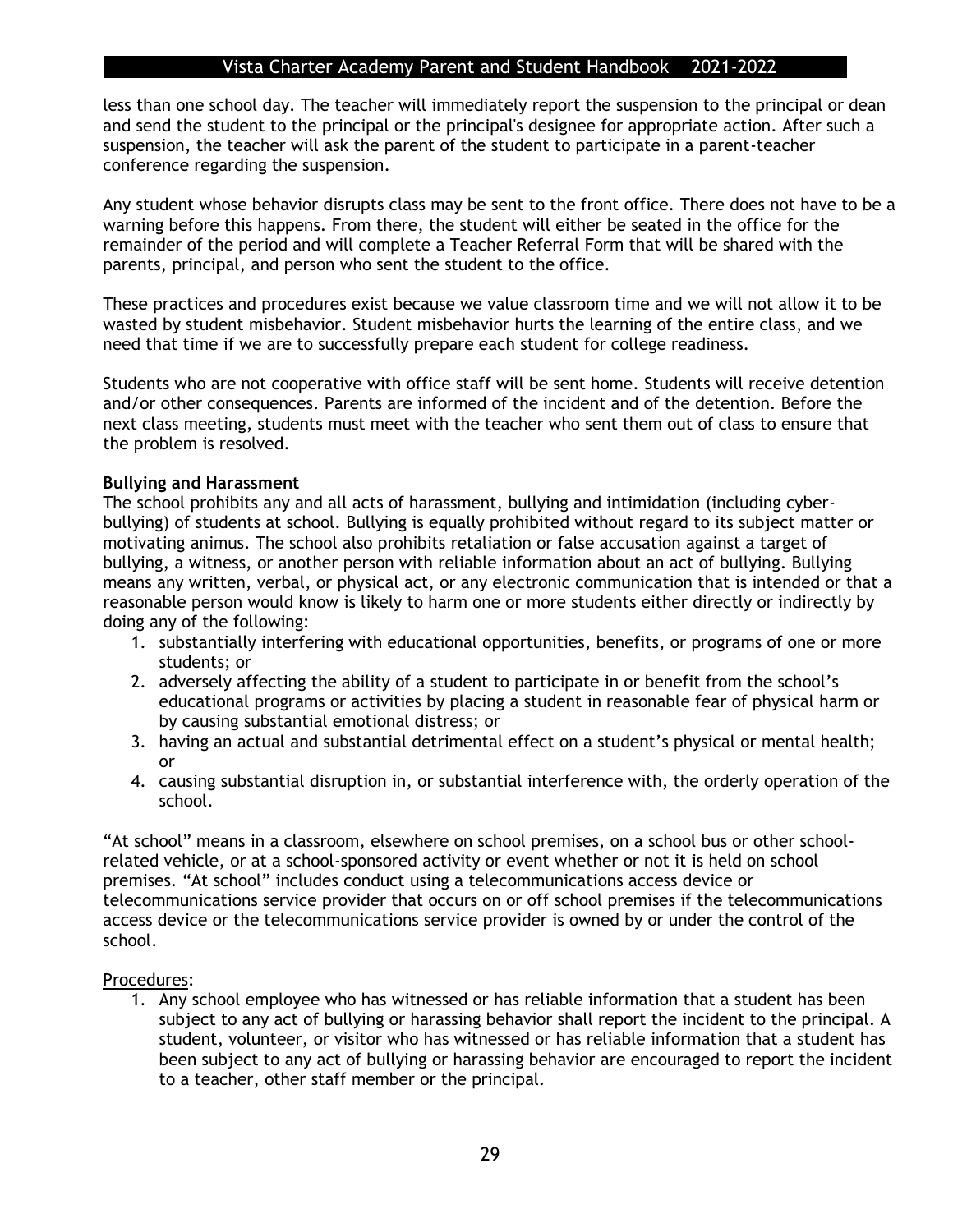- 2. A report of bullying or harassing behavior should be done in written form, providing as much information as possible. The report may be done anonymously.
- 3. Any staff member who receives a report of bullying or harassing behavior shall immediately forward the report to the principal who will ensure that a prompt investigation is completed. The investigation is to be complete within three (3) school days after a report or complaint is made.
- 4. Within two (2) days of receiving a report of a prohibited act of bullying, the principal or his/her designee shall notify the parent of the alleged victim of bullying and the parent of the alleged perpetrator of bullying. Upon completion of the investigation report, the principal or his/her designee shall notify the parent of both the victim and perpetrator of the result of the investigation.
- 5. There will be no reprisal or retaliation against any person who reports an act of bullying or harassment. Such reprisal or retaliation by a student is a violation of the Student Code of Conduct and will result in disciplinary action pursuant to the Student Code of Conduct.
- 6. Any student who is found to have falsely accused another of bullying or harassment is subject to remedial action in accordance with the Student Code of Conduct. Bullying or harassing behavior is a violation of the Student Code of Conduct and will result in disciplinary action pursuant to the Student Code of Conduct.

These procedures are not applicable to Title IX Sexual Harassment.

### **Due Process Procedures**

The following due process procedures only govern the suspension or the expulsion of a student from the school's regular educational program. If a student charged with violation of this Student Code of Conduct has been returned to the regular school program pending a decision, then such action of reinstatement shall not limit or prejudice the school's right to suspend or expel the student following that decision.

### **A. Suspension of Ten School Days or Less**

As a general rule, prior to any suspension of the student, the school administration shall provide the student with the following due process:

- 1. The student will be informed of the charges against him/her, and, if the student denies the charges, the school administration shall provide the student with an explanation of the evidence.
- 2. The student shall be provided an opportunity to explain his/her version of the facts.

If a student's presence in school poses an immediate danger to persons or property or an ongoing threat of disruption to the educational process, the school administration may immediately suspend the student, and as soon thereafter as reasonable, provide the student with his/her due process rights as set forth in this section.

If, after providing the student with his/her due process rights, the School Principal, or the Principal's designee in the Principal's absence, determines that the student has engaged in a prohibited act under this Student Code of Conduct, then the Principal or designee may impose a disciplinary penalty of a suspension not to exceed ten (10) school days. The student's parent shall be informed (in person or by phone) of the suspension and of the reasons and conditions of the suspension. A decision to suspend a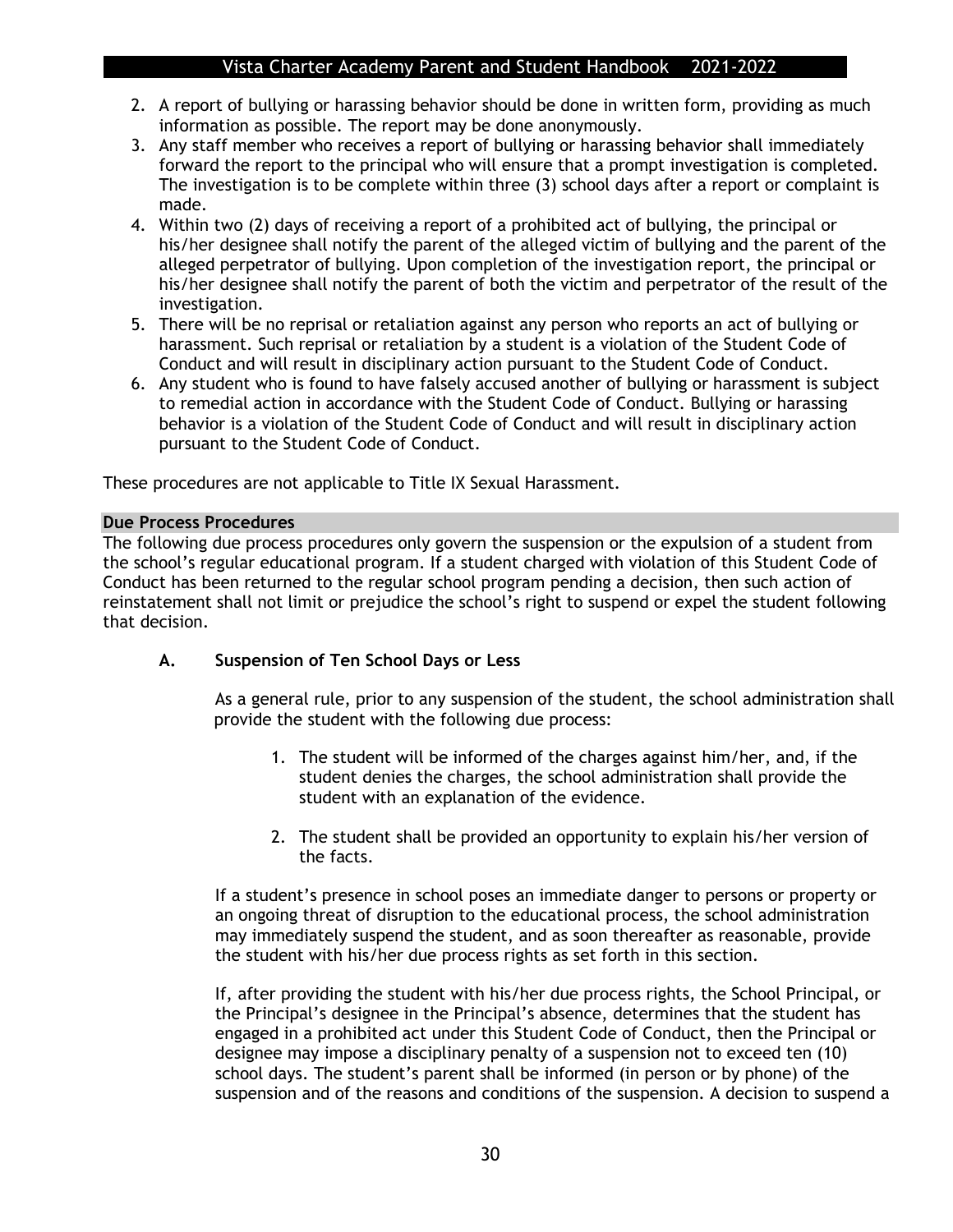student for ten (10) or fewer school days is final and not subject to further review or appeal.

The School will consider restorative practices to remediate offenses such as interpersonal conflicts, bullying, verbal and physical conflicts, theft, damage to property, class disruption and harassment and cyberbullying before imposing a suspension under this section. The use of restorative practices does not preclude use of a suspension as an additional disciplinary measure.

### **B. Suspension for Eleven (11) or More School Days and Expulsion**

The School Principal has the discretion to determine if a student's act of misconduct, whether it is a gross misdemeanor or persistent disobedience, merits recommendation of a long-term suspension or expulsion to the School's Board of Directors. The Board of Directors has the exclusive authority over all long-term suspension and expulsion due process hearings.

If the student commits an act of misconduct that the principal believes warrants longterm suspension or expulsion, the student will be immediately placed on suspension for up to ten (10) school days pending the hearing.

1. Hearing for Long-Term Suspension or Expulsion

**A. Written notice**. If a student is charged with a violation of the Student Code of Conduct carrying a consequence of long term suspension or expulsion, the student and the student's parent(s) shall be notified of such by registered mail, as well as the student's rights of due process as set forth herein. The school will also attempt to contact the parent or guardian by email and/or telephone to inform them of the hearing.

The written notice of violation shall state the nature of the violation, the proposed consequence, and the student's and parent's right to a due process hearing at a specified time and place to determine (i) whether a violation occurred and (ii) whether the consequence of such violation merits the imposition of a long-term suspension or expulsion.

The notice shall also set forth the right of the student and his parent and an advocate of their choice and at their expense to participate in the hearing, the right of the student to hear and/or see the evidence offered against him or her during the hearing, the right of the student to present oral or written evidence or testimony on the student's behalf, the right to have the hearing held in a closed session, and the right to a written record of the result of the hearing.

**B. Hearing Procedures**. At the hearing, the student and parent shall be advised of the alleged violation and the facts leading toward the allegation and be provided copies of the evidence provided to the Board of Directors. Minutes shall be kept of the hearing.

At the hearing the Board will consider all of the following factors before rendering its decision: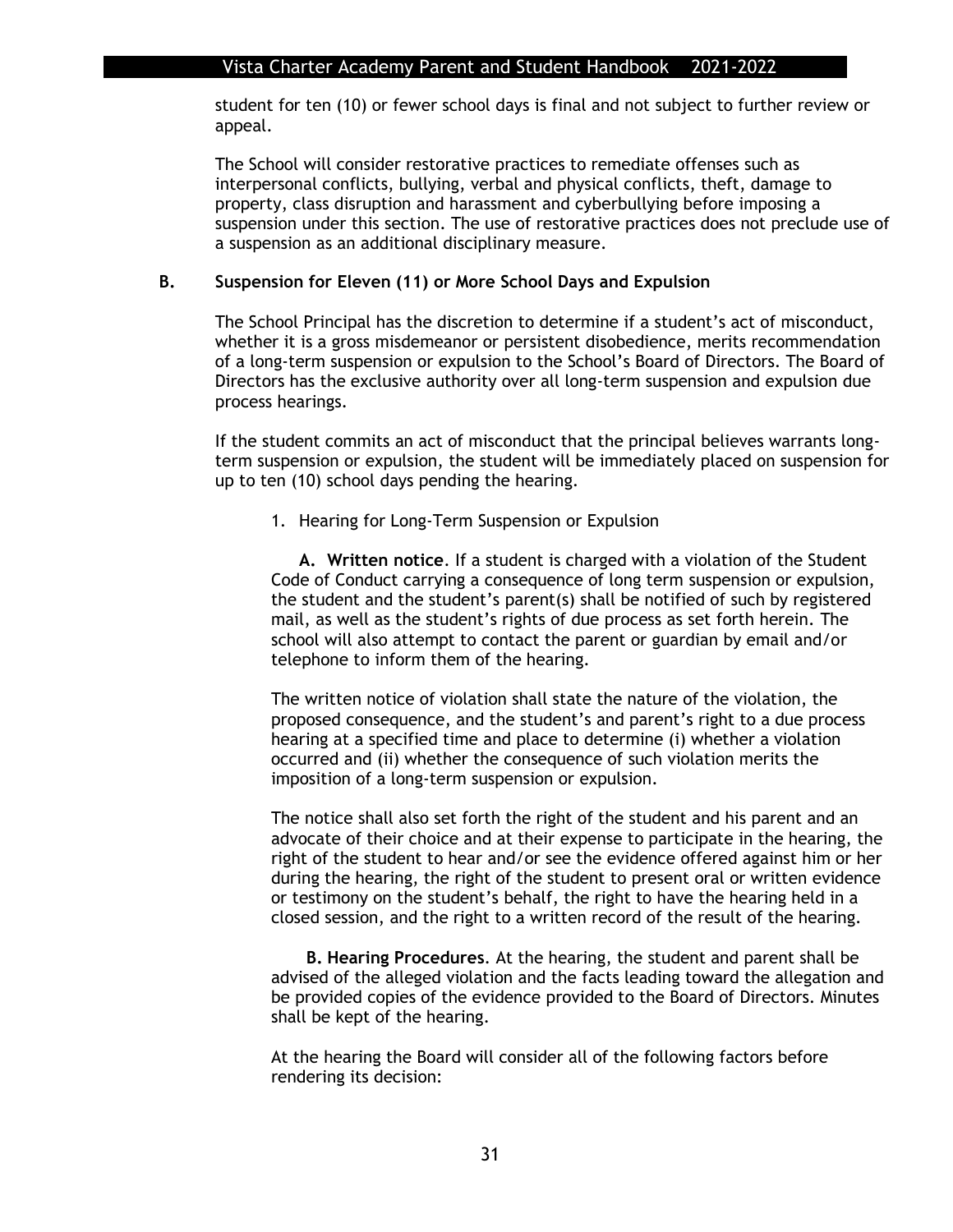- 1. the student's age;
- 2. the student's disciplinary history;
- 3. Whether the student has a disability;
- 4. The seriousness of the violation or behavior;
- 5. Whether the violation or behavior threatened the safety of any pupil or staff member;
- 6. Whether restorative practices will be used to address the violation or behavior; and
- 7. Whether a lesser intervention would properly address the violation or behavior.<sup>2</sup>

**C. Written Record**. Within a reasonable time following the hearing, the parent will receive a written record of the decision. This document will inform the parent if there is any right to an appeal to the Board of Directors.

The parent shall be responsible for making arrangements for the child's educational needs during a long-term suspension or expulsion.

2. Appeal of Long-Term Suspension or Expulsion

All discipline decisions made by the Board of Directors are final.

### 3. **School Assignments**

When practical in the judgment of the principal, a student may be permitted to maintain progress during a long-term suspension.

### **C. Permanent Expulsion**

Prior to expelling a student permanently, the School Board shall provide the student with the following due process:

- 1. **Written notice**. If a student is charged with a violation of the Student Code of Conduct carrying the potential consequence of a permanent expulsion, the student and his parent shall be notified of such by registered mail, as well as the student's due process rights. The school will also attempt to contact the parent or guardian by email and/or telephone to inform them of the hearing.
- 2. The written notice of violation shall state the nature of the violation, the proposed consequence, and the student's and parent's right to a due process hearing at a specified time and place to determine (i) whether a violation occurred, (ii) whether an exception applies to preclude the permanent expulsion, or (iii) whether consideration of the following specific factors weigh against permanent expulsion:
	- a. the student's age;
	- b. the student's disciplinary history;
	- c. Whether the student has a disability;
	- d. The seriousness of the violation or behavior;

 $2$  NOTE: If the student brought a firearm to school, these factors do not apply.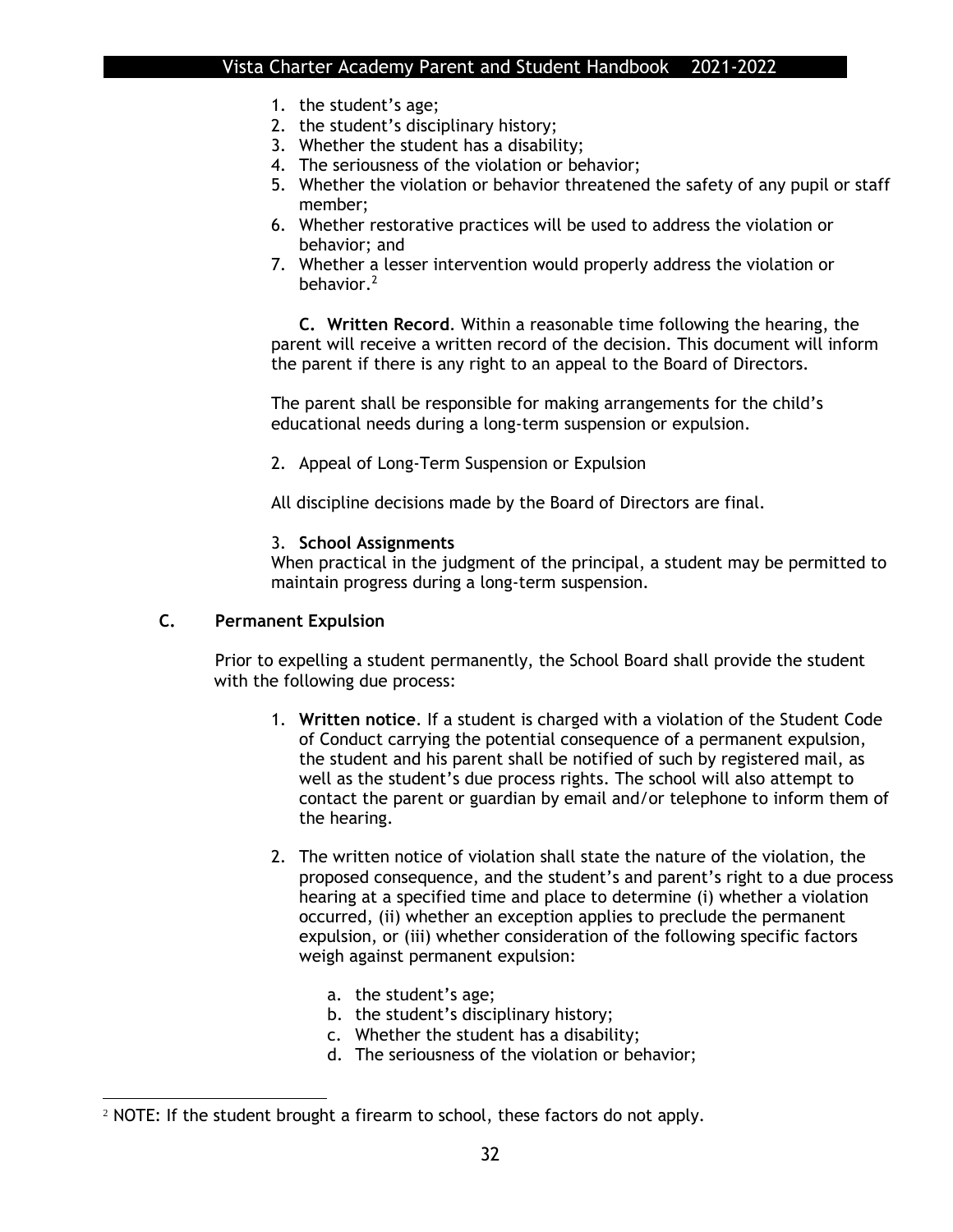- e. Whether the violation or behavior threatened the safety of any pupil or staff member;
- f. Whether restorative practices will be used to address the violation or behavior;
- g. Whether a lesser intervention would properly address the violation or behavior. $3$

The notice shall also set forth the right of the student and his parent and an advocate of their choice and at their expense to participate in the hearing, the right of the student to hear and/or see the evidence offered against him or her during the hearing, the right of the student to present oral or written evidence or testimony on the student's behalf, the right to have the hearing held in a closed session, and the right to a written record of the result of the hearing.

- 3. **Hearing Procedures**. At the hearing, the student and parent shall be advised of the alleged violation and the facts leading toward the allegation and be provided copies of the evidence provided to the Board of Directors. The student, parent or legal guardian and any advocates or witnesses will have the opportunity to present evidence to the Board of Directors. Minutes shall be kept of the hearing.
- 4. **Written Record**. Within a reasonable time following the hearing, the parent will receive a written record of the decision. This document will inform the parent if there is any right to an appeal. If the student is permanently expelled from the school, the written record shall inform the parent of the minimum length of the expulsion and the date upon which the parent may petition for reinstatement. Upon the parent's request, the school shall provide the parent with the petition for reinstatement form.
- 5. **Alternative Education**. Permanent expulsion means that the student may not enroll in any public school in the State of Michigan. The parent shall be responsible for making arrangements for alternative education for the child until s/he is reinstated in a public school.
- 6. **Appeal of Permanent Expulsion.** All discipline decisions made by the Board of Directors are final.

### **MISCELLANEOUS PROVISIONS**

### **A. Voluntary Agreements**

At any time, the principal or his/her designee may enter into a written contract with the student and his/her parent(s) setting forth the parties' agreement in settlement of disciplinary charges or restitution related to damage to or loss of school property. In such cases, the written agreement shall be final and binding and may not be later challenged by the principal or his/her designee or the student or his/her parent(s).

The school may implement victim-offender conferences to provide an opportunity for the offender to accept responsibility for the harm caused to those affected by the misconduct and to participate in setting consequences to repair the harm. Such a conference will

<sup>&</sup>lt;sup>3</sup> NOTE: If the student brought a firearm to school, these factors do not apply.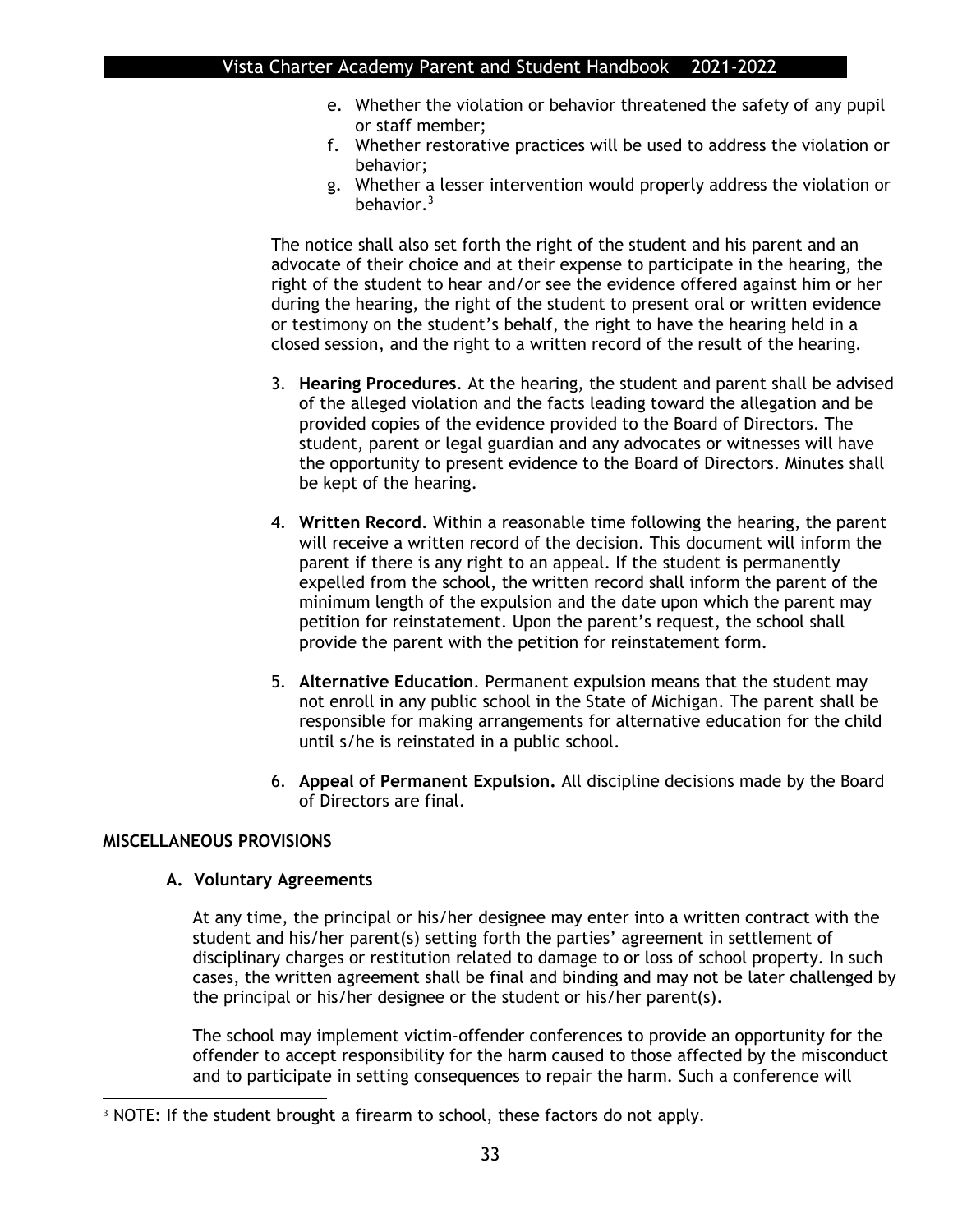occur only if initiated by the victim and approved by the victim's parent/guardian. Possible attendees comprising the restorative practice team may include the victim, a victim advocate, the offender, members of the school community, supporters of the victim, and supporters of the offender. The team may require the student to do one or more of the following:

- Apologize
- Participate in community service, restoration or counseling
- Pay restitution

Selected consequences will be incorporated into an agreement that sets time limits for completion and is signed by all participants.

### **B. Suspended/Expelled Students on School Property or Attending School Activities**

A suspended or expelled student who enters onto school property or appears at a school activity, event or function without the permission of the principal shall be deemed to be trespassing. A suspended student is permitted on school property to attend the discipline hearing.

### **C. Maintaining Class Progress during Suspension**

If a student on long-term suspension does not withdraw from the school, the student is permitted to maintain progress during the disciplinary period.

#### **Definition of Terms**

Behavior Referral is a specific written record of the student's act of misconduct. It documents the date, nature of the offense, and the disciplinary action taken by the teacher and/or school administration.

Attendance Corrective Action Plan (A-CAP) is a written document that identifies the causes for excessive tardies and/or absences and what steps will be taken to minimize the number of occurrences. It is signed by the parents, student, and staff member.

Behavior Support Plan (BSP) is a written document that identifies the motivation for chronic misbehavior and what steps will be taken in order to help a student overcome inappropriate behavior. It will be signed by school administration and offered to the student and parent(s) for signature.

Behavior Contract is a written document that outlines specific behavior expectations, strategies for teaching the appropriate behavior(s), and disciplinary action for a student.

Criminal Sexual Conduct as defined by state law.

Dangerous Weapon is defined by law as any of the following: Firearm, Dagger, Dirk, Stiletto, Knife with a blade over 3 inches in length, Pocket knife opened by a mechanical device, Iron bar, or Brass knuckles.

Gross Misdemeanor is a severe act of misconduct in violation of the Student Code of Conduct or state law.

In-School Suspension refers to a decision by the teacher and/or other school official to temporarily remove a student from the mainstream classroom and to place the student in a segregated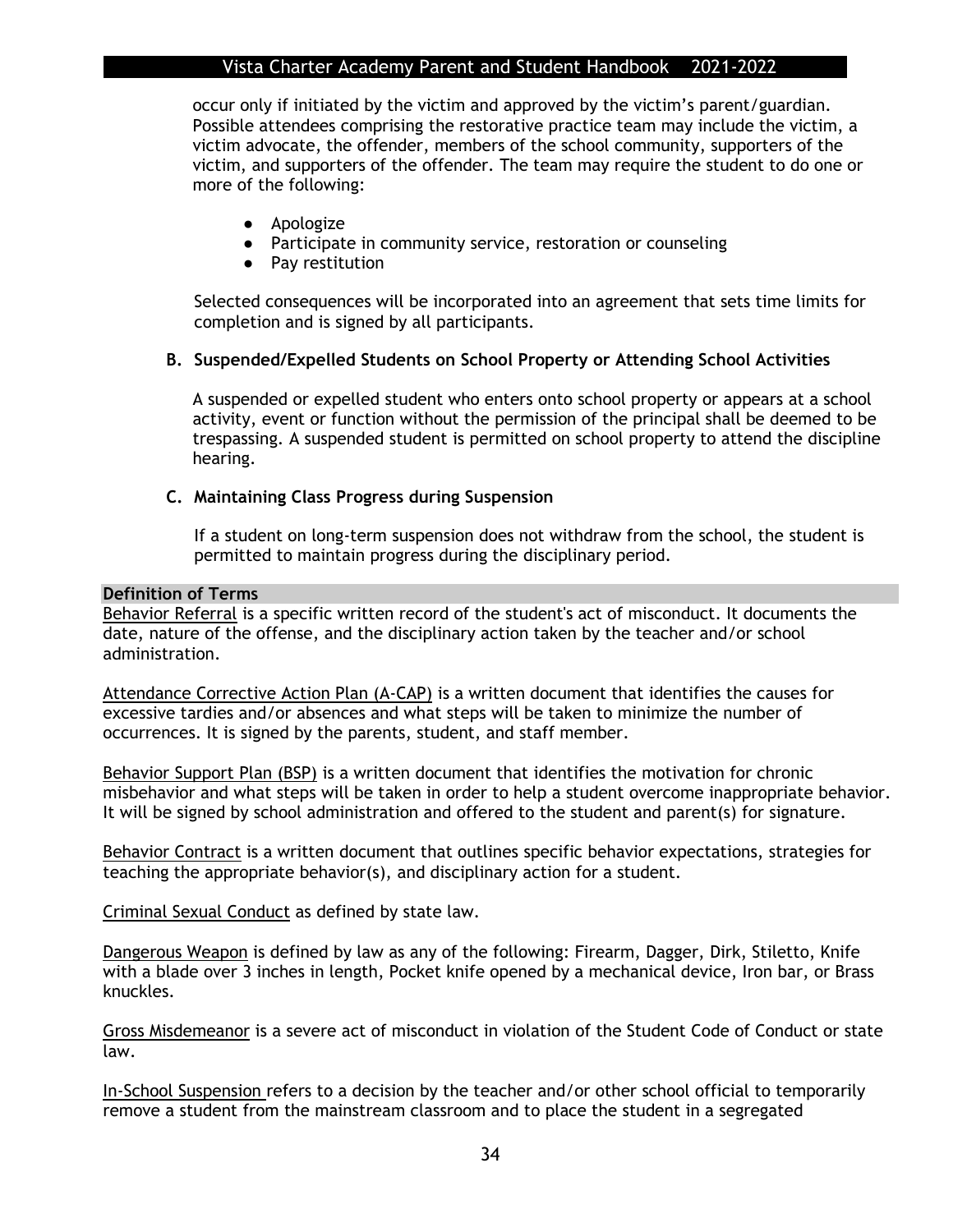environment within the school building that allows the student to continue to progress in their coursework but denies them access to regular classroom instruction and social interaction with their peers. The In-House Suspension room must be supervised by an adult employee of the building at all times.

Out-Of-School Suspension refers to a decision by either the Principal or grade level Dean to temporarily remove a student's right to attend school or any school-related activity not to exceed ten (10) school days. A meeting with the parents shall be convened to discuss the incident that led to the suspension and to develop a Behavior Contract for the future.

Long Term Suspension is defined as a decision to remove a student from school for a severe violation of the Student Code of Conduct, persistent disobedience, or extreme non-compliance with school rules or state law.

Expulsion is defined as a decision to remove a student from the school for up to 180 school days for either persistent disobedience or a severe violation of the Student Code of Conduct when the interests of the school are served by such an expulsion.

Permanent Expulsion is defined as a decision to permanently remove the student from any public school if the student is found in possession of a dangerous weapon, commits arson, commits criminal sexual conduct or physically assaults school personnel in a school building or on school grounds. The minimum length of the permanent expulsion depends upon the student's grade level and the severity of the infraction.

Persistent Disobedience is repeated acts of misconduct.

Physical Assault is defined by law as intentionally causing or attempting to cause physical harm to another through force or violence.

Criminal Sexual Conduct is defined by law as a violation as set forth in Chapter LXXVI of the Michigan Penal Code [MCL 750.520b to MCL 750.520g]

Arson is defined by law as a felony violation as set forth in Chapter X of the Michigan Penal Code [MCL 750.71 to MCL 750.80].

Restorative Practices is defined by law as practices that emphasize repairing the harm to the victim and the school community caused by a pupil's misconduct.

Reinstatement are defined as the discretionary authority of the school to determine if the student can return to the school after an expulsion or permanent expulsion.

Verbal Assault is defined as an intentional display of force or communication that gives the victim reason to fear or expect immediate bodily harm. A bomb threat (or similar threat) directed at a school building, other school property, or a school-related event is also viewed as verbal assault.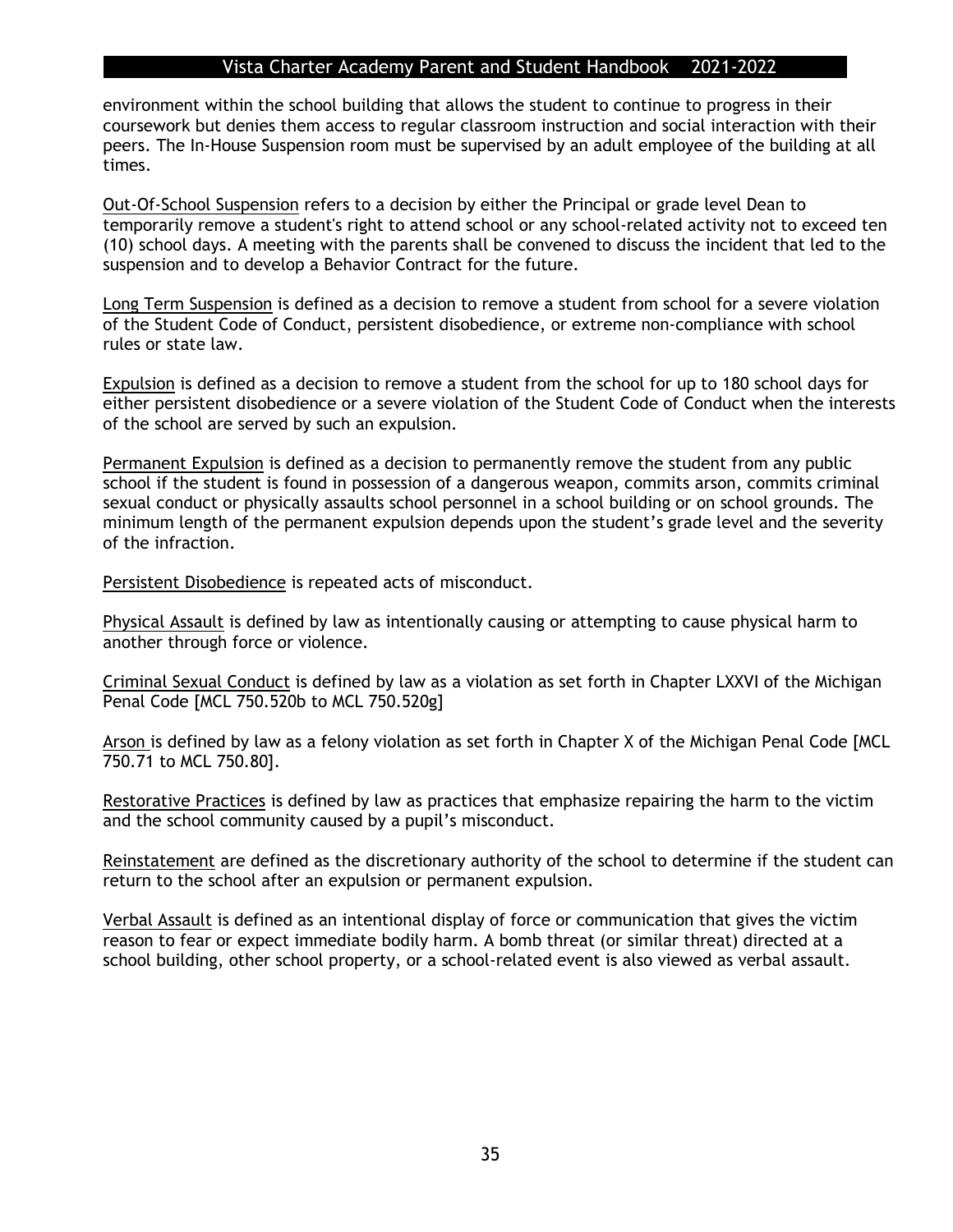## **Student Responsibility: Safe Schools Student Discipline Policy**

The Board of Directors endeavors to ensure that the school is a safe place for teaching, learning, and working. The school will take swift and appropriate disciplinary action for the following infractions:

### **Dangerous Weapons, Arson, and Criminal Sexual Assault**

Any student who possesses a dangerous weapon, commits arson, or commits a criminal sexual assault against another person while on school property or at a school-sponsored event or who pleads, is convicted or adjudicated for criminal sexual conduct (regardless of where it occurred) against another student enrolled at the School, may be permanently expelled from the school subject to reinstatement according to state law. Furthermore, the school will contact local law enforcement as required by law. All students are subject to the Student Code of Conduct that follows this section and its related disciplinary actions.

### **Physical Assaults against School Personnel**

Any student in grade six (6) or above who commits a physical assault against a school employee or a person engaged as a volunteer or contractor for the school while on school property, on a school bus or other school-related vehicle, or at a school-sponsored activity or event may be permanently expelled from the school subject to reinstatement according to state law. "Physical assault" is defined as intentionally causing or attempting to cause physical harm to another through force or violence. All students, including those in grades five (5) and under, are subject to the Student Code of Conduct and its related disciplinary actions.

Sometimes school personnel are injured when they try to prevent or stop students from physically assaulting one another. While the student may not have intended for the staff member to be injured, they did have "general intent" to cause another harm. It is enough to show that the student intended the actions which make up an assault. So, if a student acts in a way that is considered dangerous to other people that can be enough to establish physical assault, even if they didn't intend a particular harm to a particular individual.

### **Physical Assaults against Students**

Any student in grade six (6) or above who commits a physical assault against another student while on school property, on a school bus or other school-related vehicle, or at a school-sponsored activity or event shall be suspended or expelled, depending on the circumstances, for up to one hundred eighty (180) school days. "Physical assault" is defined as intentionally causing or attempting to cause physical harm to another through force or violence. All students, including those in grades five (5) and under, are subject to the Student Code of Conduct and its related disciplinary actions.

### **Verbal and Written Assaults**

Any student in grade six (6) or above who commits a verbal assault against a school employee or a person engaged as a volunteer or contractor for the school while on school property, on a school bus or other school-related vehicle, or at a school-sponsored activity or event shall be suspended or expelled, depending on the circumstances, for up to one hundred eighty (180) school days. "Verbal assault" is defined as an intentional display of force or communication that gives the victim reason to fear or expect immediate bodily harm. A bomb threat (or similar threat) directed at a school building, other school property, or a school-related event is also viewed as verbal assault. For the purpose of this policy, the areas of assault listed above, when placed in writing, recorded on tape or CD, or transmitted by e-mail, shall be viewed as written assault. All students, including those in grades five (5) and under, are subject to the Student Code of Conduct and its related disciplinary actions.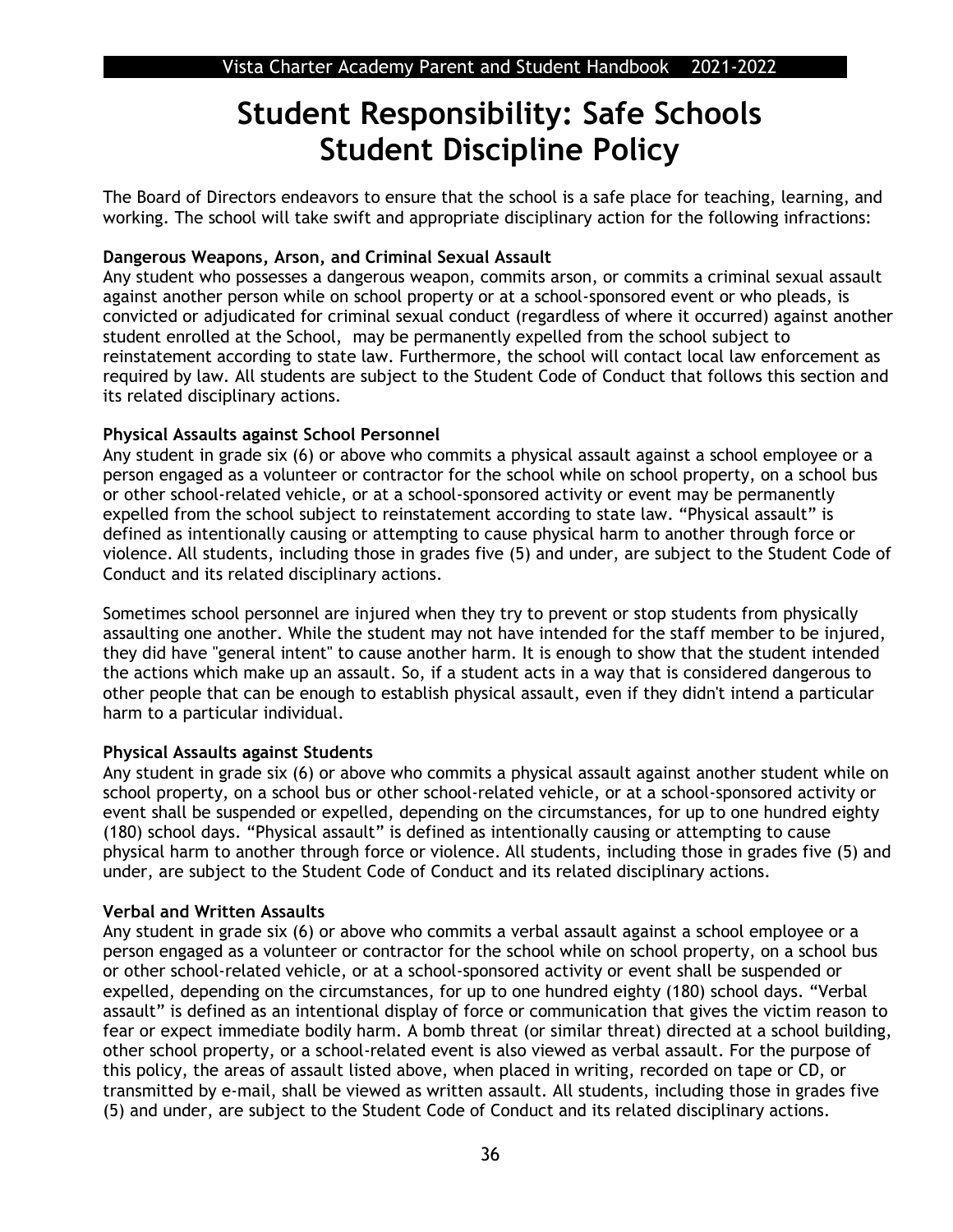### **Illegal Drug/Alcohol Possession**

Any student who possess illegal drugs or alcohol while on school property, on a school bus or other school-related vehicle, or at a school-sponsored activity or event may be suspended or expelled, depending on the circumstances, for up to one hundred eighty (180) school days. All students are subject to the Student Code of Conduct and its related disciplinary actions.

### **Gross Misdemeanor and Persistent Disobedience**

Students guilty of a gross misdemeanor or persistent disobedience may be suspended or expelled.

### **Application to Students with Disabilities, Child Find, or Student Due Process Rights**

This policy shall be applied in a manner consistent with the rights secured under federal (IDEA 2004) and state law to students who are determined to be eligible for special education programs and services. A copy of the *Procedural Safeguards for Special Education Students* can be obtained from the school office.

When considering disciplinary action for students who are *not* eligible for special education, the leadership team at the school will give serious consideration to the length of each suspension and the potential educational loss that the suspended student will incur. Repeated suspensions may result in a denial of F.A.P.E. (Free Appropriate Public Education). The school views any series of suspensions as an indicator of *potential* disability under Federal Child Find guidelines and may consider using the school's Intervention Assistance Team (IAT) to address the potential disability needs of the child.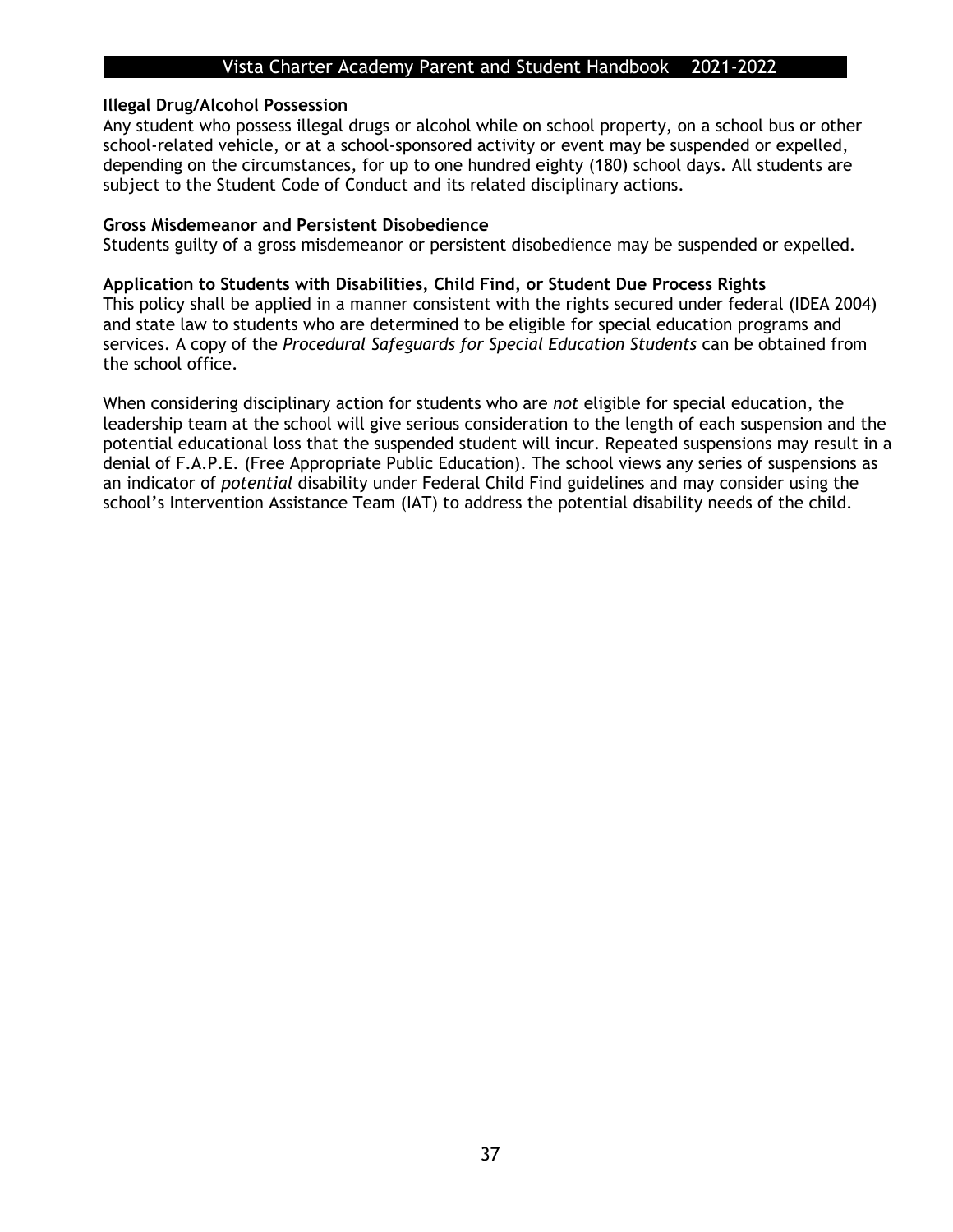## **Parental Partnership: Communication**

Effective communication between the school and home is vital to the successful academic, emotional, and social well-being of students. To keep parents informed of school events and student growth, the school communicates often with parents through email newsletters, telephone calls, and individual and group meetings.

## **Secure School Website**

National Heritage Academies is committed to student achievement and parental involvement. NHA maintains a secure website containing student information to link these two core values. This secure online tool can be accessed by visiting the school website and logging in through the Parent Portal link in the upper right corner of the homepage. Administrators and teachers daily update student records, analyze data, and communicate important information on this site.

NHA recognizes the value of informed and involved parents in the learning process. The website provides another way for parents to stay connected to the school. The online connection begins as soon as a student applies to attend an NHA school. The parent(s) of the applicant are sent a letter with detailed instructions for accessing their own *free* online account. After following these instructions, parents can log on to the system from any computer or mobile device with Internet access and review their child's admissions information, attendance, and grades. Using the website, parents can also email staff members, review important information, check calendars, and subscribe to automated email updates about their child. Questions related to the website should be directed to [info@nhaschools.com.](mailto:info@nhaschools.com)

## **Parent Satisfaction Survey**

Measuring and understanding parent satisfaction is an important part of our culture. In an effort to understand school-wide parent satisfaction, our students' parents are surveyed once per year. Parents are expected to complete one survey per household.

## **Parent-Teacher Conferences**

Parent-teacher conferences are conducted face-to-face twice each school year. In addition, parents are encouraged to inquire about their child's performance any time during the school year. We believe that by continually monitoring students' progress, the parent-teacher conferences will serve as a review with very few surprises.

During each conference, teachers review the student's progress and discuss his/her strengths and opportunities. Parents are encouraged to ask questions in order to learn as much as possible about their child's performance. We aim to make parent-teacher conferences a positive experience for everyone involved.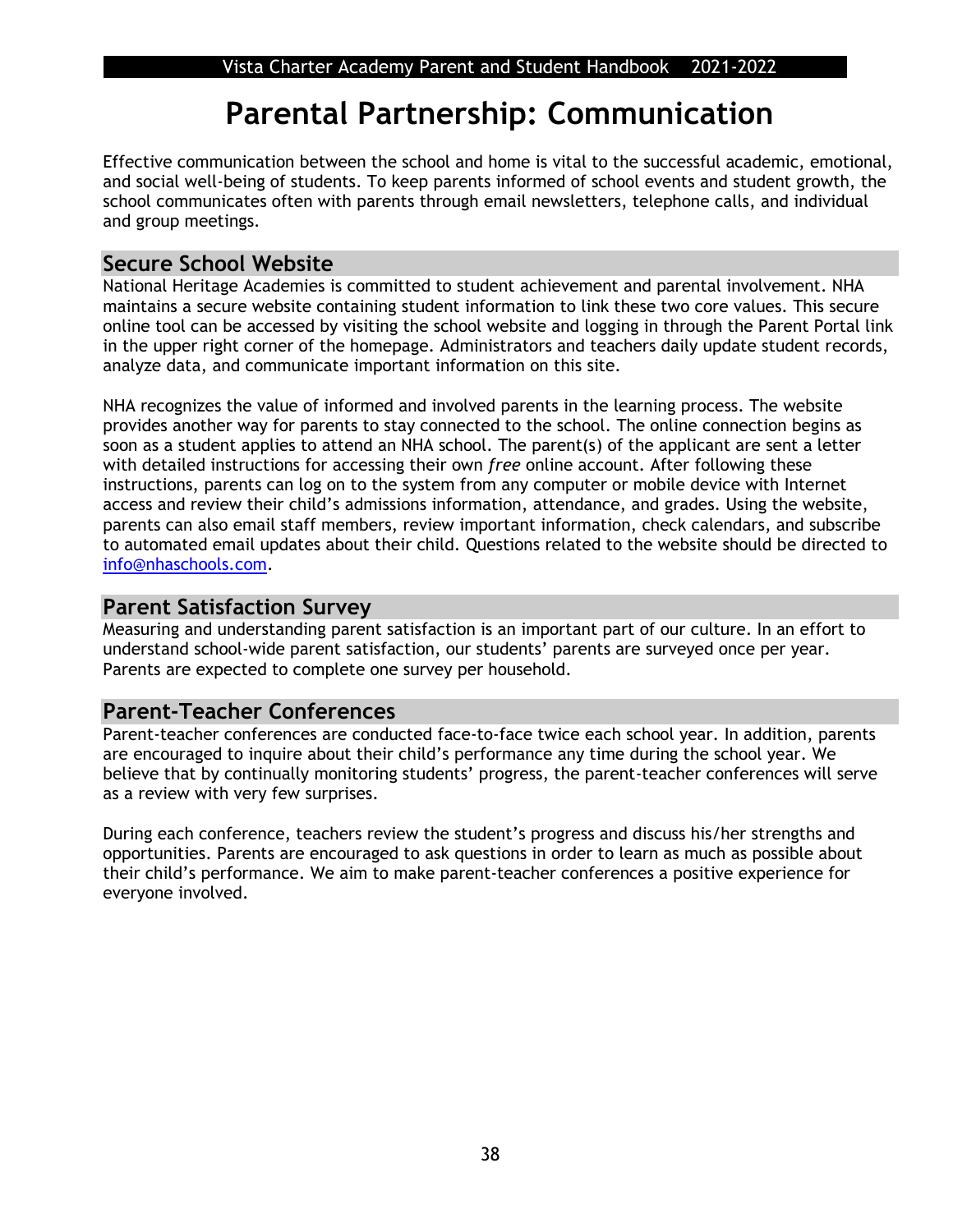## **Parental Partnership: Attendance**

Regular attendance establishes good work habits and self-discipline. Our school records attendance every morning, afternoon, and in each middle school class period. Michigan law places responsibility on each student to attend school on a daily basis, and on each parent or guardian to send their child to school on a daily basis. More important, however, is the effect of regular and punctual attendance on the student's scholastic achievement. Not only is each day's lesson important to the individual student, the student's participation in class contributes to the education of others. Frequent absences and tardiness, for any reason, are certain to adversely affect the student's schoolwork. Each student is expected to be in school every day except when illness, injury, or some providential condition beyond the student's control prevents attendance.

For inclement weather or unexpected school closures resulting in temporary remote instruction, attendance will be taken as if in the virtual environment.

## **Arrival**

Students should arrive at school between 7:30 a.m. and 7:50 a.m. The doors to the school will not open until 7:30 a.m. Students in grades K-8 can be dropped off beginning at 7:30 a.m. in the back parking lot. Students are to wait in cars until staff is present at 7:30 a.m.

All students will wait in classrooms for the school day to begin. Families that have siblings of Young 5's students may drop all of their children off at the front door, however, older siblings will proceed to their classrooms.

Students may pick up breakfast in the gym until 7:50 a.m. and bring to the classroom to eat. Students who eat breakfast and arrive after 8:00 a.m. will eat breakfast in the office before reporting to the classroom.

## **Dismissal**

School dismisses at 3:05 p.m. for grades K-3 and 3:25 p.m. for grades 4-8. In the interest of students' safety and teachers' preparation time, parents are asked to pick up their children immediately after dismissal and no later than 3:40 p.m. Students left after 3:40 p.m. will wait outside. All families will receive numbers for the pick-up system. Students are to go to the pick-up area based on the oldest sibling's grade level.

The office is closed from 2:30-3:05 pm, as we strongly discourage early pick-up of students. This should occur in emergencies only or will require a note from a doctor to be excused.

Students will be dismissed by grade level as follows:

- Grades YK-2: Students and their siblings or carpools released from the classrooms and will be picked up in the front parking lot.
- Grades 3-8: Students are to be picked up in the rear parking lot. The entrance is on Eastern, just north of  $32^{nd}$  Street. The gates to the rear parking lot will be open until 3:40 p.m.
- At 3:45 p.m. all students not picked up will be waiting outside the front of the school and staff will not be available for supervision.

NOTE: Parents who consistently pick up their children after 3:45 p.m. will be subject to administrative action including parent meetings and contacting the Wyoming Police Department and/or Child Protective Services.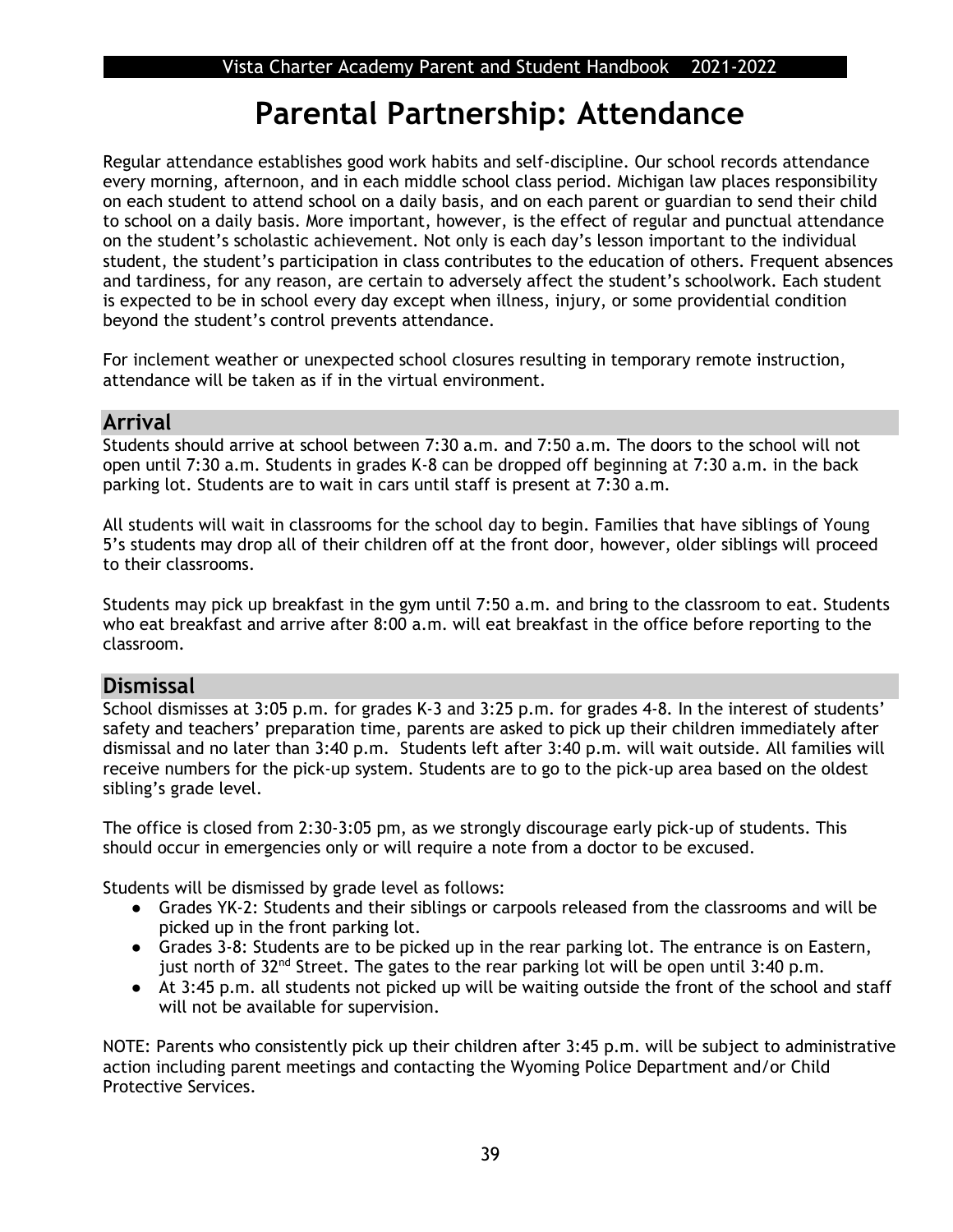### **Tardiness and Early Dismissal**

Students are considered tardy if they arrive to their homerooms after the start of either class or morning ceremony, if held prior to class. Parents must walk tardy students into the school office and sign them in on the sign-in sheet. Early dismissals from school will be marked accordingly in the student's record. Parents who dismiss their child early from school, for any reason, must sign the child out.

If a tardy is due to a doctor or dental appointment, a note from a physician may be requested. Tardies are excused for only the following reasons:

- Personal illness or injury
- Funerals
- Doctor or dental appointments (which could not be arranged outside school hours)
- Religious observances
- Late arrivals due to weather conditions (which do not require a parent note)
- Authorized tardy (approved by the principal)

We consider excessive tardies and/or early dismissals as lost instructional time, which may be addressed by the principal.

Please Note: When a student accumulates 10-20 tardies and/or early dismissals, a parent meeting may be held and an Attendance Corrective Action Plan may be initiated.

## **Absences**

All absences are to be verified by communication from the parent to the school office. This communication should be documented for record-keeping purposes. Voicemail is available before and after school hours.

If an absence is not verified by communication from the parent, the absence is considered unexcused. An absence may be excused if communication is provided by the parent within five days following the absence and meets the guidelines below for an excused absence. The communication should contain the following information:

- Student's name
- Teacher's name
- Date of absence
- Reason for absence
- Phone number
- Signature of parent

If an absence is due to illness and lasts five days or more, a note from a physician may be requested. Absences are excused only for the following reasons:

- Personal illness or injury
- Funerals
- Doctor or dental appointments (which could not be arranged outside school hours)
- Religious observances
- Authorized absence (approved by the principal)

Abuse of excused absences may be investigated by the principal and could result in a referral to the County Truancy Office or other disciplinary action.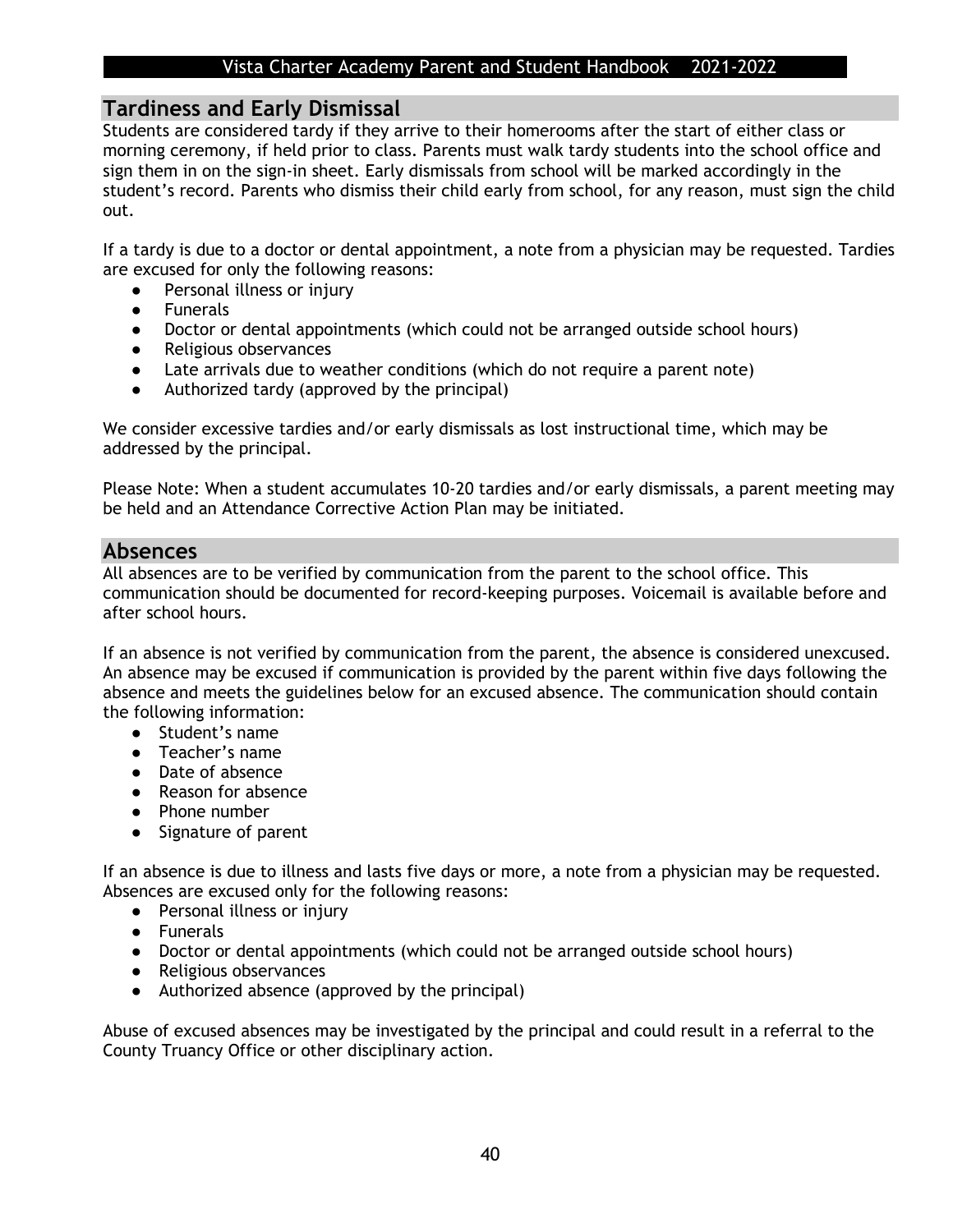| <b>Absences</b><br>(Excused and<br>Unexcused) | <b>Procedures &amp; Notifications</b>                                         |  |  |  |
|-----------------------------------------------|-------------------------------------------------------------------------------|--|--|--|
| 0                                             | Notification of Attendance Expectations to all<br>parents/guardians           |  |  |  |
| 10% of total<br>school days                   | Parent Meeting and Completion of Attendance Corrective<br>Action Plan (ACAP)* |  |  |  |
| 18 days                                       | Appropriate Consequence*                                                      |  |  |  |

\*Potential referral to County Truancy Office or social services with certified return receipt to parent. Such referral shall be issued pursuant to the Truancy section of the Parent and Student Handbook. Factor considered in grade promotion.

Note: Any student who accumulates 15 consecutive school days of unexcused absences will be subject to potential withdrawal from the school.

### **Truancy**

A student is truant if unexcused absences total ten (10) or more school days in a school year. If truant, the student will be referred to the Kent ISD Office of Truancy, which may lead to a referral to the Kent County Prosecutor's Office.

The principal may act as the school's attendance officer or delegate that duty. The school's attendance officer investigates possible school attendance violations and takes other necessary actions to enforce the compulsory education laws.

## **Family Vacations**

Parents planning to take their child on a trip must notify the principal or respective dean at least two weeks before departure. The student's absence will be an excused absence if approved by the principal. Lengthy trips are discouraged and may be cause for withdrawal. It becomes the student's responsibility, with the help of the parents, to make arrangements with each teacher for missed assignments and to complete assigned work upon his/her return to school. The student is to complete all assignments within the same number of days as the length of the vacation. Incomplete assignments will not receive credit. Students who miss an announced test during their absence will take the test when all missed work is completed and within the same number of days missed due to the vacation.

## **Family Death or Terminal Illness**

If there is a death, terminal illness, or similar traumatic situation in a student's family that may affect his/her attendance, emotional well-being, and/or level of concentration, the principal and respective dean should be notified.

### **Illness during the School Day**

If a student becomes ill during the school day, appropriate arrangements will be made for the student's care while waiting for parent pick-up. Students with vomiting or fever must be symptom-free for 24 hours before returning to school.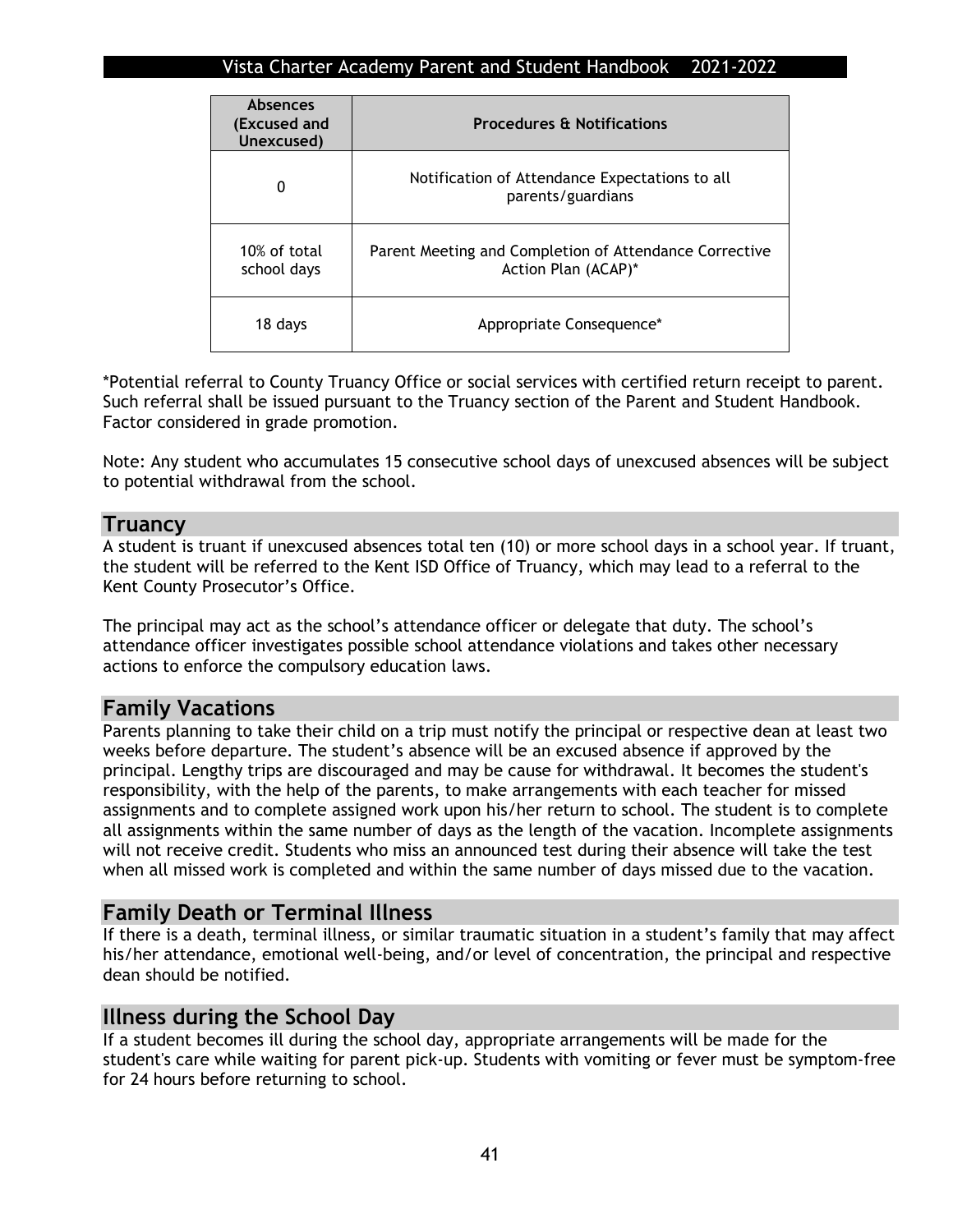## **Voluntary Withdrawal**

To withdraw a student, a parent must complete a Student Withdrawal form available in the office. A voluntary withdrawal does not preclude the principal or board of directors from administering disciplinary action for acts of misconduct occurring prior to the voluntary withdrawal and including the act of misconduct and disciplinary action in the student's record.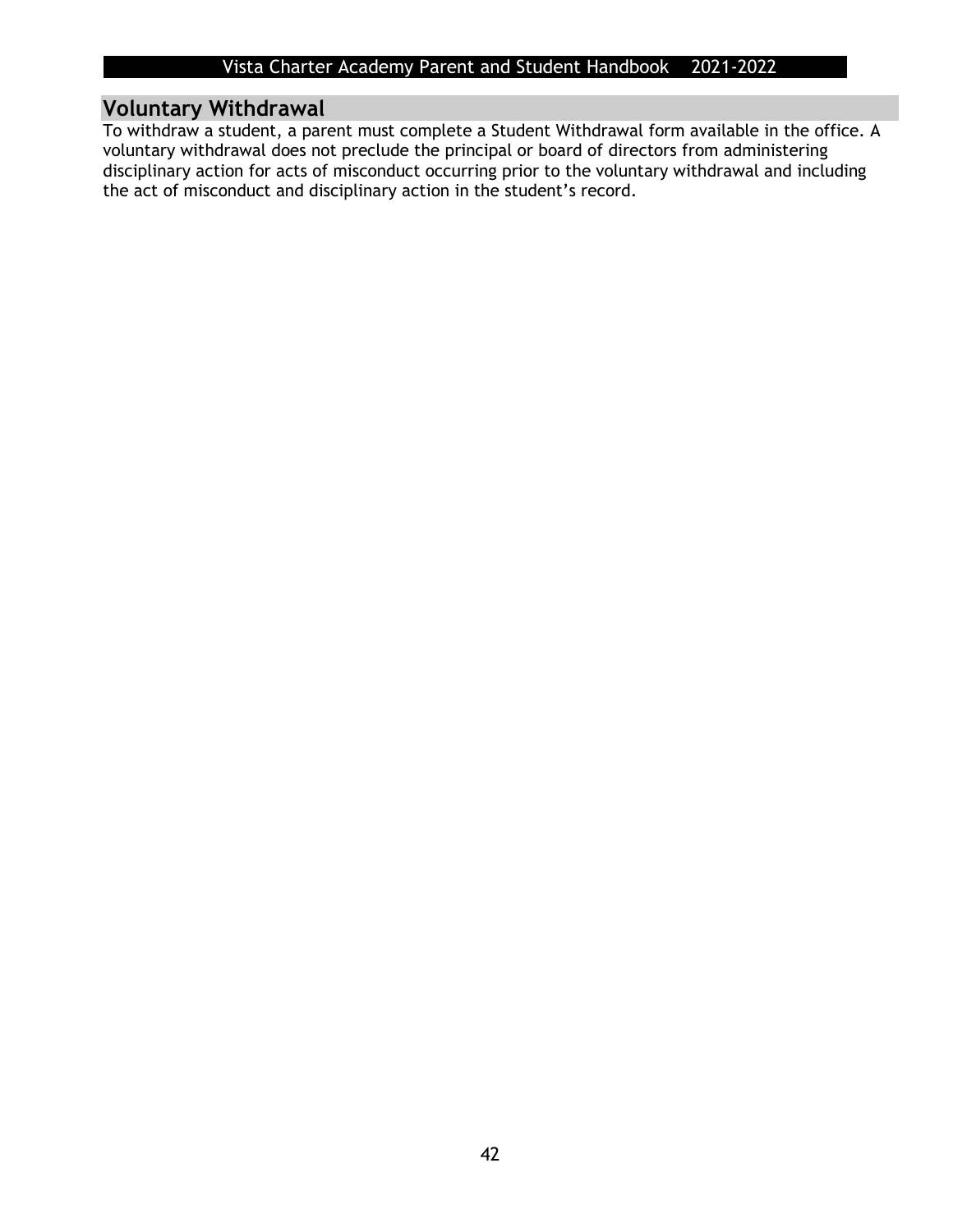## **Parental Partnership: Dress Code**

To enable students to reach high academic standards, the school has put in place a dress code designed to reduce distractions. Implementing a dress code promotes student learning and increased academic instruction time. Interpretation of the Dress Code is at the principal and staff's discretion and their decision is final.

Dress code guidelines prohibit student dress or grooming practices which present a health or safety risk to the student or others, disrupt the educational program, or limit a student from achieving educational goals because of blocked vision or restricted movement.

## **Uniform Requirements**

### **Uniform Tops**

- All shirts must be a short- or long-sleeve light blue, red, white or navy shirt with collar.
- Students may also wear Vista Husky hoodies or plain solid-colored sweatshirts over uniform shirts.
- Undershirts (t-shirts worn under uniform shirts) must be black, white, gray, or blue and must fit appropriately under the uniform shirts. Undershirts must not have longer sleeves than uniform shirts.
- Shirts must be tucked neatly into bottoms.

### **Uniform Bottoms**

- Grades K-8: Dress bottoms must be solid navy blue or khaki.
- Athletic, spandex and denim materials, yoga-style pants, carpenter loops, and decorative embroidery are not permitted.

### **Uniform Shoes**

• Shoes must be loafer style, dress shoes, tennis shoes, or closed toed sandals.

### **Uniform Headwear & Accessories**

- Belts, if worn, must be plain solid colored.
- Socks must be solid navy, brown, black, gray, red, or white.
- Tights and leggings worn underneath uniform bottoms must be solid navy, brown, black, gray, red, or white.

## **General Expectations**

### **Tops**

- Shirts and tops must cover the back, shoulders, chest, and midriff. Undergarments must not be visible.
- Spaghetti strap shirts, halter tops, tank tops, undershirts, muscle shirts, sheer, or any other clothing items that show bare midriff are not permitted.

### **Bottoms**

- Pants, capris, and shorts must be fitted or belted at the waist to prevent sagging and undergarments must not be visible.
- Shorts must extend past the mid-thigh (mid-thigh is determined as halfway between inseam and knee).
- Skirts, skorts, dresses, and jumpers must be no more than two (2) inches above the knee in length.
- Pajama pants are not permitted without administrative permission.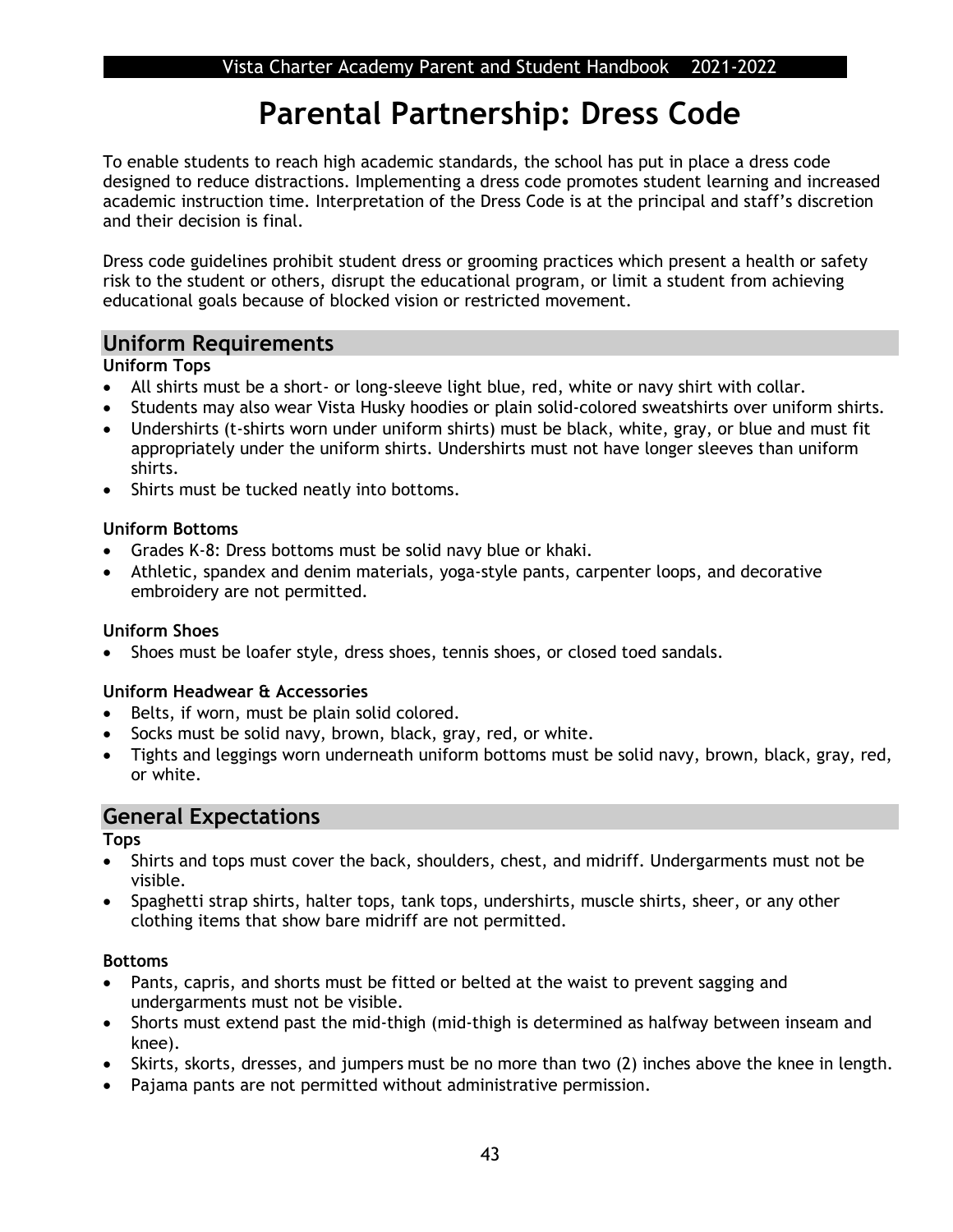### **Shoes**

- For safety reasons, students are required to wear shoes appropriate for indoor and outdoor activity.
- Shoes that are unsafe (for example flip-flops or shoes with wheels) are not permitted.
- Slippers are not permitted without administrative permission.
- Athletic shoes with non-marking soles are to be worn for P.E. class.

### **Headwear & Accessories**

- Hats and hoods, except for religious or medical purposes, must not be worn inside the school building.
- Any jewelry, chain, or other apparel posing a safety risk is not permitted.
- Ear piercings are permitted.
- Hair must not obstruct vision or distract from the learning environment.
- Sunglasses are not permitted inside unless for medical purposes.

### **Miscellaneous**

- Revealing clothing is prohibited. All clothing must fit appropriately and must not be excessively tight or loose. Such clothing includes all sheer, low-cut, or otherwise revealing garments.
- Areas typically covered by undergarments must not be visible.
- Clothing, accessories, or grooming may not depict or advertise weapons, alcohol, tobacco, drugs, drug paraphernalia, sexual or obscene language or images, threats, or racial or ethnic slurs/symbols, or promote conduct expressly prohibited by the Student Code of Conduct.
- Wearing, carrying, and displaying gang paraphernalia, names, signs, or symbols is prohibited.
- School spirit-wear may be worn only with administrative permission.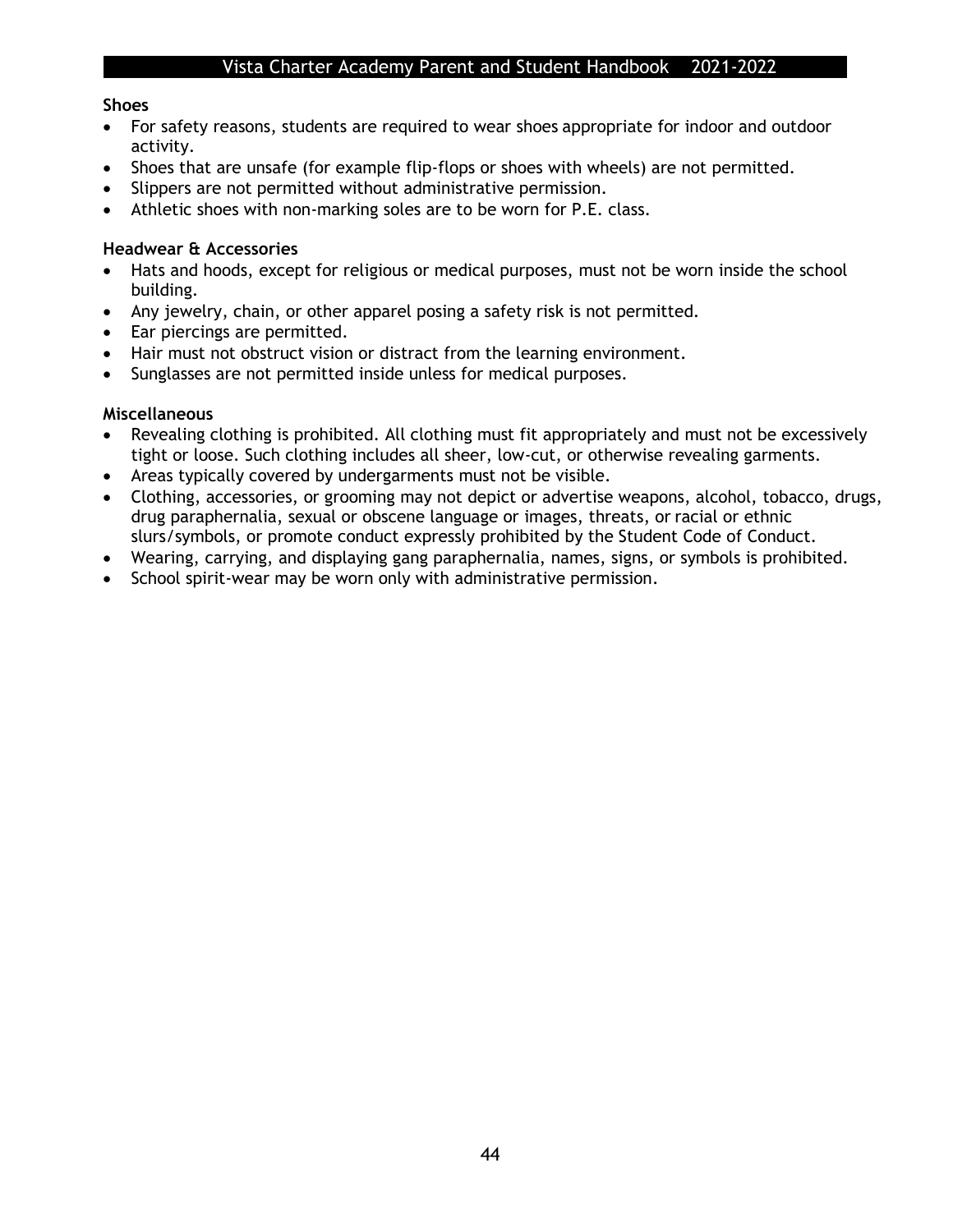## **Parental Partnership: Title I Parent and Family Engagement Policy**

The school has adopted a policy addressing the importance of parent and family engagement. The school and the board of education recognizes the rights of parents or guardians to be fully informed of all information relevant to their children who participate in programs and projects funded by Title I (Elementary and Secondary Education Act) [1116(a)(1)]. The Title I Parent and Family Engagement Policy was jointly developed with and agreed on, by parents and family members of Title I participating children [1116(a)(2)(A)]. The Parent and Family Engagement Policy is provided to parents, families, and community partners in an understandable format and is updated to meet the needs of the included stakeholders [1116(b)(1)]. In addition to existing policies and guidelines, the school also recognizes the need for a policy that meets the requirements under Section 1116 of the Elementary and Secondary Education Act (ESEA), as reauthorized by the Every Student Succeeds Act (ESSA) of 2015 (P.L. 114-95). The school will ensure parental involvement and family engagement in these programs and projects by:

### **Building a Capacity for Parent and Family Engagement**

Parents and family members of students are vital contributors in the education of their children. The school will ensure that all parents/guardians are involved in our school in a meaningful manner in order to improve student academic achievement. Two-way communication between the school and home, both verbal and written, provides a sound base for a good partnership to provide an effective educational program for all students. Full realization of the partnership will be achieved through ongoing commitment and active participation by both home and school. The policy describes how federal and applicable state requirements for parental and family engagement will be met and sets the school's expectations and objectives for meaningful parent and family involvement and engagement. Specifically, we will do the following in order to build a capacity for parent/guardian involvement and engagement:

- a. Provide high-quality curriculum and instruction in a supportive and effective learning environment that enables students to meet the challenging state academic achievement, including involving parents in decisions relating to the education of their children and the use of extracurricular time [1116(d)(1)];
- b. Provide assistance (materials and education) to parent/guardians of children served in understanding such topics as the school's curriculum, assessments, and proficiency level expectations, and how to work with educators to improve the achievement of their children [1116(e)(2)]. Efforts are are made to assist parents in understanding challenging State academic content standards and the academic achievement levels established for students, the school curriculum, and school expectations and assessment results $[1116(e)(1)];$
- c. Educate all school staff in the value and utility of contribution of parents/guardians; and in how to reach out to, communicate with, and work with parents/guardians as equal partners; implement and coordinator parent/guardian programs, and build ties between parents/guardians and the school [1116(e)(3)];
- d. Coordinate and integrate, to the extent feasible and appropriate, parent/guardian involvement programs and activities that encourage and support parents/guardians in more fully participating in the education of their children [1116(e)(4)];
- e. Ensure that information related to school and parent/guardian programs, meetings, and other activities is sent to the parents/guardians of participating children in a format and, to the extent practicable, in a language the parents/guardians can understand [1116(e)(5)];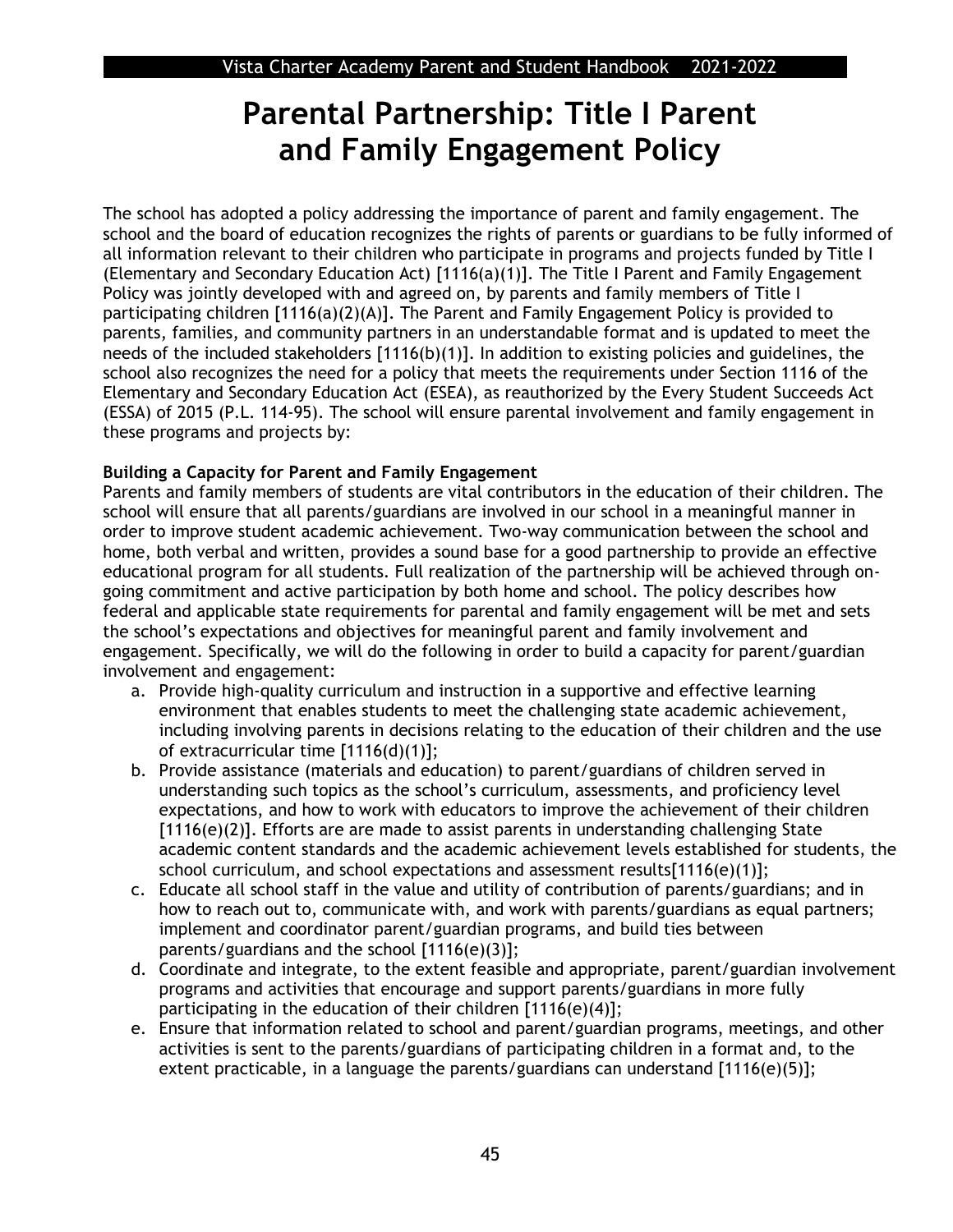f. Provide other reasonable support for parental involvement and involvement activities to ensure a sucessful partnership amongst the school, parents, and the community to improve student achievement [1116(e)(14)].

**Providing the coordination, technical assistance, and support necessary to assist the school in planning and implementing effective parent/guardian involvement and engagement activities to improve the student academic achievement and school performance [1116(a)(2)(B)].** 

To the extent feasible and appropriate, parent and family engagement strategies will be coordinated and integrated with other relevant Federal, State, and local laws and programs [1116(a)(2)(C)]**.** 

The following initiatives have been implemented at the school:

- a. Annual Title I Parent Meeting inform parents/guardians of Title I requirements, their rights to be involved and provide input in school policies and planning, and how progress is measured and how they receive feedback about their child's progress  $[1116(c)(1)].$
- b. Parent and family meetings are scheduled throughout the year to provide parents of Title I children with a description and explanation about the school's curriculum, assessments, and proficiency level expectations. Efforts are made to assist parents of Title I children in understanding challenging State academic standards and the achievement levels established for students, the school curriculum, and school expectations and assessment results  $[1116(c)(4)(B)].$
- c. Parents/guardians have the opportunity to make arrangements to speak to their child's teacher regarding their child's progress throughout the school year.
- d. Parent-Teacher Conferences are scheduled during the school year to give parents/guardians the opportunity to discuss and to get information pertaining to their child's academic progress.
- e. Progress reports and report cards are sent home to notify parents of their child's performance and progress.
- f. The principal will be available upon request to help parents/guardians better understand the state assessments.
- g. Parent learning events and materials to help parents and families develop and use at-home skills that support their child's academic and social development.
- h. Meetings are scheduled for parents to provide suggestions and direction relating to the education of their children and for the school to respond to any parent suggestions as soon as practicably possible  $[1116(c)(4)(C)].$

Other activities that promote parent/guardian involvement and engagement (but not limited to):

- a. Schools assemblies/ceremonies (parents invited)
- b. Volunteer opportunities
- c. Classroom observations (as requested)
- d. Special event and reminder notices
- e. Parent Room with community resources listed and computer access
- f. Voice of Parent survey
- g. Athletic and extra-curricular events (as they occur)

In order to develop a partnership between the home and the school, and to build meaningful, consistent, and effective communication, the information regarding school programs is provided to parents/guardians in a timely manner according to the following ways  $[1116(c)(4)(A)]$ :

- a. Annual Title I Parent Meeting
- b. Annual Parent and Family School Improvement Meeting
- c. The Parent and Student Handbook
- d. Regular school and classroom newsletters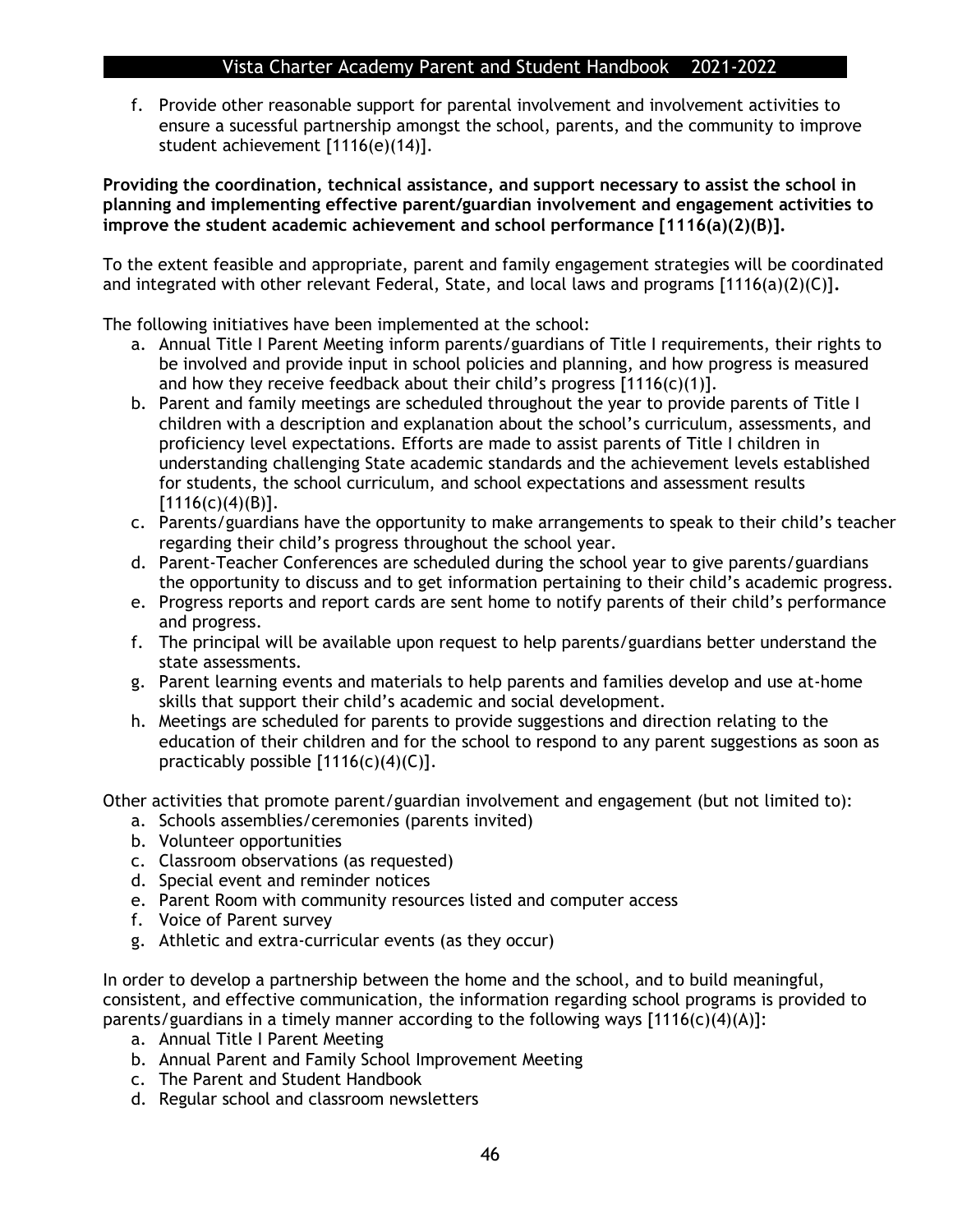- e. The annual school calendar
- f. Report Cards
- g. Parent-Teacher conferences
- h. Parent and Family Engagement events
- i. The School-Parent Compact/Commitment to Excellence Contract
- j. Bilingual staff or translators are available for interpretation and translation of important documents for limited English proficient parents/guardians and families of migratory children
- k. School administration will meet with families who have limited English proficiency, families with members who have disabilities, families experiencing homelessness, and migratory families to provide information regarding support available to them [1116(f)]

### **Involving Parents/Guardians in the development of the Parent and Family Engagement Policy, the Title I Plan, and School Improvement Planning**

Parents/guardians will be involved in the planning, review, and improvement of the school's parent and family engagement policy, and the joint development of the school improvement plan, the Title I Program, and the Parent and Family Engagement Plan [1116(a)(2)(F)], [1116(a)(3)(B)], [1116(c)(3)]. At least annually, the school, parents/guardians, and family members will be invited to evaluate the content and effectiveness of the school improvement plan, Parent and Family Engagement Plan, and the Title I Program [1116(a)(2)(D)]. The school will offer a flexible number of meetings at different times to ensure as many parents/guardians as possible will have the opportunity to participate in the joint development and evaluation of the before-mentioned policies [1116(c)(2)].

The school, to the extent practicable, will provide full opportunities for the participation of parents/guardians with limited English proficiency, parents/guardians with disabilities, and parents/guardians of migratory children, including providing information and school reports required in a format, and to the extent practicable, in a language the parents/guardians understand.

### **Conducting, with the involvement of parents, and evaluation of the content and effectiveness of the parental and family engagement policy in improving the academic quality of the school, including identify barriers to greater participation by parents in activities authorized by Title I.**

Parents/guardians, family, and school staff members will be asked to evaluate the effectiveness of parent and family engagement policy initiatives and the level of responsiveness to parent and family concerns. The findings of such an evaluation will be published and made available for review by parents/guardians and will be used to design strategies for more effective parent/guardian involvement. The evaluation of the content and effectiveness of the parent and family engagement policy will identify [1116(a)(2)(D)]:

- a. Barriers to participation by parents, including parents who may be economically disadvantaged, disabled, limited English proficient, limited literacy, or any racial or ethnic minority backgrounds;
- b. The needs of parents and family members in assisting with the learning of the children;
- c. Strategies to support successful school and family interactions.

All stakeholders will be given an opportunity to review, plan, and help improve the Title I programs, including parent and family engagement activities and strategies that are implemented with Title funds. Strategies and activities may include, but are not limited to [1116(a)(3)(D)]:

- a. Providing professional development for school staff on parent and family engagement strategies;
- b. Supporting parent, family, and community outreach programs;
- c. Best practices for increasing parent and family engagement;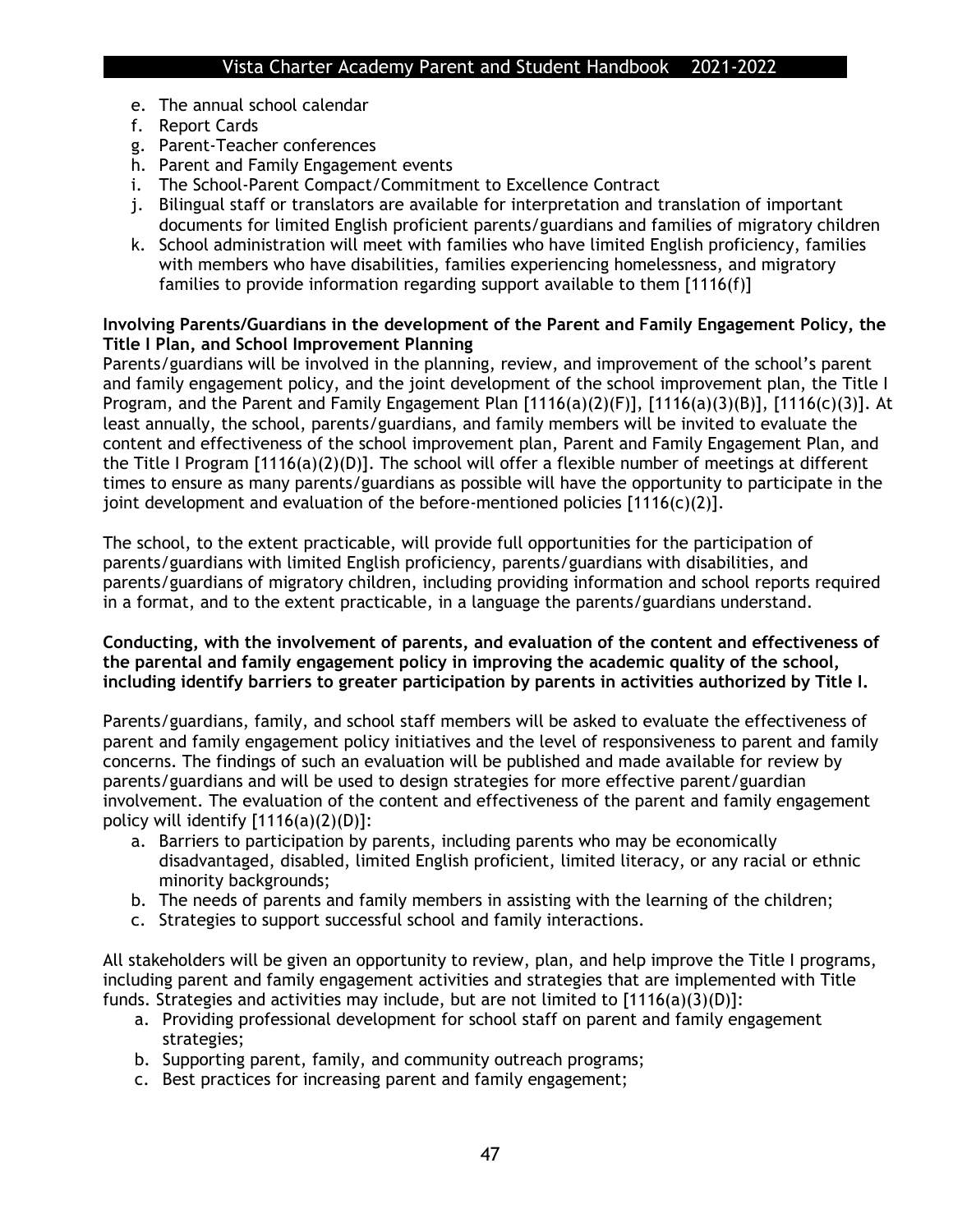d. Collaborating with community partners or other vendors with expertise in increasing parent and family engagement.

Parents/guardians of participating children are responsible for submitting any comments and feedback on the plan if the Parent and Family Engagement Policy or if schoolwide plan is not satisfactory [1116(b)(4)], [1116(c)(5)]. Comments can be included in the formal survey given during planning and evaluation meetings, through open discussion, or through private means (mail, email, telephone) including anonymously. The feedback provided will be used by the school to design strategies for more effective parent and family engagement and to revise, if necessary, this Parent and Family Engagement Policy  $[1116(a)(2)(E)].$ 

### **Jointly developing, with involvement of parents and the school, the school-parent compact and outlining shared responsibilities and means for improving student academic achievement.**

The school-parent compact will address the importance of communication on an ongoing basis by the following means:

- a. Describing the school's responsibility to provide high-quality curriculum and instruction in a supportive learning environment that enables students to succeed academically by meeting state standards [1116(d)(1)];
- b. Describing the parents' responsibility to support their children's learning by participating in decisions relating to their children's education [1116(d)(1)];
- c. Sharing, at least annually, the compact during parent-teacher conferences as it relates to student achievement [1116(d)(2)(A)];
- d. Providing parents frequent reports to parents on their children's progress [1116(d)(2)(B)];
- e. Providing parents reasonable access to communicate with school staff on an individual or community wide basis [1116(d)(2)(C)];
- f. Providing parents opportunities to volunteer and participate in their child's class, including observation of classroom activities [1116(d)(2)(C)];
- g. Ensuring two way and meaningful communication, to the extent practicable, in a language family members can understand [1116(d)(2)(D)].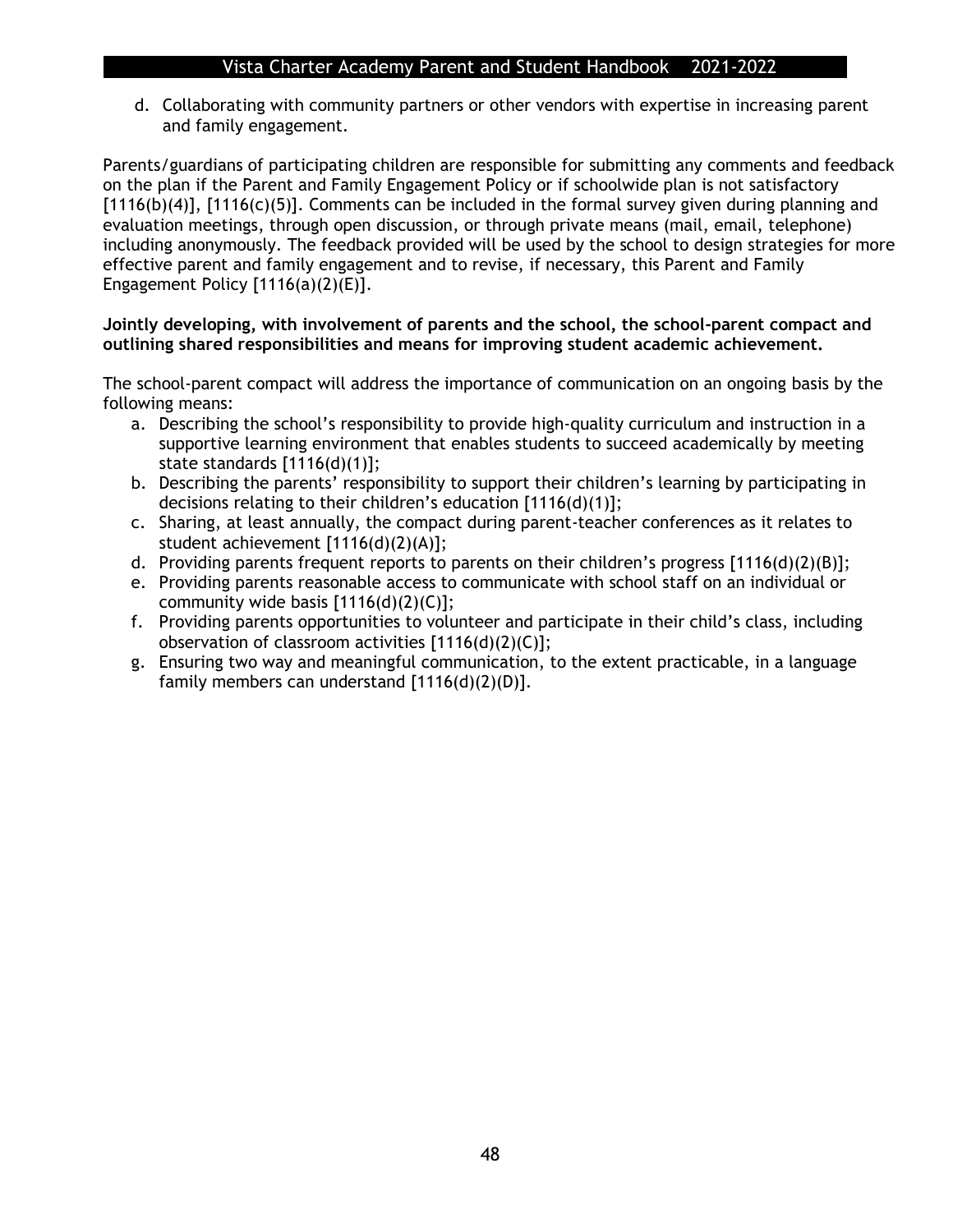## **Parental Partnership: Visitor and Volunteer Guidelines**

Visitors and volunteers are expected to review and honor the following guidelines while visiting or volunteering for the school. Violation of these guidelines endangers the safety of students and their right to an education. Those not abiding by these guidelines may be barred from the building and/or prevented from participating in future volunteer opportunities. Please contact the school's office for information on becoming a volunteer.

## **General**

- 1. Potential volunteers must complete the appropriate level of background check before a volunteer assignment begins. Parents and guardians may complete the online Volunteer Authorization and Release form on the parents' form site to begin the background check process. Individuals who do not have access to the parents' form site must obtain a Volunteer Authorization and Release form in the school office.
- 2. All visitors and volunteers must be processed through the electronic visitor management system, using their driver's license and must wear a form of identification provided by the school. They may also be required to submit to a criminal background check.
- 3. All visitors and volunteers must sign both in and out in the school office. They may not walk directly to any classroom unless given permission by the office staff.
- 4. All visitors and volunteers must reinforce and demonstrate the school's Moral Focus Philosophy.
- 5. The distribution of literature, without prior approval from a dean or the principal, is prohibited.
- 6. Visitors and volunteers must abide by staff instructions, asking for clarification if necessary.
- 7. Corporal punishment is prohibited.
- 8. The school is a public school with a Board policy of neutrality regarding religion. Visitors and volunteers may neither show preference for any one religion over any other religion nor share their personal religious views with students.
- 9. Appropriate dress is required.
- 10. The use of any of the following is strictly prohibited: tobacco, marijuana, e-cigarettes/vaporizers and paraphernalia, and alcohol.

## **Classrooms**

- 1. The teacher is ultimately responsible for the students and activities in his/her classroom.
- 2. Volunteers should enter classrooms quietly and wait for a break in the activity before communicating with the teacher and students.
- 3. Student infractions must be addressed by the classroom teacher.
- 4. Classroom issues regarding students are confidential. Visitors and volunteers may not talk with others about the learning or disciplinary needs of any child other than their own.
- 5. Classroom visitors are allowed for a limited time and must have the principal's permission.

## **Field Trips**

- 1. Volunteer drivers must provide a valid driver's license, proof of insurance, and a sufficient number of seat belts to transport their assigned students. Volunteer drivers, overnight chaperones, and anyone in attendance of a field trip may be required to submit to a criminal background check.
- 2. Volunteers must follow all instructions provided by the teacher or school.
- 3. Smoking is prohibited in the presence of students.
- 4. Volunteer drivers must drive directly to the event and return directly to school (or pre-approved location) immediately after the event. "Side trips" are prohibited.
- 5. Volunteer drivers should leave radios off and avoid playing music.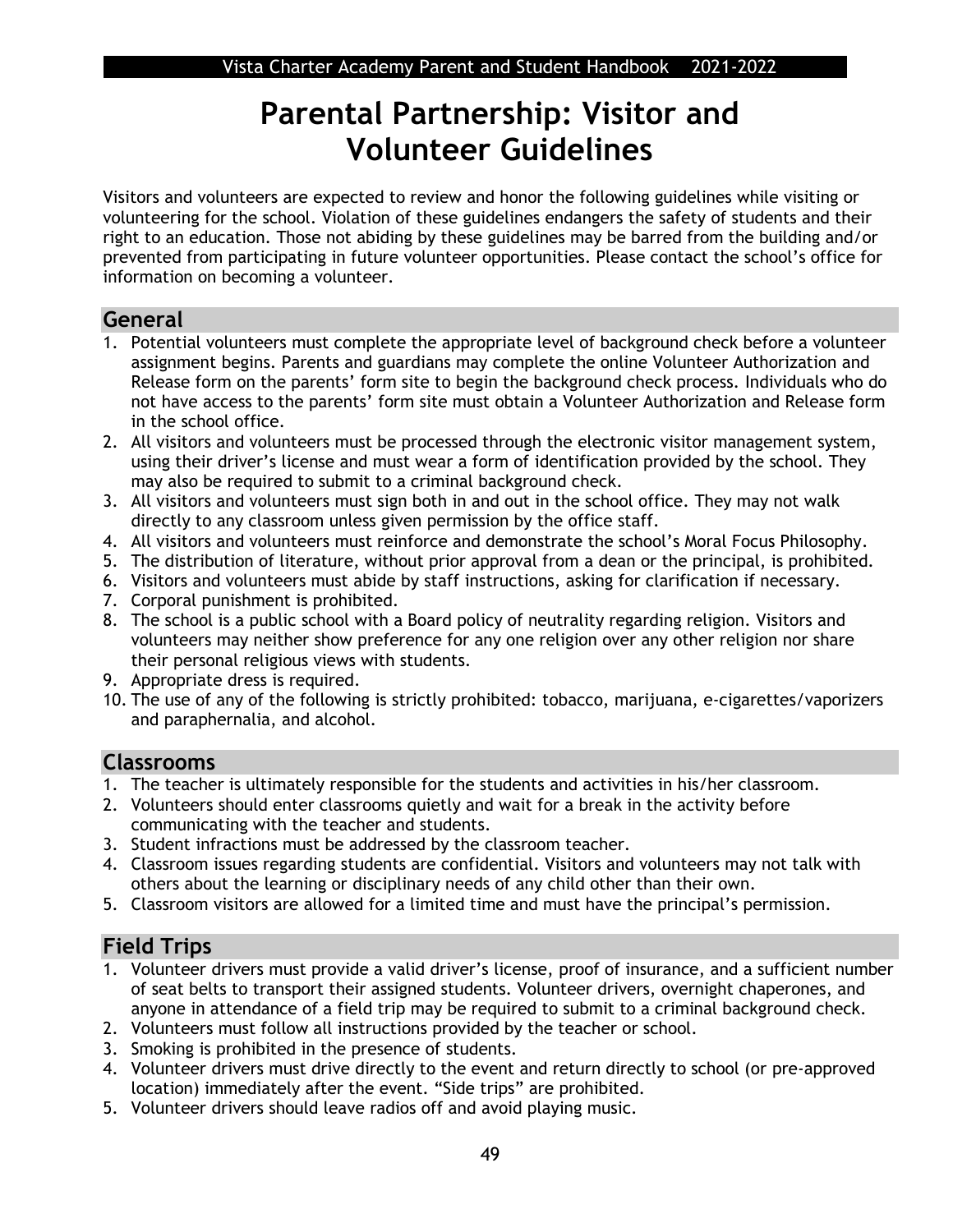6. Volunteers must behave appropriately when participating on field trips.

Field trips are a privilege, not a right, and participation is determined at the teachers' and administrators' discretion.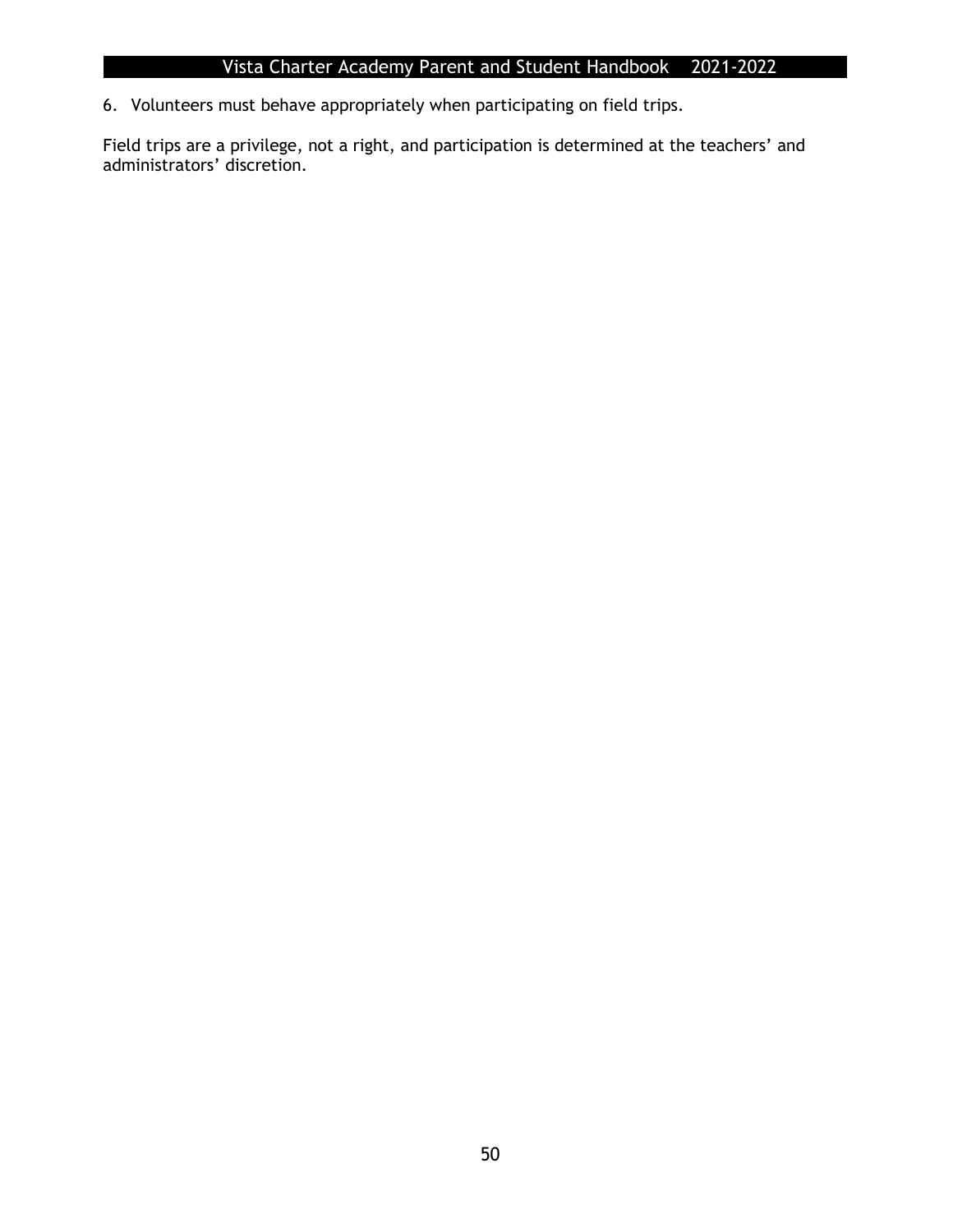## **General School Procedures**

### **Transportation**

Because the school does not own a fleet of buses, parents are expected to provide the means for their children to get to and from school.

### **Drivers**

Traffic congestion can occur on a daily basis during the arrival and dismissal process. Parents are asked to be patient and to plan on some delays, particularly during inclement weather. Please contact the front office should you have questions about the arrival and dismissal process.

### **Bicycles**

Riding bicycles to and from school is strongly discouraged due to safety reasons. If it is necessary for a student to ride a bicycle to school, he/she must park and lock the bicycle in the school's bike rack before school begins and leave it untouched until school is dismissed. The school does not assume responsibility for damage or theft of bicycles. The student should register his/her bike with the police department and must wear a bicycle helmet.

### **Walkers**

Parents or guardians who wish their students to walk home from school must complete the Student Walk Home Release form. Students who walk to and from school should go directly home following dismissal. Failing to do so may cause undue worry for parents and staff members.

Bus riders walk to their bus stop location during dismissal at approximately 3:25 p.m. Students, who linger at the school, stop at the store or stop to visit friends on the way home or to their bus stop cause undue worry for parents and staff. Students in violation of the walker and bus rider expectations or the school's Student Code of Conduct during this time will be subject to disciplinary consequences.

## **Meals**

A 20-minute lunch period is allowed for each class, followed by 15 minutes of recess. A nutritious lunch, including milk, may be purchased at school, or students may bring a sack lunch from home.

Your student's school is participating in Community Eligibility Provision (CEP), a Federal program which offers free meals to all enrolled students. Parents should complete a Household Information Survey as part of the program participation. These forms are available in the school's front office. The Household Information Survey determines the funding your student's school will receive to provide supplemental student support services. Incomplete forms may result in the elimination of these school services.

## **Snacks**

A snack period may be offered at the discretion of the teacher. Students must bring their own snacks from home as they are not provided by the school. During the snack time, students must be in their seats. Snacks should be nutritional (e.g., fruit, vegetables, cheese and crackers). Candy, pop/soda, and sweets are not acceptable.

### **Recess**

As in the classroom, the supervising adult is the authority during recess. When playing games, students are encouraged to include anyone interested in participating. Games that are abusive or demeaning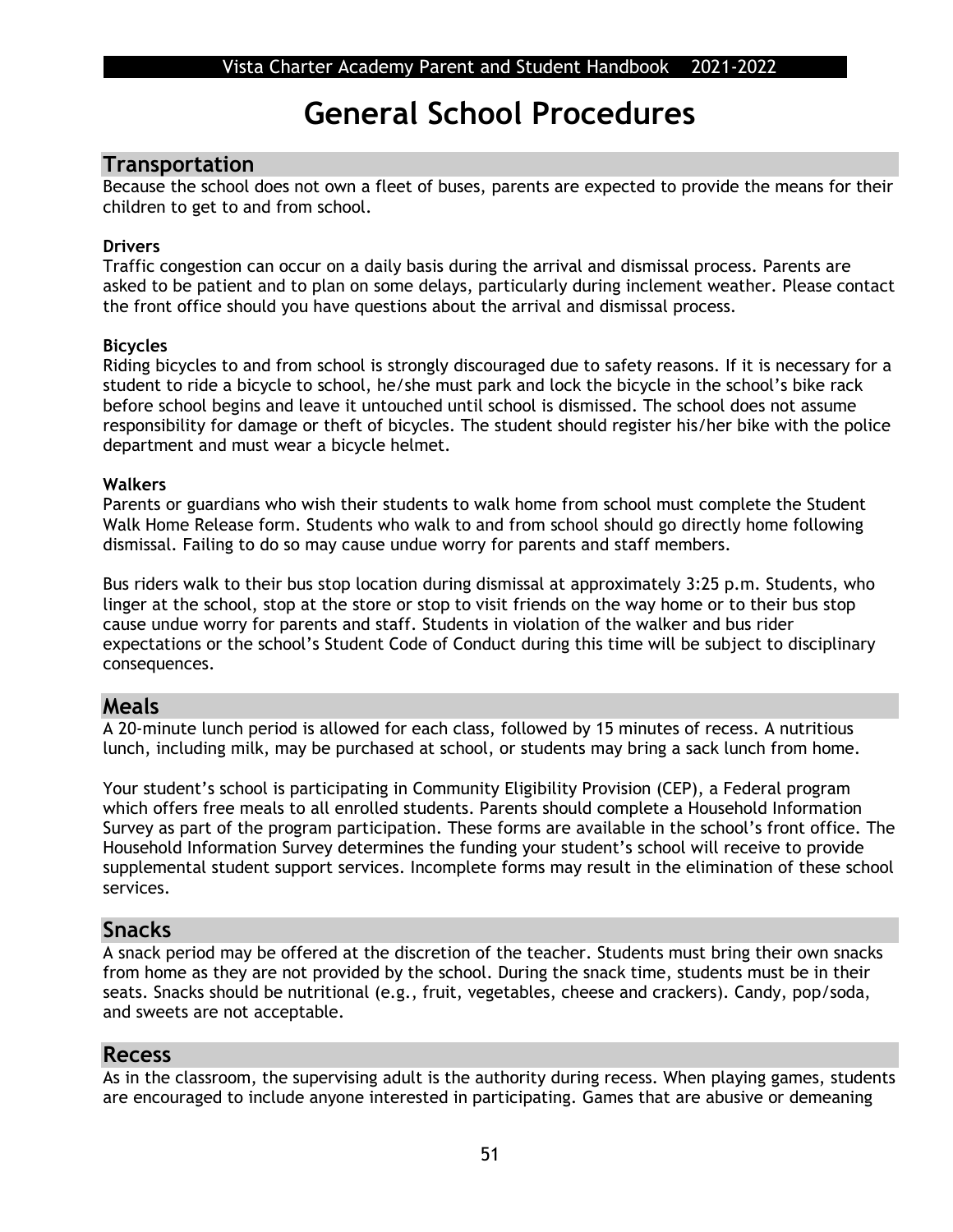are not permitted. All students are to remain in the designated recess area. Students are not allowed to use playground equipment while waiting for school to begin, waiting for rides, or following dismissal.

## **Holiday Celebrations**

### **Birthdays**

Because birthday celebrations tend to disrupt the normal progress of the day, families are asked to consider donating a book to the library in place of a treat. In the case that a treat is chosen for our elementary classrooms, please make arrangements with the classroom teacher for a time that will be the least disruption to the learning environment. Sharing of a birthday treat should be limited to 10 minutes of the instructional day. Birthday treats that take longer than 10 minutes are prohibited.

### **Christmas/Winter Holiday**

Classes may have a small party at the end of the last day before the Christmas/winter holiday.

### **St. Valentine's Day**

A class list will be supplied by the teacher for parents' convenience. Students who bring valentines must give one to each of their classmates.

### **Field Trips**

When students travel away from school, they are subject to the same rules, regulations, and appropriate politeness observed at the school. As in the classroom, the teacher will judge behavior as acceptable or unacceptable. Misbehavior or disregard of school policies can result in denial of field trip privileges. Signed permission slips must be on file with the teacher for each student on each field trip.

## **Lost and Found**

The lost and found is located in the parent room. Unclaimed items are donated to charity at the end of the each trimester.

### **Personal Items**

The school will not accept responsibility for the personal items of students. We expect students to leave belongings that are not necessary for their education at home. Any personal items that staff members judge to be unsafe, inappropriate for school, or interfering with students' educational focus will be confiscated and held in the office or remain in the possession of a staff member until the parents retrieve them. The school shall not be responsible for any items lost or damaged while in its possession.

Students shall not possess cell phones, PDAs, iPods, MP3 players, video equipment, cameras, gaming devices, laser pointers, recording devices and other electronic devices during the instructional day at school or school-related events. Subject to the Search and Seizure Practices and Procedures, the possession of such electronic devices during those restricted times constitutes the consent to search for and confiscate the device(s) by school personnel. Confiscated devices may be returned at the end of the school day.

Coaches and personnel in charge of extracurricular activities may make exceptions to this rule upon obtaining the principal's permission.

Any exceptions to this general rule sought by parents for specific health or safety concerns should be brought to the attention of the principal. The principal's determination is final.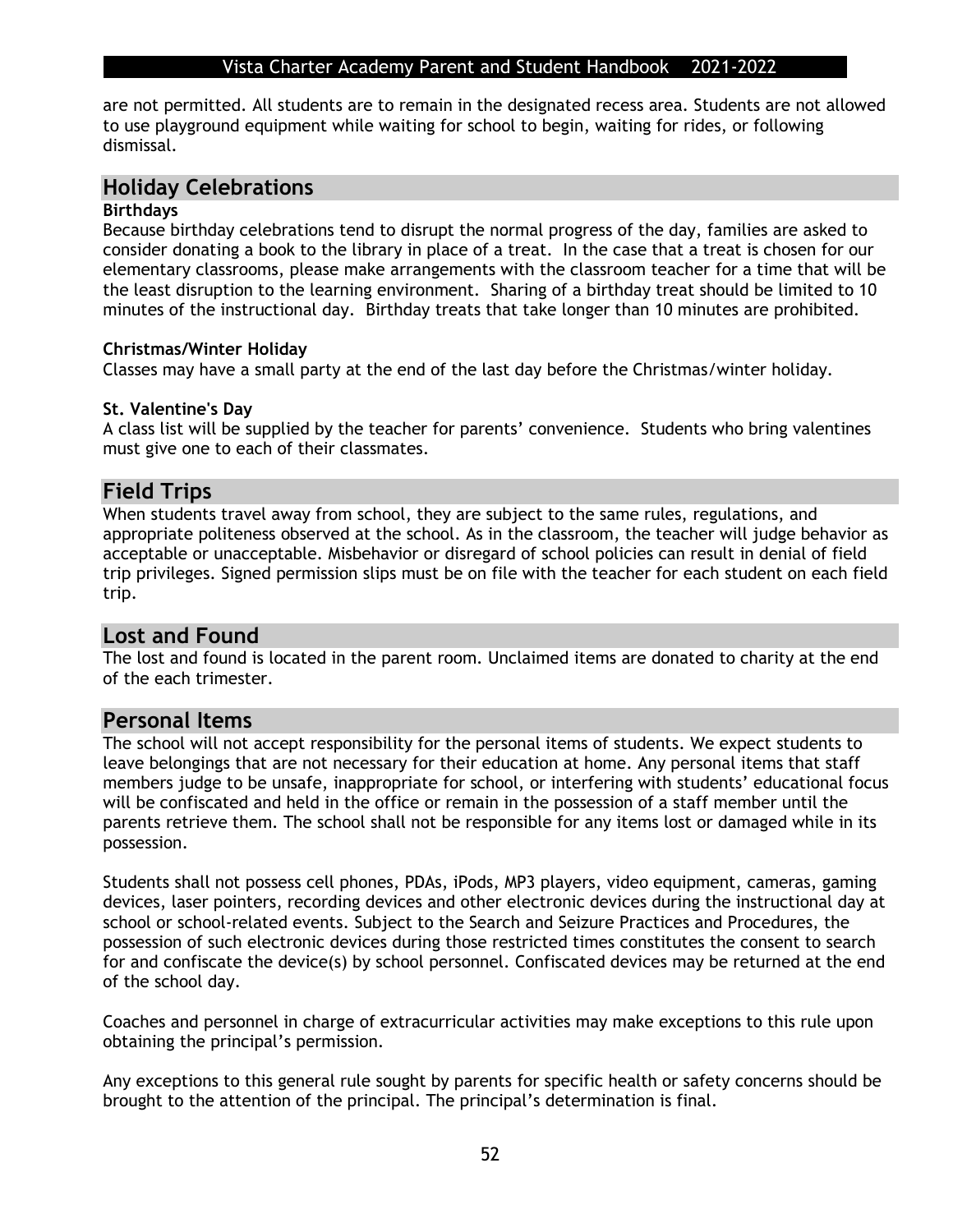### **Emergency School Procedures**

**Every school day is a learning day.** When schools are in a position where they have to cancel inperson services due to a calamity/severe weather, teachers will switch their instructional approach to virtual learning for that day. The virtual day due to a calamity will have the same general structure as the virtual day model. In the case of severe weather (e.g., major snowstorm, ice storm, dangerous wind chills, heavy fog), the principal will notify local radio and TV stations regarding the decision to switch to virtual learning or delay its opening. A phone message will also be sent out to each family through our SchoolMessenger calling system.

### **Severe Thunderstorm Watch or Warning**

If school is already in session when the watch or warning is issued, the school stays open. The staff takes safety precautions.

### **Tornado Watch**

Students remain in school, and the staff takes safety precautions. Students are released to parents or other designated adults upon request.

### **Tornado Warning**

All students and staff members remain in the building and take shelter in designated areas. Students may be detained beyond the usual dismissal time. Students are released to parents or other designated adults upon request.

### **Emergency Drills**

Emergency drills are held throughout the year. In some instances, parents may be informed following a drill.

### **Tobacco/E Cigarette Use**

The school is a non-smoking, tobacco-free facility. Any form of smoking, vaping or tobacco use is prohibited anywhere on school property, in all indoor facilities, and in the presence of students.

### **Payments Made to School**

Checks written to the school that are returned for insufficient funds are processed through a service called Payliance. If a check is returned, Payliance contacts the person who wrote the check to collect the check's face value plus a collection fee. If he/she cannot be contacted or fails to respond properly, the check may be resubmitted to the bank with applicable collection fees.

### **Medical Information**

To maintain a healthy learning environment, students are offered certain health services and need to provide evidence of required immunizations. All students entering Kindergarten are required to present proof of a hearing and vision screening by the health department or doctor prior to entering school.

### **Health Screenings**

Our students receive special health services through the Health Department, including vision screening for those in grades 1, 3, 5, and 7 and hearing screening for those in grades K, 2, and 4.

### **Immunization Requirements**

Michigan schools are required to report their immunization status to their jurisdictional local health department.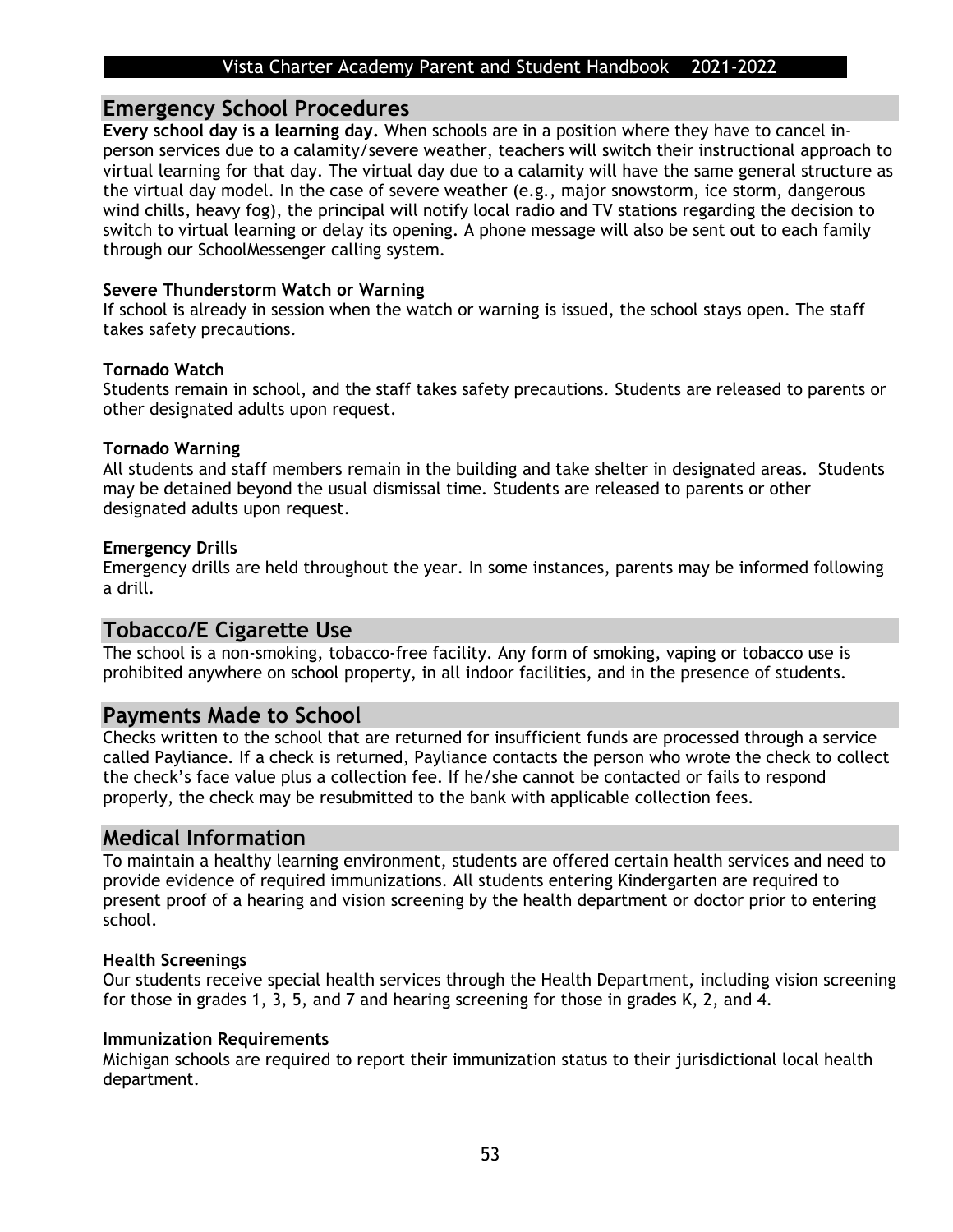For a student to attend school, the Michigan Public Health Code requires parent(s)/legal guardian(s) have one of the following on file with the school:

- 1. A valid, current immunization record. *[Note: Provisional Status Vaccines- In the event the student has received at least one dose of a required vaccine and the next dose is not yet due, the school is required to follow up to ensure the student has received required follow-up doses of the vaccine and are up to date for all other required vaccines.]*
- 2. A medical doctor's (M.D./D.O.) signed State of Michigan Medical Contraindication Form, which states the medical contraindication(s), the vaccines involved, and the time during which the child is not able to get the vaccines.
- 3. A current, certified State of Michigan Nonmedical Immunization Waiver Form required under Michigan Administrative Rules. *[Note: When parent/legal guardian holds a religious or other objection that prevents a student from receiving vaccines, a Nonmedical Immunization Waiver Form is required to be completed, signed, and certified at the local health department. The local health department will provide education from a health professional on the benefits of vaccination and the risks of disease. Health professionals will address questions and concerns prior to signing the State of Michigan Nonmedical Immunization Waiver Form.]*

### **Any student who fails to submit the required immunization information shall not be admitted into the school.**

### **If the student has not received the required vaccines, documented immunity is required.**

Please refer to the Michigan Department of Health & Human Services (MDHHS) website (see link) for the most current information regarding minimum required immunizations and additional important details regarding the vaccines: [https://www.michigan.gov/mdhhs/0,5885,7-339-](https://www.michigan.gov/mdhhs/0,5885,7-339-73971_4911_4914_68361-344843--,00.html) [73971\\_4911\\_4914\\_68361-344843--,00.html](https://www.michigan.gov/mdhhs/0,5885,7-339-73971_4911_4914_68361-344843--,00.html)

The Revised School Code, Section 380.1177(a)

• The Revised School Code, Act 451 of 1976, requires the MDE, in cooperation with the Michigan Department of Health and Human Services (MDHHS), to develop information for Michigan schools to address notification of families with children enrolled in grades 6, 9, and 12, about the risk and prevention of Meningococcal Meningitis and Human Papillomavirus Diseases.

### **Information on teen vaccines:**

• A teen vaccine information guide can be found at: [www.aimtoolkit.org/indiv](http://www.aimtoolkit.org/indiv-families/adolescents.php)[families/adolescents.php](http://www.aimtoolkit.org/indiv-families/adolescents.php)

### **Medication Administration**

Only necessary medications that must be given during regular school hours will be administered.

All medications, whether prescribed or over-the-counter medications, require written permission from the custodial parent. They must complete the Medication Administration Permission form (one form per medication). The form must be renewed each school year or upon any change in medication or dosage.

A physician signature is required under the following conditions:

- Any possession or use of an inhaler or epinephrine injector.
- Any self-possession or self-administration of any medication.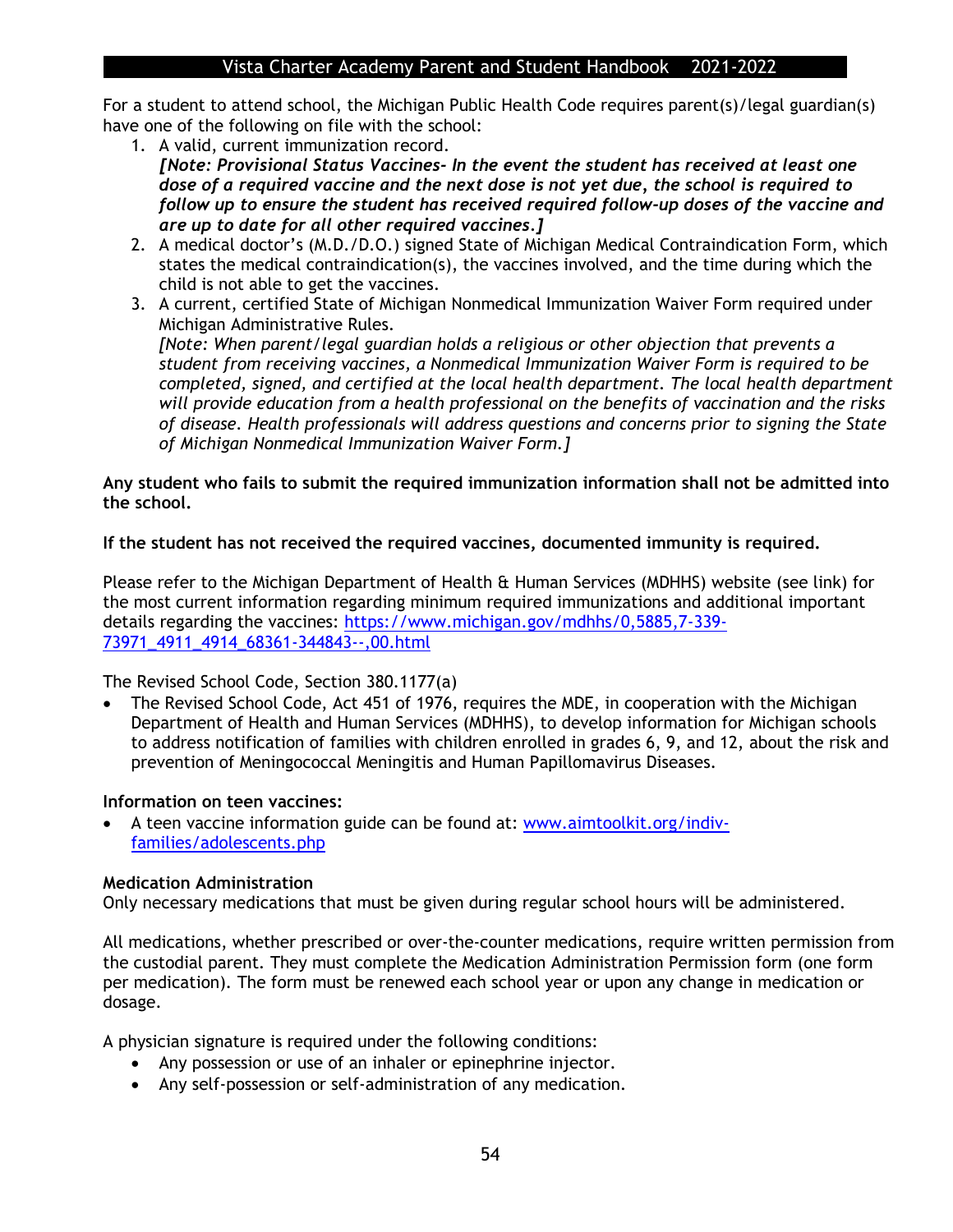Parents must include any prescribed treatment or care plan. An emergency care plan from the physician is required for asthma and epinephrine medications.

Prescribed medication must be delivered to the school in the original container prepared and labeled by a pharmacy. The label must include the dosage and frequency of administration. Over-the-counter medication must be in the original package with the student's name affixed to the package.

The medication supplied to the school must be in the exact dosage prescribed. The individual administering medications is not responsible for dividing or splitting pills. All medication must be picked up by the parent at the end of the school year or upon a student's withdrawal. Any medication not picked up will be discarded.

If a parent is accompanying his/her student on a field trip, the parent will be required to administer the student's medication.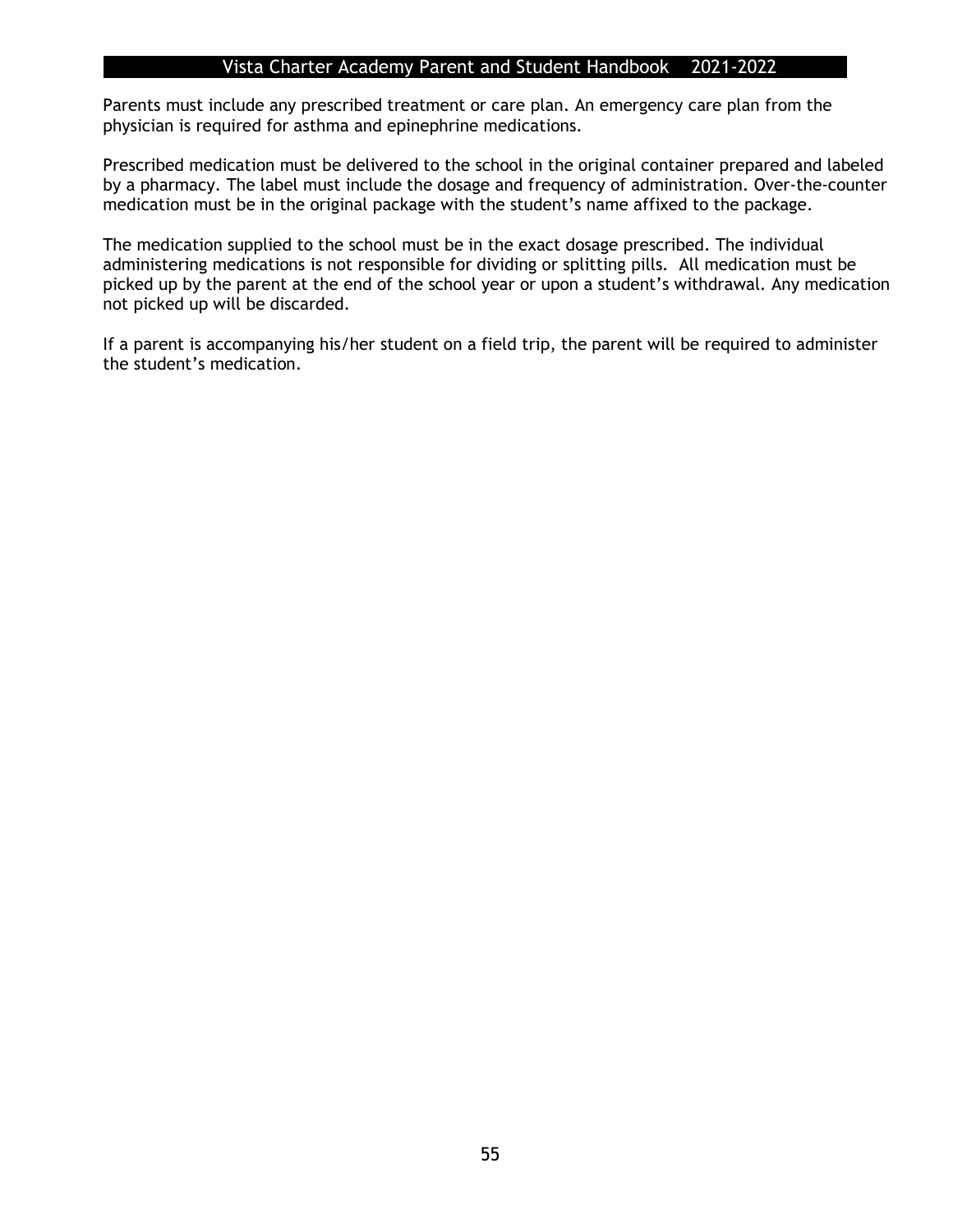## **Notifications**

## **Rights under FERPA**

The Family Educational Rights and Privacy Act (FERPA) affords parents certain rights with respect to their child's education records. These rights are:

- The right to inspect and review the student's education records within 45 days of the day the school receives a request for access. Parents should submit a written request to the school principal clearly identifying the record(s) they wish to inspect. A school official will make arrangements for access and notify the parents of the time and place the records may be inspected.
- The right to seek an amendment of the student's education records that the parent believes are inaccurate, misleading or in violation of the student's rights of privacy. Parents should submit a written request to the school principal, clearly identifying the part of the record they want amended and specifying its inaccuracy. If the school decides not to amend the record as requested, it will notify the parents of the decision and advise them of their right to a hearing to challenge the content of the student's education records. Hearing procedures will be provided to the parents when a hearing is requested.
- The right to consent to disclosures of personally identifiable information contained in the student's education records, except to the extent that FERPA authorizes disclosure without consent. The school does not need written consent to disclose a student's education records if the disclosure meets one or more of the following conditions and the disclosure is to or for: (see 20 U.S.C. §1232g; 34 CFR Part 99.31):
	- 1. School administrators, teachers, support staff, NHA personnel and other school officials which have a legitimate educational interest
	- 2. Persons or organizations with whom the school or NHA has outsourced services or functions and which have a legitimate educational interest (e.g., attorneys, auditors, medical consultants, special and supplemental education providers, therapists)
	- 3. Officials of another school where the student seeks or intends to enroll or where the student is already enrolled so long as the disclosure is for purposes related to the student's enrollment, and as long as a proper records release request is received by the sending school
	- 4. Certain federal and state officials and educational authorities (for audit, evaluation, reporting, or compliance purposes) or state and local authorities concerning the juvenile justice system in accordance with state statute
	- 5. Appropriate parties in connection with financial aid to a student
	- 6. Organizations conducting studies for, or on behalf of, the school or NHA to develop, validate, or administer predictive tests, administer student aid programs, or improve instruction
	- 7. Accrediting organizations to carry out accrediting functions
	- 8. Compliance with a judicial order or lawfully issued subpoena after the school makes a reasonable effort to notify the parent of the order or subpoena
	- 9. Appropriate parties in a health or safety emergency
- The right to file a complaint with the U.S. Department of Education concerning alleged failures by the school to comply with the requirements of FERPA:

Family Policy Compliance Office U.S. Department of Education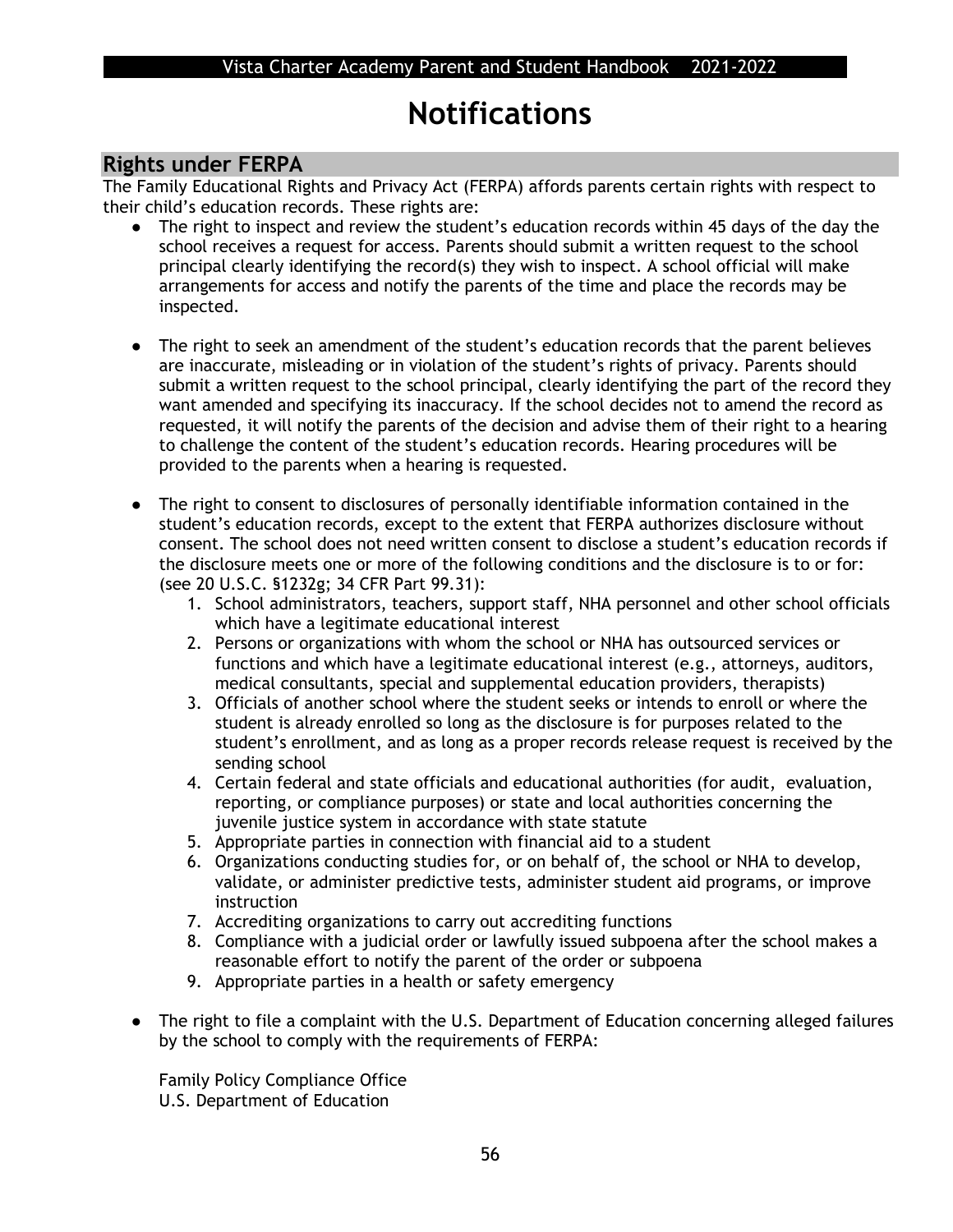400 Maryland Avenue SW Washington, D.C. 20202-5920

## **Right to Know under Federal Law**

The Every Student Succeeds Act (ESSA) affords parents certain rights concerning the parents' right to know the professional qualifications of the student's classroom teacher. The school will provide the parents this information in a timely manner upon request. Specifically, parents have the right to ask for the following information about each of their child's classroom teacher:

- Whether the student's teacher
	- o has met the State qualification and licensing criteria for the grade levels and subjects in which the teacher provides instruction
	- $\circ$  is teaching under emergency or other provisional status through which State qualification or licensing criteria have been waived; and
	- o is teaching in the field of discipline of the certification of the teacher
- Whether the student is provided services by paraprofessionals and, if so, their qualifications.

The school will provide timely notice to parents of a student who has been assigned, or has been taught for four (4) or more consecutive weeks by, a teacher who does not meet applicable State certification or licensure requirements at the grade level and subject area in which the teachers has been assigned.

## **Rights under the Protection of Pupil Rights Amendment**

The Protection of Pupil Rights Amendment (PPRA) affords parents certain rights concerning student privacy, parental access to information, and administration of physical examinations to minors. These include the right to:

- Consent before students are required to submit to a survey, which is funded in part or in whole by a program of the U.S. Department of Education, that concerns one or more of the following protected areas ("protected information survey"):
	- 1. Political affiliations or beliefs of the student or student's parent
	- 2. Mental or psychological problems of the student or the student's family
	- 3. Sexual behavior or attitudes
	- 4. Anti-social, demeaning, illegal, or self-incriminating behavior
	- 5. Critical appraisals of others with whom respondents have close familial relationships
	- 6. Legally-recognized privileged relationships, such as with lawyers, doctors, or ministers
	- 7. Religious affiliations, beliefs, or practices of the student or parent
	- 8. Income, other than as required by law, to determine program eligibility
	- Receive notice and an opportunity to opt a student out of the following:
		- 1. Any other protected information survey, regardless of funding
		- 2. Any non-emergency, invasive physical exam or screening required as a condition of attendance, administered by the school or its agent, and not necessary to protect the immediate health and safety of the student (except for hearing, vision, scoliosis, or any other physical exam or screening permitted or required under state law)
		- 3. Any activity involving the collection, disclosure, or use of personal information or the marketing, selling, or distributing of such information to others
	- Inspect the following, upon request and before administration or use:
		- 1. Surveys created by a third party before their distribution by a school to its students
		- 2. Instruments used to collect personal information from students for marketing, sales, or other distribution purposes
		- 3. Instructional material used as part of the educational curriculum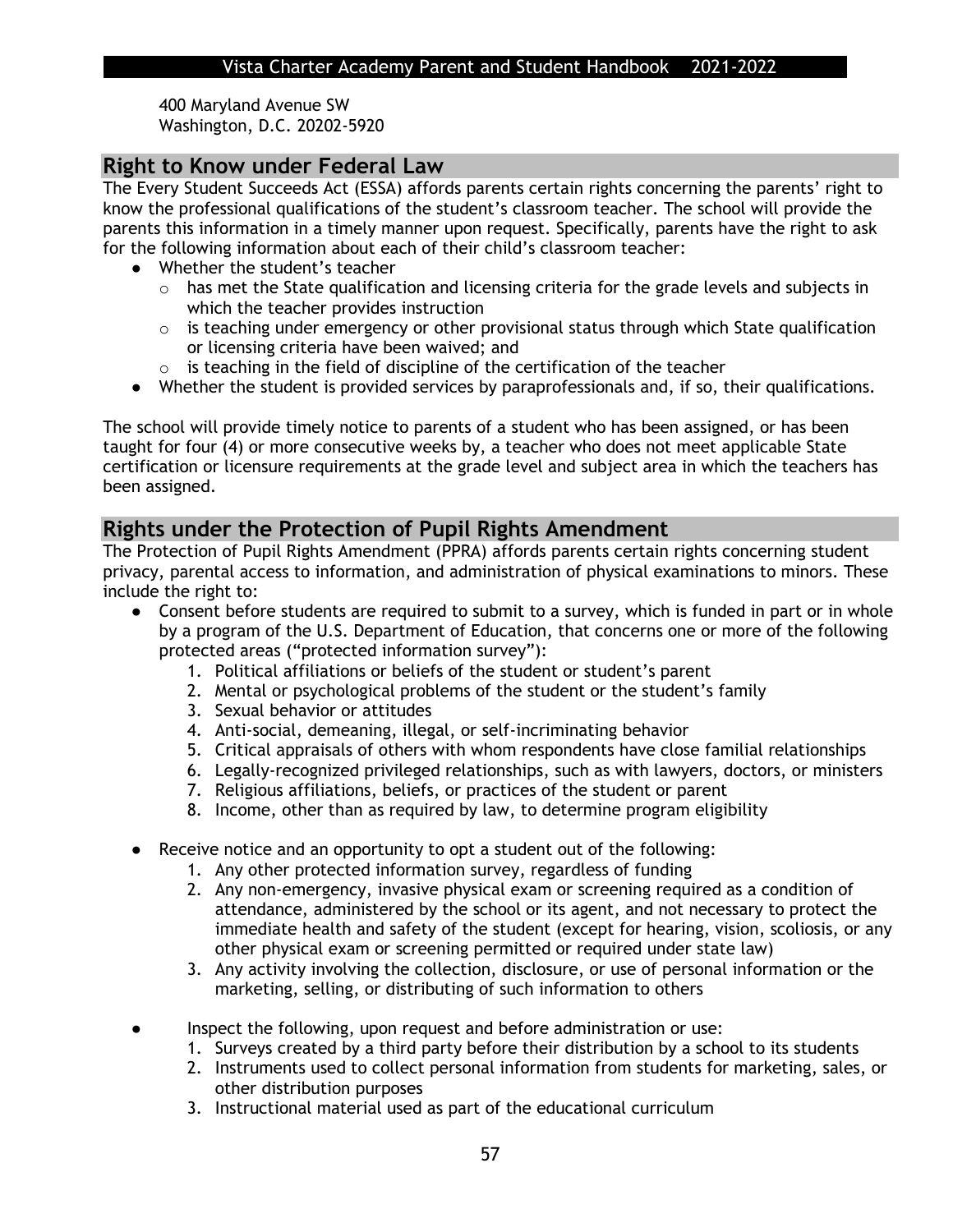The school protects student privacy in the administration of protected surveys and the collection, disclosure, or use of personal information for marketing, sales, or other distribution purposes. The school will also both directly notify parents through U.S. Mail, e-mail, parent meetings, or the Parent and Student Handbook of the specific or approximate dates (if such events are planned and/or scheduled) of the above activities and provide an opportunity to opt a student out of participating in them. *Parents who believe their rights have been violated may file a complaint with*:

Family Policy Compliance Office U.S. Department of Education 400 Maryland Avenue SW Washington, D.C. 20202-5920

## **Boy Scouts of America**

The school does not discriminate against any group officially affiliated with either the Boy Scouts of America or any other youth group listed in Title 36 of the United States Code (as a patriotic society) that wishes to conduct a meeting within an open forum. The school does not deny such access or opportunity or discriminate for reasons based on the membership or leadership criteria or the oath of allegiance to God and country of the Boy Scouts of America or the youth groups listed in Title 36 of the United States Code (as a patriotic society).

### **Title IX**

If students, their parents/guardians, or anyone else on their behalf believe they have been subjected to discriminatory harassment, including but not limited to harassment related to the students' sex, sexual orientation, gender, gender identity and expression, or pregnancy by school board members, staff, students, vendors, contractors, or other persons doing business with the School, it should be immediately reported to the school principal (Academy or designee) of the school and should provide specific details regarding the event, the date of the event, and the parties involved. The complaint will be considered confidential and will be expeditiously investigated by the Academy or designee with the assistance of NHA legal counsel as necessary and appropriate.

The School intends to comply with Title IX of the Education Amendments Act of 1972, which states, in part: "No persons in the United States shall on the basis of sex be excluded from participation in, be denied the benefits of, or be subjected to discrimination under any education program or activity receiving financial assistance...."

As such, the School does not discriminate on the basis of sex in its education program or activities, and is required by Title IX and its regulations not to discriminate in such a manner. This requirement not to discriminate in the education program or activity extends to admission and employment.

The following person shall be the Compliance Officer/Title IX Coordinator and is responsible for investigating any complaint alleging noncompliance with Title IX.

Kristen Hekkema 711 32nd Street, SE Grand Rapids, MI 49548-2307 Phone: (616) 246-6920 [4.khekkema@nhaschools.com](mailto:4.khekkema@nhaschools.com)

Any person may report sex discrimination, including sexual harassment (whether or not the person reporting is the person alleged to be the victim of conduct that could constitute sex discrimination or sexual harassment), in person, by mail, by telephone, or by electronic mail, using the contact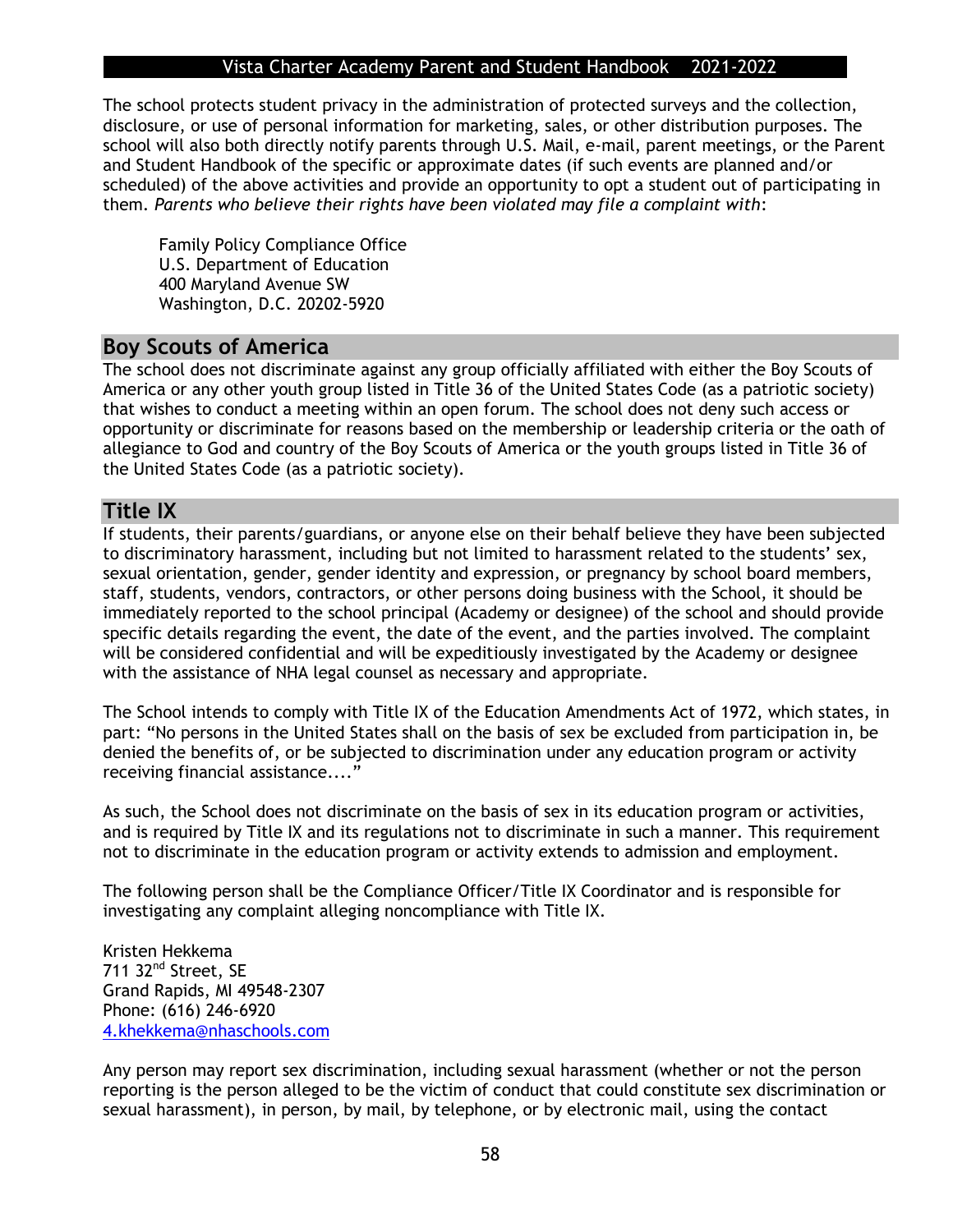information listed for the Title IX Coordinator, or by any other means that results in the Title IX Coordinator receiving the person's verbal or written report. Such a report may be made at any time (including during non-business hours) by using the telephone number or electronic mail address, or by mail to the office address, listed for the Title IX Coordinator.

Inquiries about the application of Title IX and its regulations to the School may be referred to the Title IX Coordinator, to the Assistant Secretary for Civil Rights of the Department, or both.

A specific procedure for grievances related to Title IX issues is set forth as the "Title IX Grievance Procedure." *34 CFR 106*

The language above will be posted on the School's website within two clicks of the home page; in other School-related documents made available to students, parents, staff, and applicants (e.g., student newspapers, parent newsletters, student handbooks, employee handbooks, application forms, recruiting materials, etc.).

## **Unsafe School Choice Option**

A student attending a persistently dangerous school or a student who is a victim of a violent criminal offense on school property has the right to transfer to another safe school in the district, if his/her parent requests a transfer. If there is not another safe school in the district providing instruction at the student's grade level, the school shall contact neighboring districts to request that the student be permitted to transfer to a school in one of those districts.

### **Asbestos Management Plan**

The Asbestos Hazard Emergency Response Act (AHERA) requires us to annually notify parents, students, staff members, and others who regularly occupy the school building of compliance with AHERA. An Asbestos Management Plan (AMP) has been developed for the school and is on file in the school office. Parents may schedule an appointment with the principal if they wish to review the AMP.

## **Pesticide Notification**

The school aims to control pest populations and to reduce the use of active pesticides throughout the school by implementing an integrated pest management program. The health and safety of all persons within the school's facilities are of primary concern. In addition to providing parents with this annual notification, the school will notify parents in advance of individual pesticide applications of nonemergency applications of pesticides such as an insecticide, fungicide, or herbicide, other than a bait or gel formation, that is made to the school ground or building. Please note that notification is not given for the use of sanitizers, germicides, disinfectants, or antimicrobial cleaners. In certain emergencies, such as an infestation of stinging insects, pesticides may be applied without prior notice to prevent injury to students, but parents will be notified following any such application. Advance notice will be posted on the front door and posted in a public, common area of the school other than the entrance. A parent can also request to be notified by letter postmarked at least 72 hours before the application is to take place. Please contact the school office if you wish to be notified in this manner.

For any information regarding pesticide application procedures or to review the school's integrated pest management program or records, please contact the school principal:

Kristen Hekkema 616-246-6920 [4.khekkema@nhaschools.com](mailto:4.khekkema@nhaschools.com)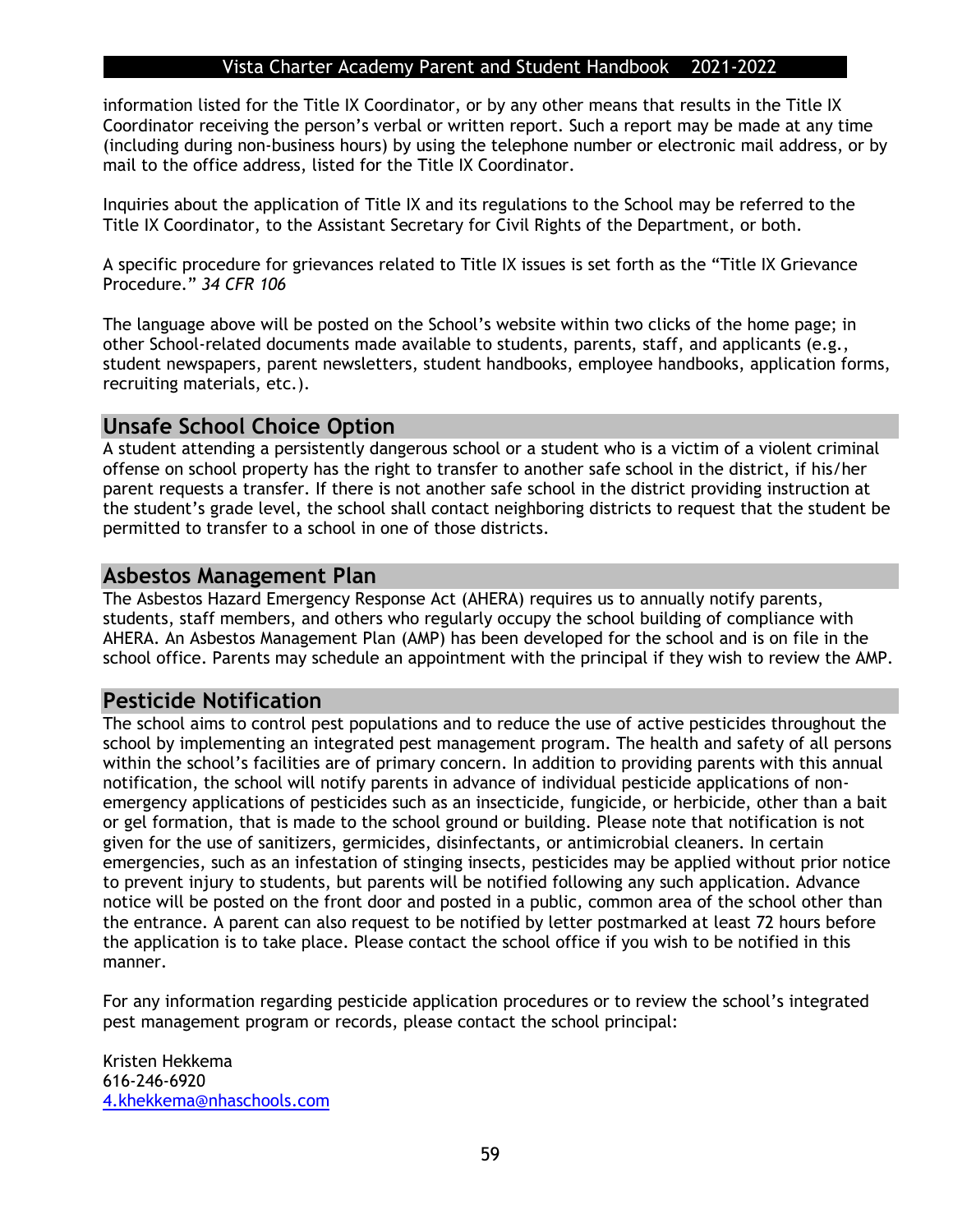The National Heritage Academies' Facilities Department may also be contacted for this information at the following email address: [ipm@nhaschools.com](mailto:ipm@nhaschools.com)

## **English Learner Parent Complaint Process**

English Learner parents are advised to follow the process below to address concerns regarding the district's English Learner program:

- 1. Parent, school administration and student's teacher will meet to resolve concern. Translation services will be made available.
- 2. If resolution is not reached, Parent may contact Parent Relations through phone, email or parent web portal to mediate and resolve concern. Translation services will be made available.
- 3. If resolution is reached, then the Parent Relation Specialist will send a resolution in English and in the home language to the parent within 10 business days.

## **Policies**

Board policies can be found at [www.nhaschools.com](http://www.nhaschools.com/) under the school listings or are available from the school office.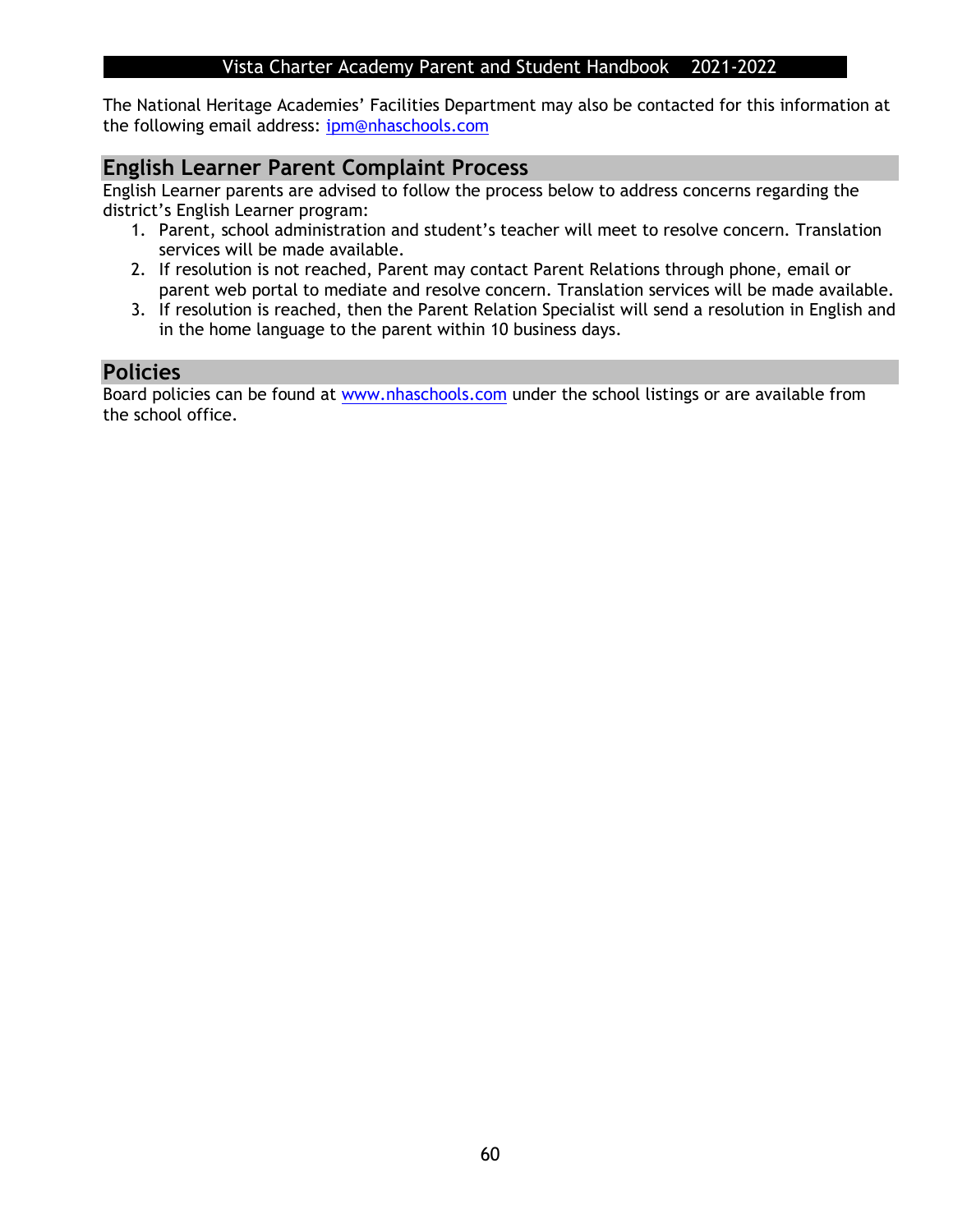